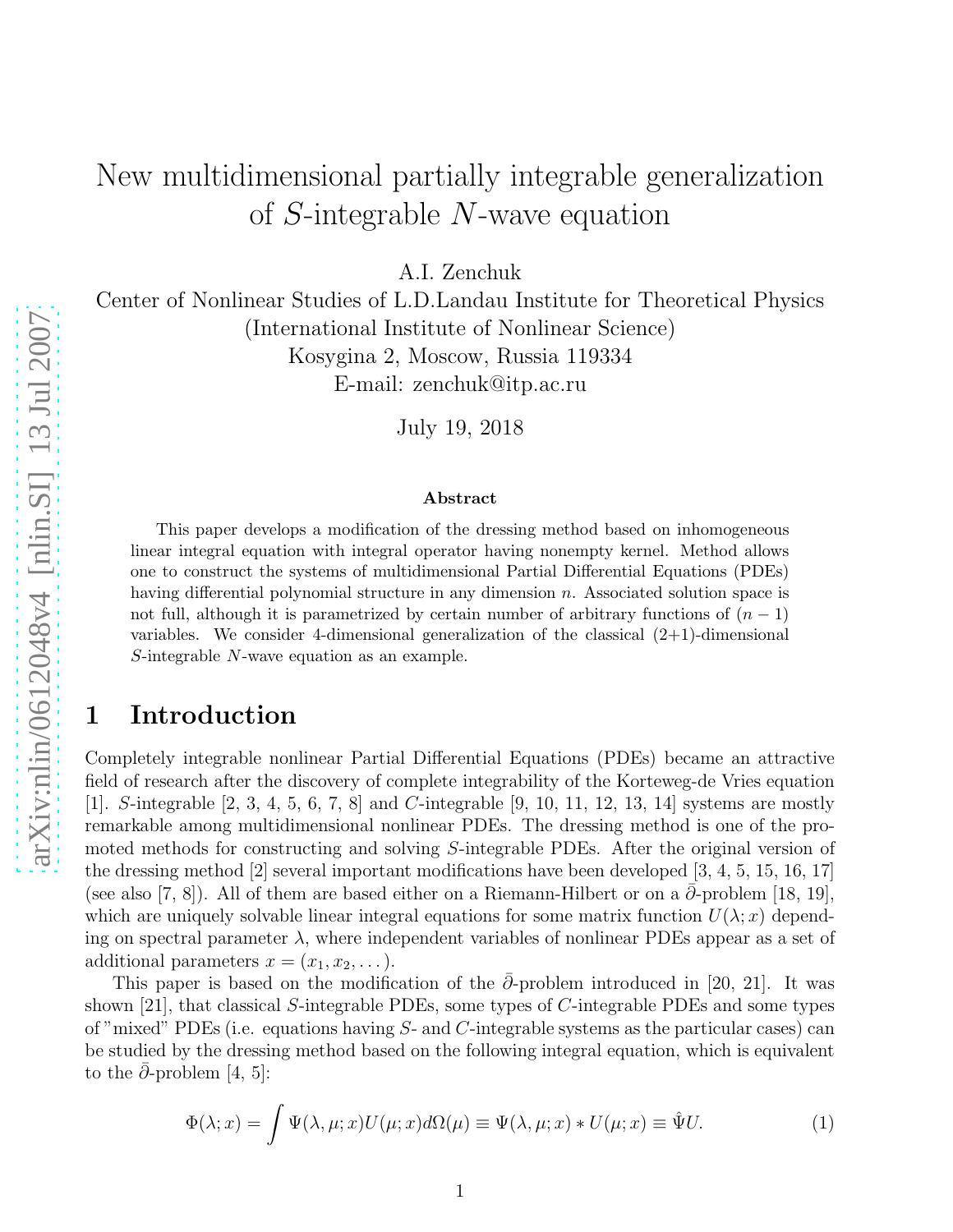Here  $\lambda$  and  $\mu$  are spectral variables, U is the unknown matrix function. The matrix functions Φ and Ψ are defined by some extra conditions, which fix their dependence on the additional parameters  $x_i$ .  $\Omega$  is some largely arbitrary scalar measure in the  $\mu$ -space. Apart from  $\Omega$ , all the functions appearing in this paper are  $Q \times Q$  matrix functions.

To describe the classical completely integrable equations, kernel of the integral operator Ψ must be trivial, i.e. dim ker  $\Psi = 0$ . It was shown in [22] that this requirement is too restrictive. More general dressing algorithm must be based on the integral operator with dim ker $\Psi > 0$ . So, some examples of nonlinear PDEs corresponding to dim ker $\tilde{\Psi} = 1$  have been derived in [22]. Generalization dim ker $\Psi > 0$  removes any formal restriction on dimensionality of the constructed nonlinear PDEs, although derived systems have restricted solution spaces. Namely, n-dimensional nonlinear system admit at most  $(n-2)$ -dimensional solution space,  $n \geq 1$ . The increase of dimensionality of nonlinear PDEs in comparison with classical S-integrable equations happens due to the presence of the external dressing function in the algorithm, whose dimensionality has no restriction. Remember that the classical dressing algorithm uses only the internal dressing functions whose dimensionalities are strongly restrictive and usually equal 1. However, the new version of the dressing algorithm has an important common feature with the classical algorithm. Namely, derivatives  $\Psi_{x_j}(\lambda,\mu;x)$  are separated functions of the spectral parameters  $\lambda$  and  $\mu$ . This fact fixes dimensionalities of the internal dressing functions mentioned above. This property has been removed in [23] (i.e.  $\Psi_{x_j}(\lambda,\mu;x)$  are not separated function of spectral parameters there) keeping dim ker $\Psi = 0$ . But there is serious obstacles for construction of the explicit solutions, which have not been found in [23].

Another problem appeared in [22] is a complicated "block" structure of the derived nonlinear PDEs, which is not typical for the equations of mathematical physics.

Combination of basic ideas of both refs. [22] and [23] enriches the solution space and improves structure of the system of nonlinear PDEs derived in this paper. The dimensionality  $n$  of the resulting system of nonlinear PDEs has no restriction and its solution space is parametrized by certain number of arbitrary functions of  $(n-1)$  variables, although the full integrability is not achieved yet. Nevertheless, this is a progress in comparison with the results of [22], where the solution space of the derived system of nonlinear PDEs is parametrized by arbitrary functions of  $(n-2)$  variables. Structure of nonlinear PDEs is also improved: system of equations has differential polynomial structure.

Algorithm represented in this paper is based on the following modification of the  $eq.(1)$ :

$$
\Phi^{(sk)}(\lambda; x) = \sum_{n=1}^{Q} \int \mathcal{T}^{(n)} \Psi^{(s)}(\lambda, \mu; x) U^{(nk)}(\mu; x) d\Omega(\mu) =
$$
\n
$$
\sum_{n=1}^{Q} \mathcal{T}^{(n)} \Psi^{(s)}(\lambda, \mu; x) * U^{(nk)}(\mu; x) =
$$
\n
$$
\sum_{n=1}^{Q} \Psi^{(sn)}(\lambda, \mu; x) * U^{(nk)}(\mu; x) = \sum_{n=1}^{Q} \hat{\Psi}^{(sn)} U^{(nk)},
$$
\n
$$
\Psi^{(sn)}(\lambda, \mu; x) = \mathcal{T}^{(n)} \Psi^{(s)}(\lambda, \mu; x), \quad s = 1, ..., Q,
$$
\n(11)

which must be solved for the matrix spectral functions  $U^{(nm)}$ . Here  $\mathcal{T}^{(n)}$  are constant diagonal matrices, functions  $\Phi^{(s)}$  and  $\Psi^{(s)}$  are called the internal dressing functions and will be specified below. We write superscripts inside of parenthesis in order to distinguish them from the power notations.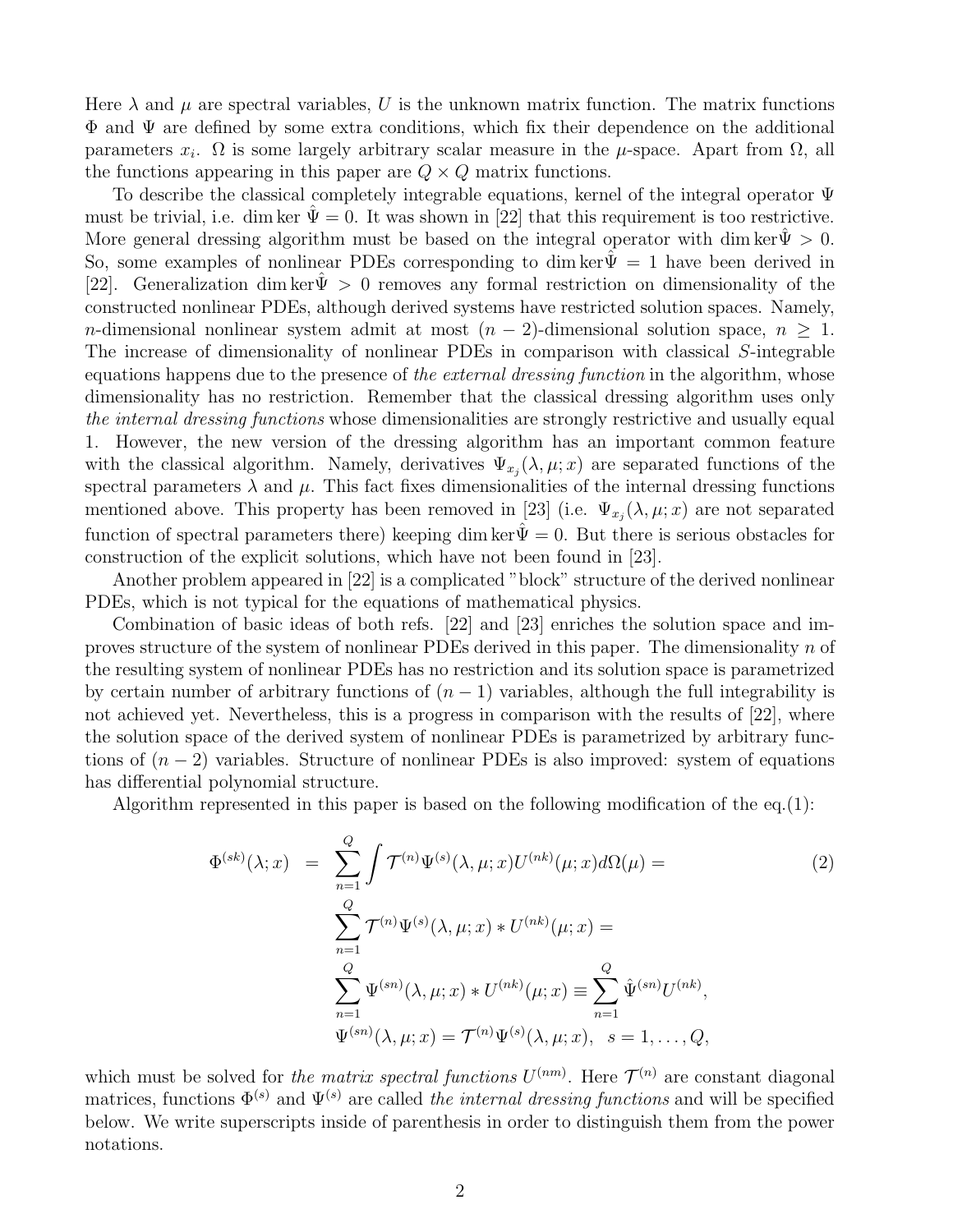It was observed that the integral equation (2) may be simplified taking

$$
\mathcal{T}_{\alpha}^{(n)} = \delta_{\alpha}^{(n)} = \begin{cases} 1, & n = \alpha \\ 0, & n \neq \alpha \end{cases} \tag{3}
$$

and the diagonal function  $\Phi^{(sm)}$  in all examples studied in this paper. So that the integral equation reads:

$$
\Phi_{\beta}^{(sk)}\delta_{\alpha\beta}(\lambda;x) = \sum_{n,\gamma=1}^{Q} \delta_{\alpha}^{(n)}\Psi_{\alpha\gamma}^{(s)}(\lambda,\mu;x) * U_{\gamma\beta}^{(nk)} \Rightarrow
$$
\n(4)

$$
\begin{cases}\n\sum_{\gamma=1}^{Q} \Psi_{\beta\gamma}^{(s)}(\lambda,\mu;x) * U_{\gamma\beta}^{(\beta k)}(\mu;x) = \Phi_{\beta}^{(sk)}(\lambda;x), & \alpha = \beta \\
\sum_{\gamma=1}^{Q} \Psi_{\alpha\gamma}^{(s)}(\lambda,\mu;x) * U_{\gamma\beta}^{(\alpha k)}(\mu;x) = 0, & \alpha \neq \beta\n\end{cases} (5)
$$

Hereafter (except Sec.3) double subscript (usually Greek) means the element of the appropriate matrix and single subscript denotes the nonzero element of the appropriate diagonal matrix unless different is specified.

At first glans, following the philosophy of the dressing method based on the integral equation, integral equations for  $U_{\gamma\beta}^{(\beta k)}(\lambda; x)$  and  $U_{\gamma\beta}^{(\alpha k)}(\lambda; x)$ ,  $\alpha \neq \beta$  are decoupled. This might result in appropriate decoupling of the system of nonlinear PDEs. Moreover, the integral eqs. (5a) and (5b) with different values of the indexes  $\alpha$  and  $\beta$  might be decoupled as well. However, we will show that general situation is different and the above statements are partially correct. Namely, we will obtain an example of the complete system of nonlinear PDEs written for the fields produced by  $U_{\gamma 1}^{(1k)}$  $V_{\gamma 1}^{(1k)}(\lambda; x)$  and  $U_{\gamma Q}^{(1k)}(\lambda; x)$ ,  $k, \gamma = 1, \ldots, Q$ . However, more general PDEs may couple fields produced by all functions  $U_{\gamma\beta}^{(\alpha k)}(\lambda;x)$ ,  $k, \alpha, \beta, \gamma = 1, \ldots, Q$  (see Sec. 2.2, item (d.3) of Proposition).

In the next section (Sec.2) we represent a generalization of the dressing method for the classical (2+1)-dimensional N-wave hierarchy. In Sec. 2.1 we discuss the case dim ker $\hat{\Psi} = 0$ giving the classical  $(2+1)$ -dimensional N-wave equation

$$
B^{(2)}v_tB^{(1)} - B^{(1)}v_tB^{(2)} + [v_{y_1}, B^{(2)}] - [v_{y_2}, B^{(1)}] + [[v, B^{(1)}], [v, B^{(2)}]] = 0,
$$
\n
$$
(6)
$$

where  $B^{(i)}$  are constant diagonal matrices, v is  $Q \times Q$  matrix field, t is time and  $y_i$ ,  $i = 1, 2$ , are space variables. Its generalization, system of 4-dimensional 1-st order quasilinear PDEs solvable by our algorithm with dim ker $\Psi = 1$ , is proposed in Sec. 2.2. The whole system of nonlinear PDEs derived there may be separated into two subsystems. The first subsystem is the complete system of evolution equations for the  $Q \times Q$  matrix fields  $w^{(p)}$ ,  $q^{(p)}$ ,  $p = 1, 2, v$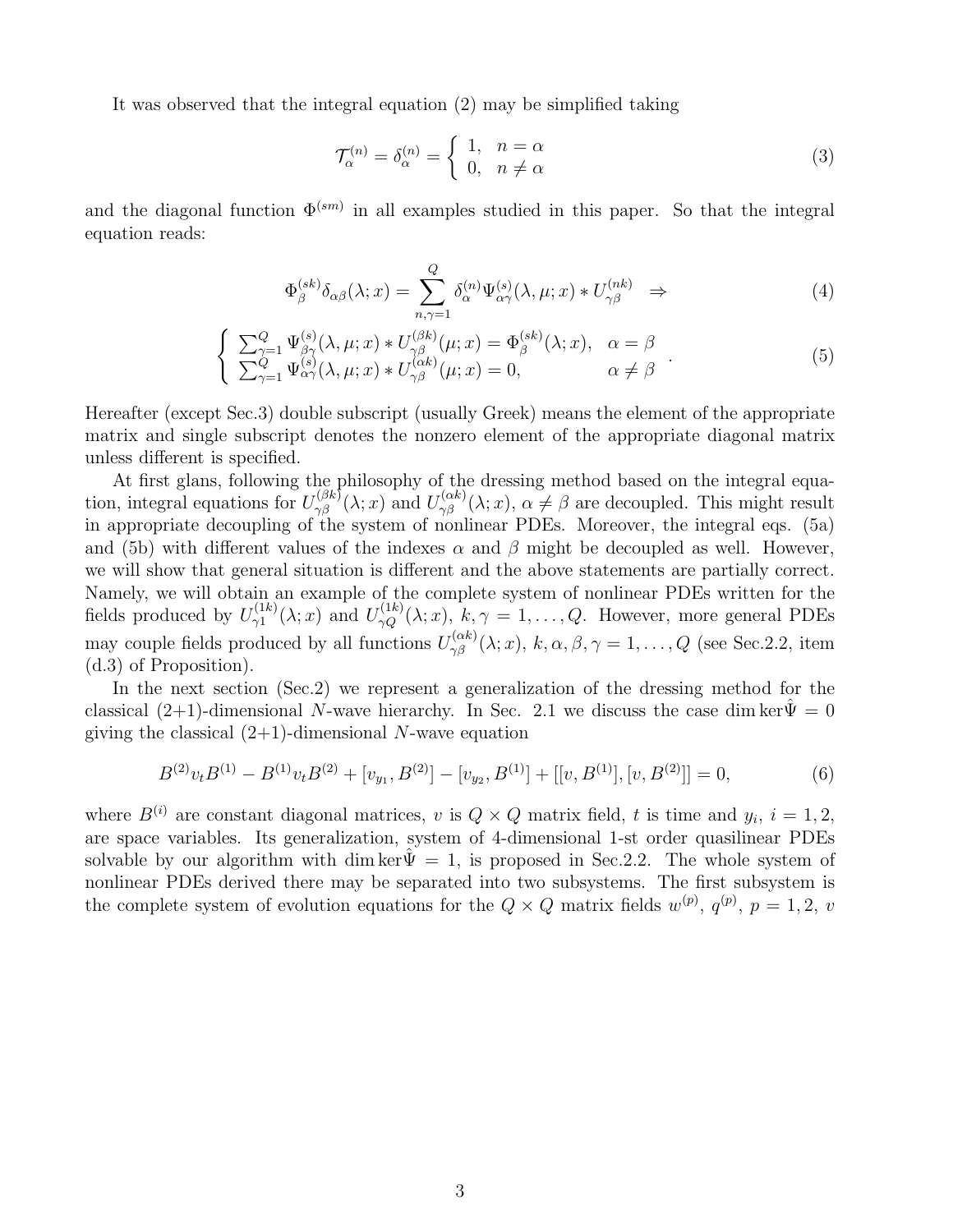and u:

$$
s^{(4;w;4)}_{\alpha\beta}\partial_t w^{(p)}_{\alpha\beta} + \sum_{m=1}^3 s^{(4;w;m)}_{\alpha\beta}\partial_{y_m} w^{(p)}_{\alpha\beta} - \sum_{\substack{\gamma=1\\ \gamma\neq\beta}}^Q w^{(p)}_{\alpha\gamma} v_{\gamma\beta} T^{(4;wwv)}_{\alpha\gamma\beta} + \tag{7}
$$

$$
\sum_{\substack{\gamma,\delta=1\\ \delta\neq\beta}}^{Q} q_{\alpha\gamma}^{(p)} v_{\delta\beta} T_{\alpha\gamma\delta\beta}^{(4;wqv)} + \sum_{\substack{\gamma=1\\ \gamma\neq\alpha}}^{Q} \sum_{i_0=1}^{2} q_{\alpha\gamma}^{(p)} w_{\gamma\beta}^{(i_0)} T_{\alpha\gamma\beta}^{(4;wqw;i_0)} = 0,
$$
\n
$$
s_{\alpha}^{(4;q;4)} \partial_t q_{\alpha\beta}^{(p)} + \sum_{m=1}^{2} s_{\alpha}^{(4;q;m)} \partial_{ym} q_{\alpha\beta}^{(p)} - \sum_{\gamma=1}^{Q} w_{\alpha\gamma}^{(p)} u_{\gamma\beta} T_{\alpha\gamma}^{(4;qwu)} + \sum_{\gamma=1}^{Q} q_{\alpha\gamma}^{(p)} u_{\delta\beta} T_{\alpha\gamma\delta}^{(4;qqu)} + \sum_{\substack{\gamma=1\\ \gamma\neq\alpha}}^{Q} q_{\alpha\gamma}^{(p)} u_{\delta\beta} T_{\alpha\gamma\delta}^{(4;qqu)} + \sum_{\substack{\gamma=1\\ \gamma\neq\alpha}}^{Q} \sum_{i_0=1}^{2} q_{\alpha\gamma}^{(p)} q_{\gamma\beta}^{(i_0)} T_{\alpha\gamma}^{(4;qqi;i_0)} = 0,
$$
\n
$$
(8)
$$

$$
s_{\alpha\beta}^{(4;v;4)}\partial_t v_{\alpha\beta} + \sum_{m=1}^2 s_{\alpha\beta}^{(4;v;m)}\partial_{y_m} v_{\alpha\beta} - \sum_{\substack{\gamma=1\\ \gamma \neq \alpha \neq \beta}}^Q v_{\alpha\gamma} v_{\gamma\beta} T_{\alpha\gamma\beta}^{(4;vvv)} +
$$
\n
$$
Q \qquad Q \qquad 2
$$
\n(9)

$$
\sum_{\substack{\gamma,\delta=1\\ \delta\neq \alpha\neq \beta}}^{\mathcal{Q}} u_{\alpha\gamma} v_{\delta\beta} T_{\alpha\gamma\delta\beta}^{(4;vw)} + \sum_{\gamma=1}^{\mathcal{Q}} u_{\alpha\gamma} \sum_{i_0=1}^{\mathcal{Q}} w_{\gamma\beta}^{(i_0)} T_{\alpha\gamma\beta}^{(4;vw;i_0)} = 0, \quad \alpha \neq \beta,
$$
  

$$
s_{\alpha}^{(4;u;4)} \partial_t u_{\alpha\beta} + s_{\alpha}^{(4;u;1)} \partial_{y_1} u_{\alpha\beta} - \sum_{\substack{\gamma=1\\ \gamma\neq \alpha}}^{\mathcal{Q}} v_{\alpha\gamma} u_{\gamma\beta} T_{\alpha\gamma}^{(4;uvu)} + \sum_{\substack{\gamma=1\\ \gamma\neq \alpha}}^{\mathcal{Q}} u_{\alpha\gamma} u_{\delta\beta} T_{\alpha\gamma\delta}^{(4;uuu)} + \sum_{\gamma=1}^{\mathcal{Q}} \sum_{i_0=1}^2 u_{\alpha\gamma} q_{\gamma\beta}^{(i_0)} T_{\alpha\gamma}^{(4;uuq;i_0)} = 0,
$$
 (10)

The equations of the second subsystem must be viewed as a symmetry (i.e. compatible) constraints to the system (7-10):

$$
s_{\alpha}^{(3;q;3)} \partial_{y_3} q_{\alpha\beta}^{(p)} + \sum_{m=1}^{2} s_{\alpha}^{(3;q;m)} \partial_{y_m} q_{\alpha\beta}^{(p)} - \sum_{\gamma=1}^{Q} w_{\alpha\gamma}^{(p)} u_{\gamma\beta} T_{\alpha\gamma}^{(3;quu)} + \sum_{\gamma,\delta=1}^{Q} q_{\alpha\gamma}^{(p)} u_{\delta\beta} T_{\alpha\gamma\delta}^{(3;qqu)} + \sum_{\substack{\gamma=1 \ \gamma \neq \alpha}}^{Q} \sum_{i_0=1}^{2} q_{\alpha\gamma}^{(p)} q_{\gamma\beta}^{(i_0)} T_{\alpha\gamma}^{(3;qq;i_0)} = 0,
$$
\n
$$
(11)
$$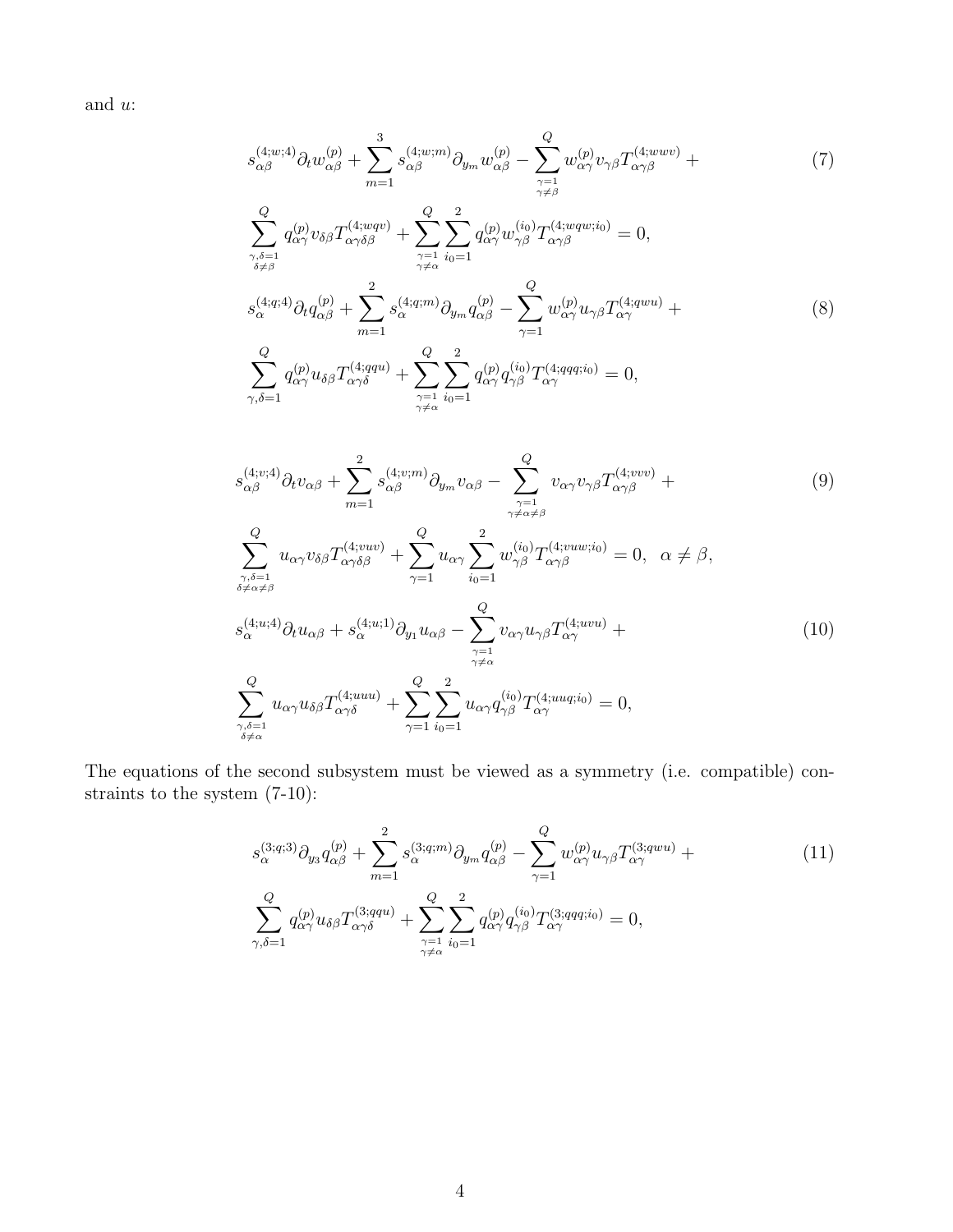$$
s_{\alpha\beta}^{(3;v;3)}\partial_{y_3}v_{\alpha\beta} + \sum_{m=1}^2 s_{\alpha\beta}^{(3;v;m)}\partial_{y_m}v_{\alpha\beta} - \sum_{\substack{\gamma=1 \ \gamma \neq \alpha \neq \beta}}^Q v_{\alpha\gamma}v_{\gamma\beta}T_{\alpha\gamma\beta}^{(3;vvv)} +
$$
\n
$$
\sum_{\substack{\gamma,\delta=1 \ \delta \neq \alpha \neq \beta}}^Q u_{\alpha\gamma}v_{\delta\beta}T_{\alpha\gamma\delta\beta}^{(3;vw)} + \sum_{\gamma=1}^Q u_{\alpha\gamma}\sum_{i_0=1}^2 w_{\gamma\beta}^{(i_0)}T_{\alpha\gamma\beta}^{(3;vuv;i_0)} = 0, \quad \alpha \neq \beta,
$$
\n
$$
s_{\alpha}^{(j;u;j)}\partial_{y_j}u_{\alpha\beta} + s_{\alpha}^{(4;u;1)}\partial_{y_1}u_{\alpha\beta} - \sum_{\substack{\gamma=1 \ \gamma \neq \alpha}}^Q v_{\alpha\gamma}u_{\gamma\beta}T_{\alpha\gamma}^{(j;uvu)} +
$$
\n
$$
\sum_{\substack{\gamma,\delta=1 \ \delta \neq \alpha}}^Q u_{\alpha\gamma}u_{\delta\beta}T_{\alpha\gamma\delta}^{(j;uuu)} + \sum_{\gamma=1}^Q \sum_{i_0=1}^2 u_{\alpha\gamma}q_{\gamma\beta}^{(i_0)}T_{\alpha\gamma}^{(j;uuq;i_0)} = 0, \quad j = 2, 3.
$$
\n(13)

Although eqs.(7-10) represent the complete system for unknown fields, the dressing method provides only such solutions which satisfy the symmetry constraints (11-13). Here the constant parameters  $T$  and  $s$  are expressed in terms of the dressing data, see item (c) of Proposition, eqs.(52) for details. Not all of them may be arbitrary. This system has the remarkable reduction: if  $u = 0$  then the eq.(9) yields the N-wave equation (6) while the eq.(8) yields the following linearizable system

$$
\partial_{\tau_{\alpha}} q_{\alpha\beta}^{(p)} + \sum_{\substack{\gamma=1 \ \gamma \neq \alpha}}^{Q} \sum_{i_0=1}^{2} q_{\alpha\gamma}^{(p)} q_{\gamma\beta}^{(i_0)} T_{\alpha\gamma}^{(j;qqq;i_0)} = 0, \ \ j = 3, 4,
$$
\n(14)

where  $\tau_{\alpha}$  are characteristic variables, see eq.(53) for more details. Linearization of this system will be demonstrated in Sec.3.1.

Note, that another system of PDEs having S- and C-integrable systems as particular reductions has been derived in [21]. Similar to the PDEs derived in [21], the system (7-10) consist of 4 types of nonlinear equations, which defer by dimensionalities of their linear parts. It is 2 in the eq.(10), 3 in the eqs.(8,9) and 4 in the eq.(7). However, the structure of the nonlinear PDEs is significantly different. In particular, some coefficients of the system (7-10) depend on the parameters  $R_{\gamma 1}^{(1\delta)}$  $\gamma_1^{(1\delta)}$ ,  $\gamma, \delta = 1, \ldots, Q$ , reflecting the fact that dim ker  $\hat{\Psi} = 1$  (see eq.(41)). Such parameters do not appear in [21] since dim ker $\hat{\Psi} = 0$  therein.

Let us clarify which kind of initial-boundary value problem may be solved, in principle, numerically. It may be easily seen that the fields  $w^{(p)}$  may be given arbitrary initial conditions (i.e. values at  $t = 0$ ) in the whole three dimensional space  $(y_1, y_2, y_3)$ . The fields  $q^{(p)}$  and v may be given arbitrary initial conditions only on the plane (for instance,  $y_3 = 0$ ) because of the constraints (11,12). In order to define their initial conditions in the whole space  $(y_1, y_2, y_3)$  we must solve the system  $(11,12)$ . Field u is even more restrictive because of the constraint  $(13)$ . Initial condition for u may be arbitrary on the line ( for instance,  $y_3 = y_2 = 0$ ). To define initial condition in the whole space  $(y_1, y_2, y_3)$  we must solve the system (13). Finally, t-evolution of all fields may be established solving the system (7-10). We conclude that correctly formulated initial-boundary value problem requires the following initial-boundary conditions: two arbitrary matrix functions of 3 variables  $w^{(p)}|_{t=0}$ ,  $p=1,2$ , three arbitrary matrix functions of 2 variables  $|q^{(p)}|_{t=y_3=0}, p=1, 2$  and  $v|_{t=y_3=0}$ , and single arbitrary matrix function of one variable  $u|_{t=y_3=y_2=0}$ . If such initial-boundary data are provided by the dressing method we would consider the system (7-10) with compatible constraints (11-13) as a completely integrable one.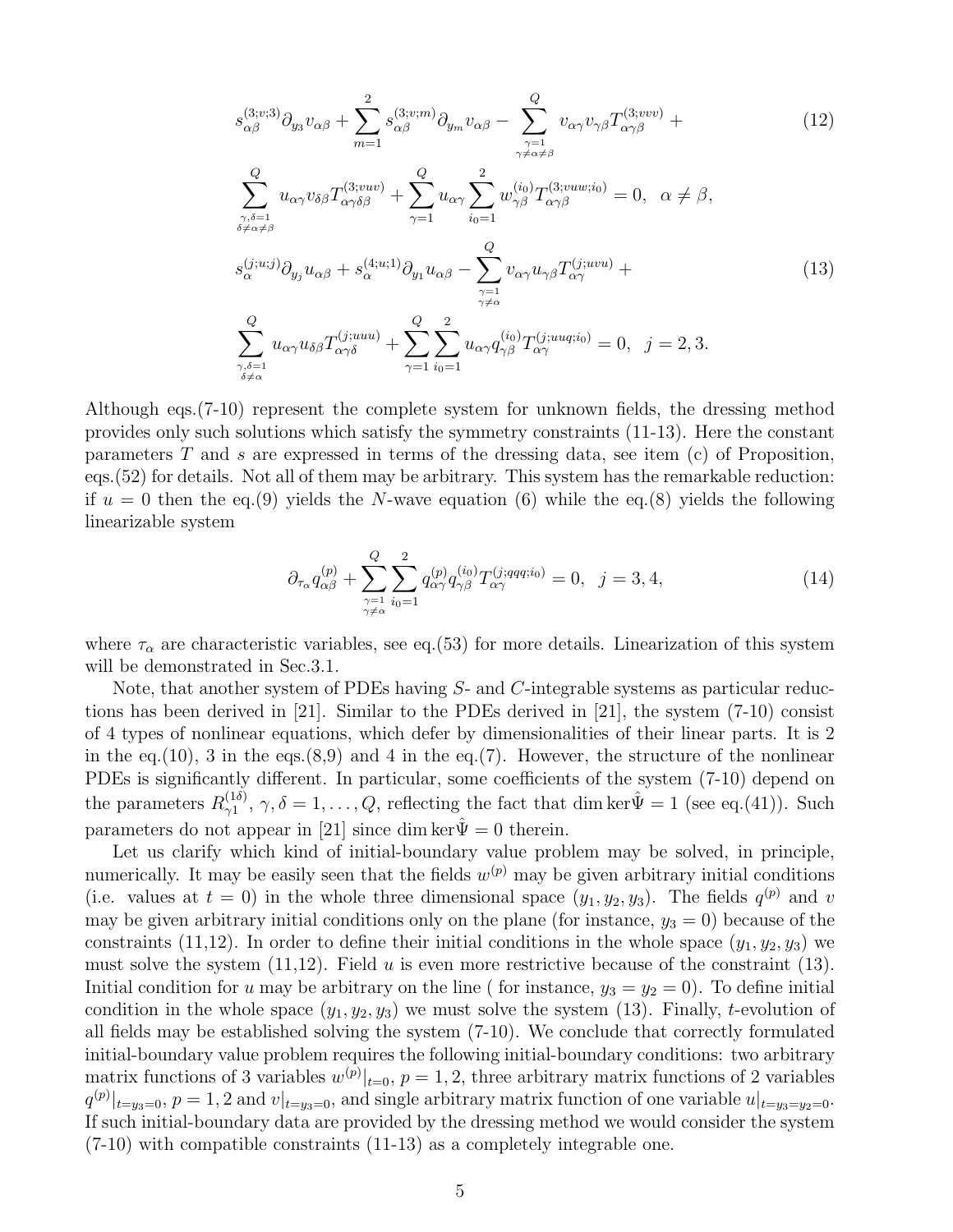However, we will show that the represented dressing algorithm may supply only single arbitrary matrix function of three variables, two arbitrary matrix functions of two variables and single arbitrary matrix function of one variable. For this reason, using our dressing algorithm, we are not able to prescribe arbitrary initial data to all fields. This fact causes us to refer to such equations as partially integrable PDEs. It will be shown by construction that they admit infinitely many commuting flows.

Remark, that another system of nonlinear evolution PDEs with symmetry constraints for some fields in the context of the dressing method has been derived in [24].

Detailed derivation of the system (7-13) is given in Appendix, Sec.5. Sec.3 describes the solution space to the 4-dimensional system (7-13). Conclusions are represented in Sec.4.

## 2 First order nonlinear PDEs: higher dimensional generalization of the S-integrable N-wave equation

Dressing method for the  $(2+1)$ -dimensional N-wave equation can be generalized to higher dimensions. Here we consider a variant of such generalization. For this purpose, function  $\Psi^{(s)}(\lambda,\mu;x)$  in (4) must be related with the dressing functions  $\Phi^{(sm)}(\lambda;x)$  and  $C^{(m)}(\mu;x)$  by the following bi-linear system of equations introducing dependence on the variables  $x_i$ ,  $i = 1, 2, \ldots$ :

$$
\partial_{x_j} \Psi^{(s)}(\lambda, \mu; x) - A^{(j)} \partial_{x_1} \Psi^{(s)}(\lambda, \mu; x) = \sum_{k=1}^Q \Phi^{(sk)}(\lambda; x) B^{(kj)} C^{(k)}(\mu; x),
$$
\n
$$
B^{(k2)} = I, \ \ j \ge 2.
$$
\n(15)

Here I is the identity matrix,  $B^{(kj)}$  and  $A^{(j)}$  are constant diagonal matrices, dressing functions  $C^{(k)}(\lambda; x)$ ,  $k = 1, \ldots, Q$ , will be specified below. As far as the system (15) is overdetermined system of PDEs for the functions  $\Psi^{(s)}$ , this system must be compatible. Compatibility condition reads

$$
\sum_{k=1}^{Q} \left[ \partial_{x_j} \left( \Phi^{(sk)}(\lambda; x) B^{(ki)} C^{(k)}(\mu; x) \right) - \partial_{x_i} \left( \Phi^{(sk)}(\lambda; x) B^{(kj)} C^{(k)}(\mu; x) \right) - A^{(j)} \partial_{x_1} \left( \Phi^{(sk)}(\lambda; x) B^{(ki)} C^{(k)}(\mu; x) \right) + A^{(i)} \partial_{x_1} \left( \Phi^{(sk)}(\lambda; x) B^{(kj)} C^{(k)}(\mu; x) \right) \right] = 0.
$$
\n(16)

Eq.(16) consists of terms represented by products of functions depending on single spectral parameter. We would like to separate PDEs involving different spectral parameters, i.e. either parameter  $\lambda$  or  $\mu$ . This is possible due to the diagonal form of  $\Phi^{(sm)}$  which provides commutativity of  $A^{(i)}$  and  $\Phi^{(sk)}$ :

$$
A^{(i)}\Phi^{(sk)}(\lambda;x) = \Phi^{(sk)}(\lambda;x)A^{(i)}, \quad \forall \ i, s, k,
$$
\n
$$
(17)
$$

We put  $i = 2$  in (16) without loss of generality and separate PDEs involving different spectral parameters:

$$
\partial_{x_j} \Phi^{(sk)}(\lambda; x) = \partial_{x_1} \Phi^{(sk)}(\lambda; x) P^{(kj)} + \partial_{x_2} \Phi^{(sk)}(\lambda; x) B^{(kj)}, \tag{18}
$$

$$
\partial_{x_j} C^{(k)}(\mu; x) = P^{(kj)} \partial_{x_1} C^{(k)}(\mu; x) + B^{(kj)} \partial_{x_2} C^{(k)}(\mu; x) \tag{19}
$$

$$
P^{(kj)} = A^{(j)} - A^{(2)}B^{(kj)}, \quad j > 2
$$
\n<sup>(20)</sup>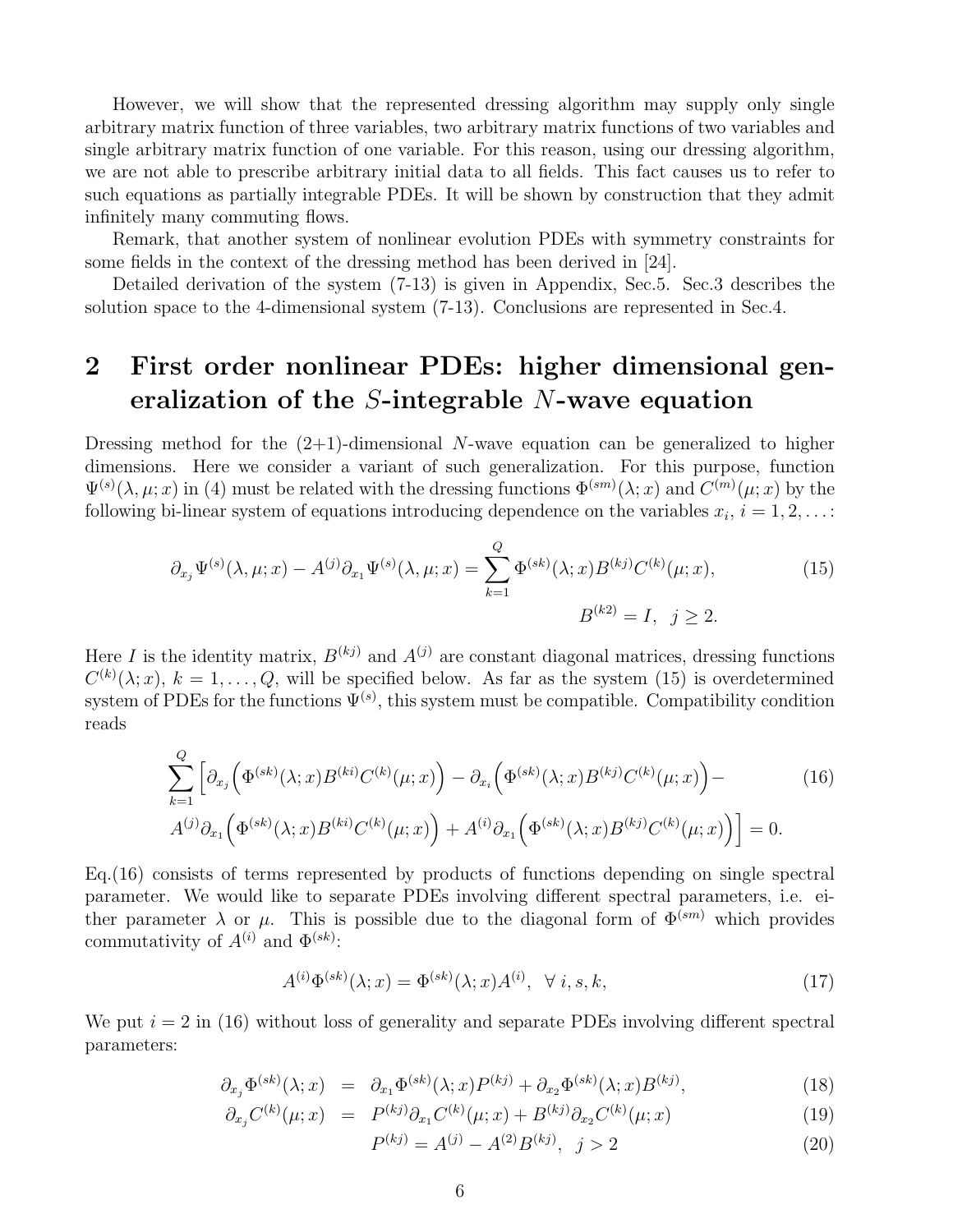Eqs.(17) and (18) must be used for the derivation of nonlinear PDEs as follows. First, substitute  $\Phi^{(sm)}$  from (4) into (17):

$$
\sum_{n=1}^{Q} A^{(j)} \Psi^{(sn)}(\lambda, \mu; x) * U^{(nk)}(\mu; x) - \sum_{n=1}^{Q} \Psi^{(sn)}(\lambda, \mu; x) * U^{(nk)}(\mu; x) A^{(j)} = 0,
$$
 (21)

Second, substitute  $\Phi^{(sk)}$  from (4) into (18) (we use (17) to result in (22)):

$$
\sum_{n=1}^{Q} \left[ \partial_{x_j} \left( \Psi^{(sn)}(\lambda, \mu; x) * U^{(nk)}(\mu; x) \right) - A^{(j)} \partial_{x_1} \left( \Psi^{(sn)}(\lambda, \mu; x) * U^{(nk)}(\mu; x) \right) - \left( 22 \right) \left( \partial_{x_2} \left( \Psi^{(sn)}(\lambda, \mu; x) * U^{(nk)}(\mu; x) \right) - A^{(2)} \partial_{x_1} \left( \Psi^{(sn)}(\lambda, \mu; x) * U^{(nk)}(\mu; x) \right) \right) B^{(kj)} \right] = 0.
$$
\n(22)

Eqs.  $(21,22)$  must be reduced to homogeneous equations (see eq.  $(23)$ ). For this purpose we substitute  $\Psi_{x_j}^{(s)}$  from (15) into (21,22) which results in the next homogeneous equations:

$$
\sum_{n=1}^{Q} \Psi^{(sn)}(\lambda, \mu; x) * L^{(j i; nk)}(\mu; x) = 0, \quad i = 1, 2,
$$
\n(23)

where

$$
L^{(j1;nk)}(\lambda; x) \equiv U^{(nk)} \mathcal{B}^{(j;n)}, \ j \ge 2,
$$
\n(24)

$$
L^{(j2;nk)}(\lambda; x) \equiv \partial_{x_j} U^{(nk)} + \partial_{x_1} U^{(nk)} \mathcal{B}^{(kj;n)} - \partial_{x_2} U^{(nk)} B^{(kj)} + \tag{25}
$$

$$
\sum_{i_1=1}^{Q} U^{(ni_1)}\Big(B^{(i_1j)}v^{(ni_1k)} - v^{(ni_1k)}B^{(kj)}\Big), \ \ j \ge 3,
$$

fields  $v^{(lik)}$  are introduced by the formulae

$$
v^{(lik)}(x) = C^{i}(\mu; x) * U^{(lk)}(\mu; x), \qquad (26)
$$

and the diagonal matrices  $\mathcal{B}^{(j;n)}$  and  $\mathcal{B}^{(kj;n)}$  are given by the formulae

$$
\mathcal{B}^{(j;n)} = A_n^{(j)}I - A^{(j)}, \quad \mathcal{B}^{(kj;n)} = B^{(kj)}A_n^{(2)} - A_n^{(j)}I. \tag{27}
$$

In addition, applying operators  $(\partial_{x_j} - A^j \partial_{x_1})$  to the eq.(23) with  $i = 1$  and  $j = j_0$ , one gets one more homogeneous equation:

$$
\sum_{n=1}^{Q} \Psi^{(sn)}(\lambda, \mu; x) * L^{(j3;nk)}(\mu; x) = 0,
$$
\n(28)

where

$$
L^{(j3;nk)}(\lambda; x) \equiv \left(\partial_{x_j} U^{(nk)} - \partial_{x_1} U^{(nk)} A_n^{(j)} + \sum_{i_1=1}^Q U^{(ni_1)} B^{(i_1 j)} v^{(ni_1 k)}\right) \mathcal{B}^{(j_0; n)}, \quad j \ge 2. \tag{29}
$$

Comparing the eq. $(20)$  with the eq. $(27)$  we see that

$$
P_{\alpha}^{(kj)} = -\mathcal{B}_{\alpha}^{(kj;\alpha)}.
$$
\n(30)

Although this paper is devoted to the integral equation (4) with dim ker  $\hat{\Psi}^{(sn)} > 0$ , we consider the case dim ker  $\hat{\Psi}^{(sn)} = 0$  in the next subsection for the sake of completeness. The case dim ker  $\hat{\Psi}^{(sn)} = 1$  will be considered in Sec.2.2.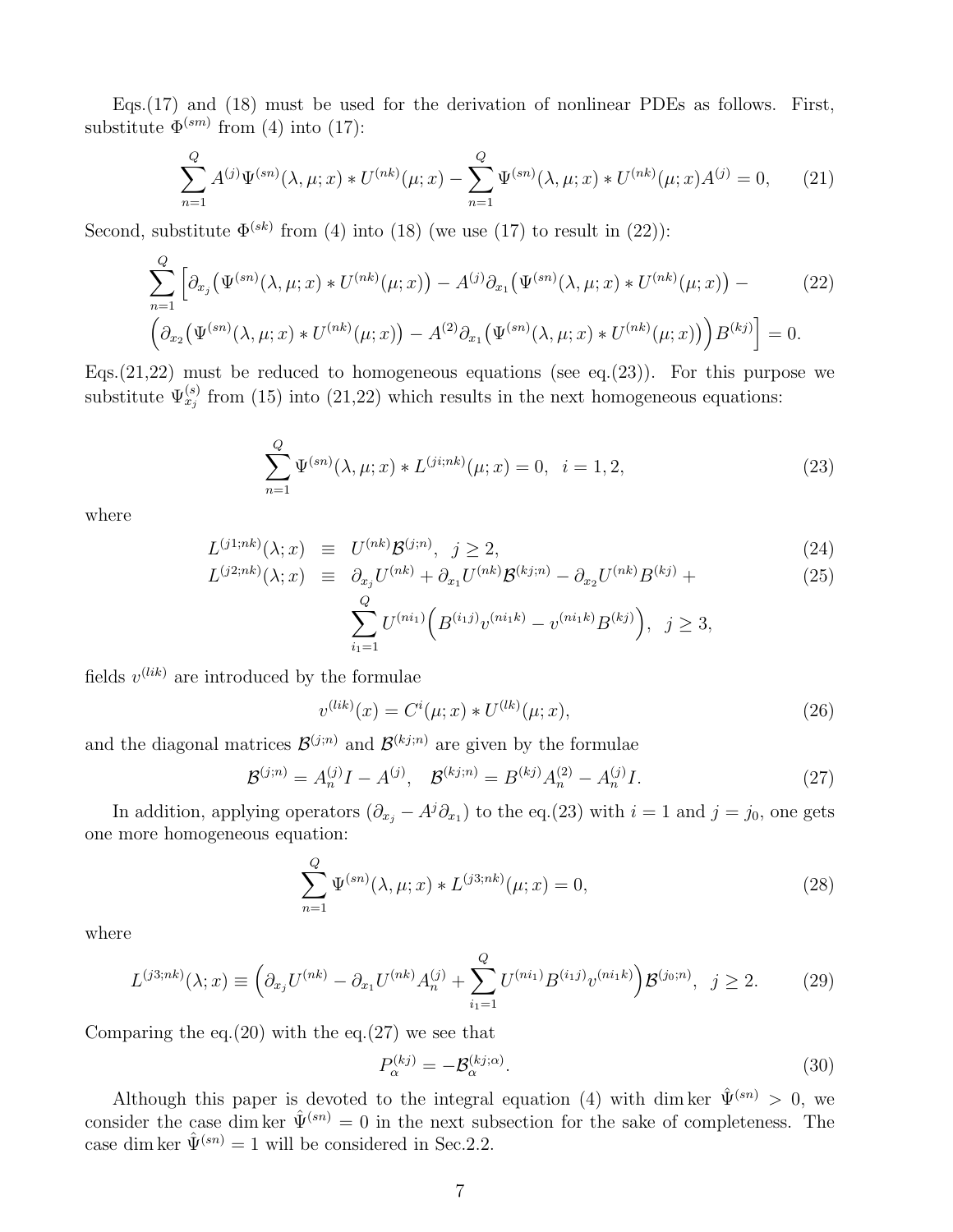### 2.1 dim ker  $\hat{\Psi}^{(sn)} = 0$ . S-integrable (2+1)-dimensional N-wave equation

If dim ker  $\hat{\Psi}^{(sn)} = 0$  then the homogeneous equation

$$
\sum_{n=1}^{Q} \hat{\Psi}^{(sn)} \mathbf{H}^{(nk)} = 0
$$
\n(31)

has only the trivial solution  $\mathbf{H}^{(nk)} = 0$ , i.e.

$$
L^{(j1;nk)} \quad := \quad U_{\alpha\beta}^{(nk)} \mathcal{B}_{\beta}^{(j;n)} = 0 \tag{32}
$$

$$
L^{(j2;nk)} := \partial_{x_j} U_{\alpha\beta}^{(nk)} + \partial_{x_1} U_{\alpha\beta}^{(nk)} \mathcal{B}_{\beta}^{(kj;n)} - \partial_{x_2} U_{\alpha\beta}^{(nk)} B_{\beta}^{(kj)} + \tag{33}
$$

$$
\sum_{i,\gamma=1}^{Q} U_{\alpha\gamma}^{(ni)} v_{\gamma\beta}^{(nik)} \left( B_{\gamma}^{(ij)} - B_{\beta}^{(kj)} \right) = 0,
$$
\n
$$
L^{(j3;nk)} := \left( \partial_{x_j} U_{\alpha\beta}^{(nk)} - \partial_{x_1} U_{\alpha\beta}^{(nk)} A_n^{(j)} + \sum_{i,\gamma=1}^{Q} U_{\alpha\gamma}^{(ni)} v_{\gamma\beta}^{(nik)} B_{\gamma}^{(ij)} \right) \mathcal{B}_{\beta}^{(j_0;n)} = 0, \ \ j \ge 2.
$$
\n(34)

Since  $\mathcal{B}_n^{j;n} = 0$ , eq.(32) tells us that  $U_{\alpha\beta}^{(nk)} = 0$  if  $n \neq \beta$ , and consequently  $v_{\alpha\beta}^{(nik)} = 0$  if  $n \neq \beta$ . Then, eq.(34) is identical to zero, while eqs.(33) with different values of  $\beta$  become decoupled:

$$
V_{t_j}(\lambda; x) - V_{t_2}(\lambda; x)B^{(j)} - V(\lambda; x)[v(x), B^{(j)}] = 0, \ \ j = 3, 4, \dots,
$$
\n(35)

where, for fixed  $\beta$ ,

$$
V_{\alpha k} = U_{\alpha \beta}^{(\beta k)}, \quad v_{ik} = v_{\beta \beta}^{(\beta i k)}, B_k^{(j)} = B_\beta^{(kj)}, \quad \alpha, i, k = 1, \dots, Q,
$$
  
\n
$$
\partial_{t_j} = \partial_{x_j} - A_\beta^{(j)} \partial_{x_1}, \quad j = 2, 4, \dots
$$
\n(36)

Eqs.  $(35)$  represent the linear overdetermined system for the spectral function V. Compatibility condition of  $(35)$  yields the classical S-integrable  $(2+1)$ -dimensional N-wave equation:

$$
[v_{t_k}, B^{(j)}] - [v_{t_j}, B^{(k)}] + B^{(j)}v_{t_2}B^{(k)} - B^{(k)}v_tB^{(j)} + [[v, B^{(k)}], [v, B^{(j)}]] = 0, \quad k \neq j = 3, 4, \dots (37)
$$

This example justifies the fact that our dressing algorithm with dim ker  $\hat{\Psi}^{(sn)} = 0$  gives rise to the classical S-integrable models.

## 2.2 dim ker  $\hat{\Psi}^{(sn)} = 1$ . Higher dimensional nonlinear PDEs

Let dim ker  $\hat{\Psi}^{(sn)} = 1$ . Then the solution space of the homogeneous equation (31) is parametrized by the arbitrary  $Q \times Q$  matrix functions  $f^{(ik)}(x)$ ,  $i, k = 1, \ldots, Q$ :

$$
(U^{h})^{(nk)}(\lambda; x) = \sum_{i=1}^{Q} H^{(ni)}(\lambda; x) f^{(ik)}(x).
$$
 (38)

This equation establishes a linear relation between any two solutions  $U^{(nk)}$ ,  $L^{(j1;nk)}$ ,  $L^{(j3;nk)}$ ,  $j \geq 2$  and  $L^{(j2;nk)}$ ,  $j \geq 3$  of the homogeneous integral equation (31). These linear relations represent a new overdetermined system of linear equations for the spectral functions  $U^{(nk)}$ .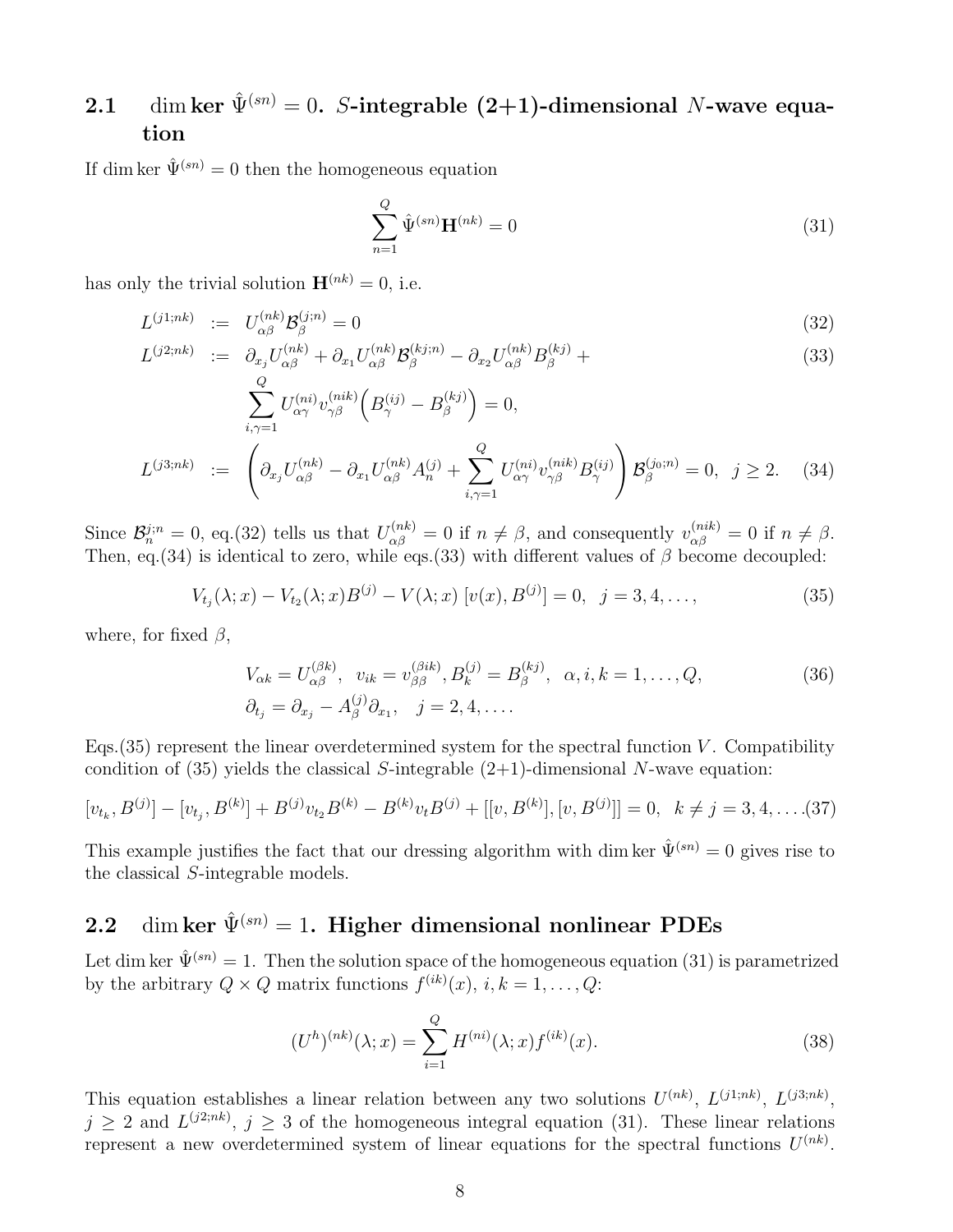Details of derivation of the system of linear PDEs for the spectral function  $U^{(nk)}$  as well as derivation of the assotiated system of nonlinear PDEs are given in Appendix, Sec.5. Here we collect all basic results in the following Proposition.

**Proposition.** Let dim ker  $\hat{\Psi}^{(sn)} = 1$  in the integral equation (4) where the dressing functions  $\Psi^{(s)}$ ,  $\Phi^{(sk)}$  and  $C^{(k)}$  are solutions of the eqs. (15,17,18,19). Then

a) Matrix functions of  $x$  (in other words, fields) may be introduced by the formulae

$$
v^{(nik)}(x) = C^{(i)}(\lambda; x) * U^{(nk)}(\lambda; x), \quad v^{(nik;1)}(x) = C^{(i)}_{x_1}(\lambda; x) * U^{(nk)}(\lambda; x),
$$
  
\n
$$
w^{(nk)}(x) = G(\lambda; x) * U^{(nk)}(\lambda; x), \quad w^{(nk;p)}(x) = G_{x_p}(\lambda; x) * U^{(nk)}(\lambda; x),
$$
  
\n
$$
w^{(nk;ps)}(x) = G_{x_p x_s}(\lambda; x) * U^{(nk)}(\lambda; x), \dots,
$$
\n(39)

where  $n, i, k = 1, \ldots, Q, p, s = 1, 2, \ldots$ , function  $G(\lambda; x)$  is the external dressing function, whose role will be clarified below, see Secs.3 and 5. These fields are related with each other by the system of nonlinear PDEs, see eqs.  $(101-103,106-111)$  in Appendix. If G is arbitrary, then the system of nonlinear PDEs may not be completed.

b) Presence of arbitrary matrix functions  $f^{(ik)}(x)$ ,  $i, k = 1, \ldots, Q$  in the solution space of the homogeneous eq.(31) (which is indicated in the eq. (38)) allows one to impose a largely arbitrary relation among the matrix fields (39):

$$
\mathcal{F}^{nk}(\text{all fields}) = 0, \quad n, k = 1, \dots, Q,\tag{40}
$$

where  $\mathcal{F}^{nk}$  are  $Q \times Q$  matrices. The only requirement to this relation is its resolvability with respect to  $f^{(ik)}(x)$ .

c) Let relation (40) be taken in the next simple form

$$
w^{(nk)} = R^{(nk)} \tag{41}
$$

(where  $R^{(nk)}$ ,  $n, k = 1, ..., Q$ , are constant non-degenerate  $Q \times Q$  matrices), and the external dressing function  $G(\lambda; x)$  satisfies the following system of linear PDEs

$$
G_{x_j}(\lambda; x) = \mathcal{P}^{(j1)} G_{x_1}(\lambda; x) + \mathcal{P}^{(j2)} G_{x_2}(\lambda; x), \ \ j > 2 \tag{42}
$$

with arbitrary diagonal matrices  $\mathcal{P}^{(ji)}$ ,  $i = 1, 2$ . Replace  $x_i$  by the new independent variables

$$
\partial_{t_j} = \partial_{x_j} - A_1^{(j)} \partial_{x_1}, \ \ j \ge 2 \ \ \Rightarrow \ \ t = t_5, \ \ y_j = t_{j+1}, \ \ j = 1, 2, 3. \tag{43}
$$

Then the complete system of nonlinear PDEs can be derived for the following fields

$$
w_{\alpha\beta}^{(p)} \equiv w_{\alpha1}^{(1\beta;p)}, \quad q_{\alpha\beta}^{(p)} \equiv \sum_{\gamma,\delta=1}^{Q} w_{\alpha\gamma}^{(1\delta;p)} \mathcal{B}_{\gamma}^{(2;1)}(\hat{R}^{-1})_{\gamma\beta}^{(\delta 1)} k, \alpha = 1, \dots, Q, \quad p = 1, 2. \tag{44}
$$

$$
v_{\alpha\beta} \equiv v_{11}^{(1\alpha\beta)}, \quad u_{\alpha\beta} \equiv \sum_{\gamma,\delta=1}^{Q} v_{1\gamma}^{(1\alpha\delta)} \mathcal{B}_{\gamma}^{(2;1)}(\hat{R}^{-1})_{\gamma\beta}^{(\delta 1)}, \quad i, \beta = 1, \dots, Q.
$$

This system of PDEs is naturally separated into two subsystems. The first subsystem is the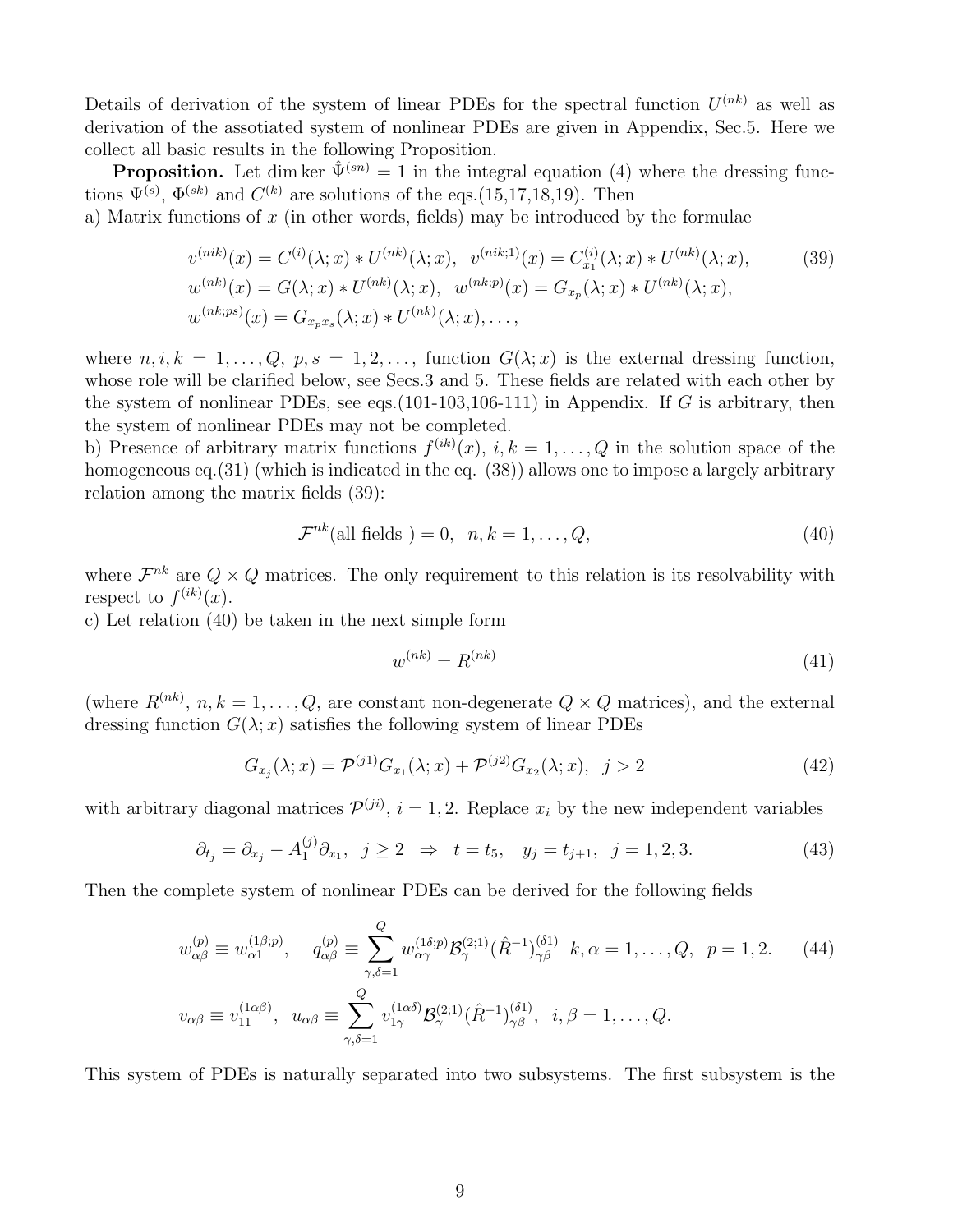complete system of evolution PDEs:

$$
E_{\alpha 1}^{(56;1\beta p)} := s_{\alpha\beta}^{(4;w;4)} \partial_t w_{\alpha\beta}^{(p)} + \sum_{m=1}^3 s_{\alpha\beta}^{(4;w;m)} \partial_{y_m} w_{\alpha\beta}^{(p)} - \sum_{\substack{\gamma=1 \\ \gamma \neq \beta}}^Q w_{\alpha\gamma}^{(p)} v_{\gamma\beta} T_{\alpha\gamma\beta}^{(4;ww)} + (45)
$$
\n
$$
\sum_{\substack{\gamma,\delta=1 \\ \delta \neq \beta}}^Q q_{\alpha\gamma}^{(p)} v_{\delta\beta} T_{\alpha\gamma\delta\beta}^{(4;wqv)} + \sum_{\substack{\gamma=1 \\ \gamma \neq \alpha}}^Q \sum_{i_0=1}^2 q_{\alpha\gamma}^{(p)} w_{\gamma\beta}^{(i_0)} T_{\alpha\gamma\beta}^{(4;wqv,i_0)} = 0,
$$
\n
$$
\tilde{E}_{\alpha}^{(57;1\beta p)} := s_{\alpha}^{(4;q;4)} \partial_t q_{\alpha\beta}^{(p)} + \sum_{m=1}^2 s_{\alpha}^{(4;q;m)} \partial_{y_m} q_{\alpha\beta}^{(p)} - \sum_{\gamma=1}^Q w_{\alpha\gamma}^{(p)} u_{\gamma\beta} T_{\alpha\gamma}^{(4;qwu)} + (46)
$$
\n
$$
\sum_{\gamma,\delta=1}^Q q_{\alpha\gamma}^{(p)} u_{\delta\beta} T_{\alpha\gamma\delta}^{(4;qqu)} + \sum_{\gamma=1}^Q \sum_{i_0=1}^2 q_{\alpha\gamma}^{(p)} q_{\gamma\beta}^{(i_0)} T_{\alpha\gamma}^{(4;qq;i_0)} = 0,
$$
\n(46)

$$
E_{11}^{(52;1\alpha\beta)} := s_{\alpha\beta}^{(4;v;4)} \partial_t v_{\alpha\beta} + \sum_{m=1}^2 s_{\alpha\beta}^{(4;v;m)} \partial_{y_m} v_{\alpha\beta} - \sum_{\substack{\gamma=1 \ \gamma \neq \alpha \neq \beta}}^Q v_{\alpha\gamma} v_{\gamma\beta} T_{\alpha\gamma\beta}^{(4;vw)} +
$$
\n
$$
\sum_{\substack{\gamma,\delta=1 \ \delta \neq \alpha \neq \beta}}^Q u_{\alpha\gamma} v_{\delta\beta} T_{\alpha\gamma\delta\beta}^{(4;vw)} + \sum_{\gamma=1}^Q u_{\alpha\gamma} \sum_{i_0=1}^2 w_{\gamma\beta}^{(i_0)} T_{\alpha\gamma\beta}^{(4;vuv;i_0)} = 0, \quad \alpha \neq \beta,
$$
\n
$$
\tilde{E}_1^{(53;1\alpha\beta)} := s_{\alpha}^{(4;u;4)} \partial_t u_{\alpha\beta} + s_{\alpha}^{(4;u;1)} \partial_{y_1} u_{\alpha\beta} - \sum_{\substack{\gamma=1 \ \gamma \neq \alpha}}^Q v_{\alpha\gamma} u_{\gamma\beta} T_{\alpha\gamma}^{(4;uvu)} +
$$
\n
$$
\sum_{\substack{\gamma,\delta=1 \ \delta \neq \alpha}}^Q u_{\alpha\gamma} u_{\delta\beta} T_{\alpha\gamma\delta}^{(4;uuu)} + \sum_{\gamma=1}^Q \sum_{i_0=1}^2 u_{\alpha\gamma} q_{\gamma\beta}^{(i_0)} T_{\alpha\gamma}^{(4;uuq;i_0)} = 0,
$$
\n
$$
(48)
$$

The second subsystem must be viewed as a system of symmetry (i.e. compatible) constraints to the system (45-48):

$$
\tilde{E}_{\alpha}^{(47;1\beta p)} := s_{\alpha}^{(3;q;3)} \partial_{y_3} q_{\alpha\beta}^{(p)} + \sum_{m=1}^{2} s_{\alpha}^{(3;q;m)} \partial_{y_m} q_{\alpha\beta}^{(p)} - \sum_{\gamma=1}^{Q} w_{\alpha\gamma}^{(p)} u_{\gamma\beta} T_{\alpha\gamma}^{(3;quu)} +
$$
\n
$$
\sum_{\gamma\delta=1}^{Q} q_{\alpha\gamma}^{(p)} u_{\delta\beta} T_{\alpha\gamma\delta}^{(3;qqu)} + \sum_{\substack{\gamma=1 \ \gamma \neq \alpha}}^{Q} \sum_{i_0=1}^{2} q_{\alpha\gamma}^{(p)} q_{\gamma\beta}^{(i_0)} T_{\alpha\gamma}^{(3;qq;i_0)} = 0,
$$
\n(49)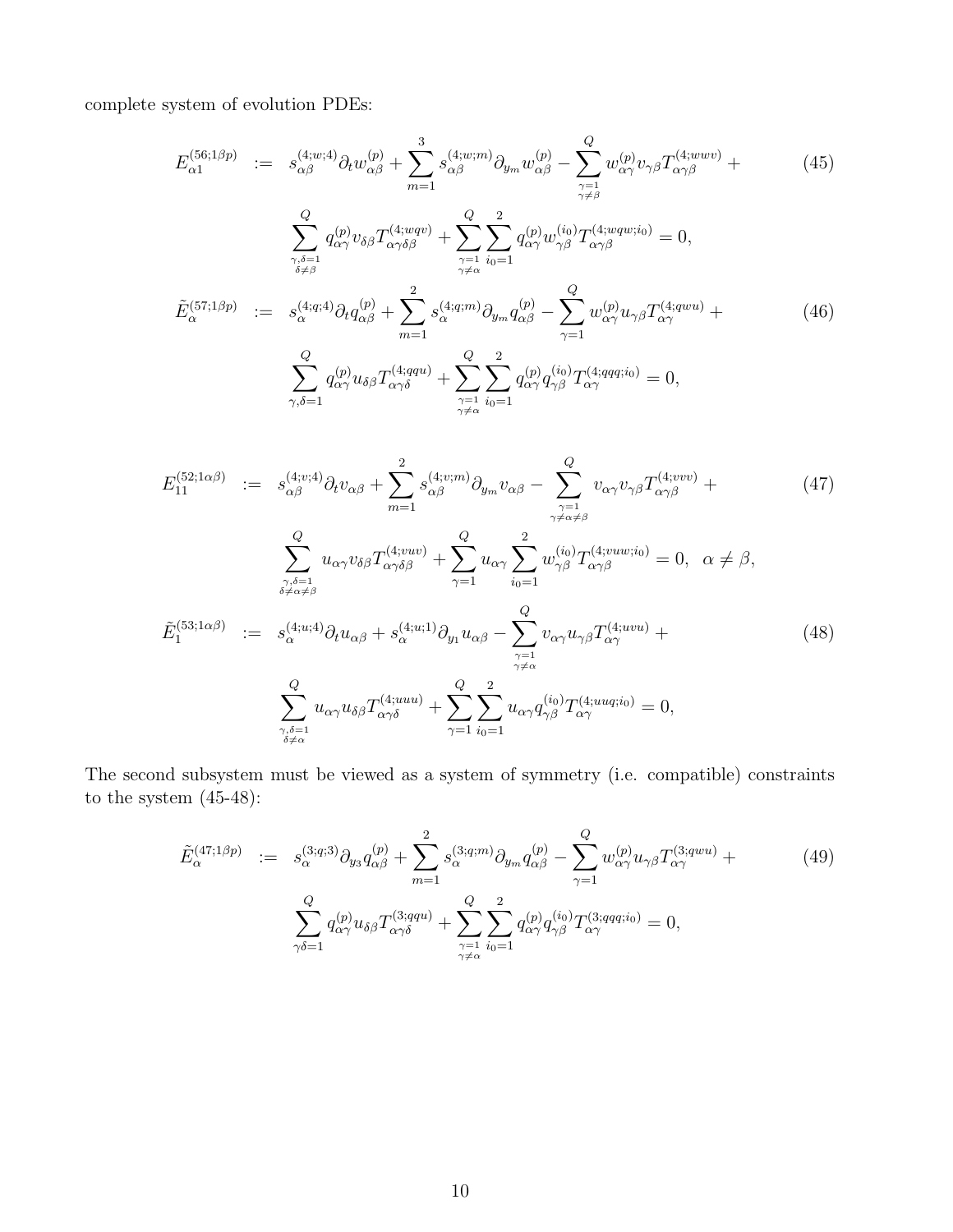$$
E_{11}^{(42;1\alpha\beta)} := s_{\alpha\beta}^{(3;v;3)} \partial_{y_3} v_{\alpha\beta} + \sum_{m=1}^2 s_{\alpha\beta}^{(3;v;m)} \partial_{y_m} v_{\alpha\beta} - \sum_{\substack{\gamma=1 \ \gamma \neq \alpha \neq \beta}}^Q v_{\alpha\gamma} v_{\gamma\beta} T_{\alpha\gamma\beta}^{(3;vvv)} + (50)
$$
  

$$
\sum_{\substack{\gamma,\delta=1 \ \delta \neq \alpha \neq \beta}}^Q u_{\alpha\gamma} v_{\delta\beta} T_{\alpha\gamma\delta\beta}^{(3;vwv)} + \sum_{\gamma=1}^Q u_{\alpha\gamma} \sum_{i_0=1}^2 w_{\gamma\beta}^{(i_0)} T_{\alpha\gamma\beta}^{(3;vuv;i_0)} = 0, \quad \alpha \neq \beta,
$$

$$
\tilde{E}_1^{((j+1)3;1\alpha\beta)} := s_{\alpha}^{(j;u;j)} \partial_{y_j} u_{\alpha\beta} + s_{\alpha}^{(j;u;1)} \partial_{y_1} u_{\alpha\beta} - \sum_{\substack{\gamma=1 \ \gamma \neq \alpha}}^Q v_{\alpha\gamma} u_{\gamma\beta} T_{\alpha\gamma}^{(j;uvu)} + \sum_{\substack{\gamma \neq \alpha \ \delta \neq \alpha}}^Q v_{\alpha\gamma} u_{\delta\beta} T_{\alpha\gamma\delta}^{(j;uuu)} + \sum_{\substack{\gamma=1 \ \delta \neq \alpha}}^Q u_{\alpha\gamma} u_{\delta\beta} T_{\alpha\gamma\delta}^{(j;uuu)} + \sum_{\gamma=1}^Q v_{\alpha\gamma} q_{\gamma\beta}^{(i_0)} T_{\alpha\gamma}^{(j;uuq;i_0)} = 0, \quad j = 2, 3.
$$
 (51)

Coefficients of this system are following (see also formulae (151)):

$$
s_{\alpha\beta}^{(j-1;w;1)} = s_{\alpha 1}^{(j;w;2;\beta)} = -\begin{vmatrix} B_1^{(\beta 3)} & B_1^{(\beta 4)} & B_1^{(\beta j)} \\ B_1^{(\beta 3)} - \mathcal{P}_{\alpha}^{(31)} & B_1^{(\beta 4)} - \mathcal{P}_{\alpha}^{(41)} & B_1^{(\beta j)} - \mathcal{P}_{\alpha}^{(j1)} \\ B_1^{(\beta 3)} - \mathcal{P}_{\alpha}^{(32)} & B_1^{(\beta 4)} - \mathcal{P}_{\alpha}^{(42)} & B_1^{(\beta j)} - \mathcal{P}_{\alpha}^{(j2)} \end{vmatrix},
$$
(52)

$$
s_{\alpha\beta}^{(j-1;w;m-1)} = s_{\alpha 1}^{(j;w;m;\beta)} = \begin{vmatrix} \delta^{(m3)} & \delta^{(m4)} & \delta^{(mj)} \\ B_1^{(\beta 3)} - \mathcal{P}_{\alpha}^{(31)} & B_1^{(\beta 4)} - \mathcal{P}_{\alpha}^{(41)} & B_1^{(\beta j)} - \mathcal{P}_{\alpha}^{(j1)} \\ B_1^{(\beta 3)} - \mathcal{P}_{\alpha}^{(32)} & B_1^{(\beta 4)} - \mathcal{P}_{\alpha}^{(42)} & B_1^{(\beta j)} - \mathcal{P}_{\alpha}^{(j2)} \end{vmatrix}, \quad m = 3, 4, j,
$$

$$
T_{\alpha\gamma\beta}^{(j-1;wwv)} = T_{\alpha1}^{(j;ww;\gamma\beta)} = \begin{vmatrix} B_1^{(\beta 3)} - B_1^{(\gamma 3)} & B_1^{(\beta 4)} - B_1^{(\gamma 4)} & B_1^{(\beta j)} - B_1^{(\gamma j)} \\ B_1^{(\beta 3)} - \mathcal{P}_{\alpha}^{(\beta 1)} & B_1^{(\beta 4)} - \mathcal{P}_{\alpha}^{(41)} & B_1^{(\beta j)} - \mathcal{P}_{\alpha}^{(1)} \\ B_1^{(\beta 3)} - \mathcal{P}_{\alpha}^{(32)} & B_1^{(\beta 4)} - \mathcal{P}_{\alpha}^{(42)} & B_1^{(\beta j)} - \mathcal{P}_{\alpha}^{(22)} \\ B_1^{(\gamma 1;wwv)} = R_{\gamma 1}^{(1\delta)} T_{\alpha\delta\beta}^{(j-1;wwv)}
$$

$$
T_{\alpha\gamma\beta}^{(j-1; wqw; i_0)} = T_{\alpha\gamma 1}^{(j; ww; \beta; i_0)} = \begin{vmatrix} B_1^{(\beta 3)} - \mathcal{P}_{\gamma}^{(3i_0)} & B_1^{(\beta 4)} - \mathcal{P}_{\gamma}^{(4i_0)} & B_1^{(\beta j)} - \mathcal{P}_{\gamma}^{(j i_0)} \\ B_1^{(\beta 3)} - \mathcal{P}_{\alpha}^{(31)} & B_1^{(\beta 4)} - \mathcal{P}_{\alpha}^{(41)} & B_1^{(\beta j)} - \mathcal{P}_{\alpha}^{(j 1)} \\ B_1^{(\beta 3)} - \mathcal{P}_{\alpha}^{(32)} & B_1^{(\beta 4)} - \mathcal{P}_{\alpha}^{(42)} & B_1^{(\beta j)} - \mathcal{P}_{\alpha}^{(j 2)} \end{vmatrix},
$$

$$
s_{\alpha}^{(j-1;q;m-1)} = \tilde{s}_{\alpha}^{(j;w;m;1)} = \begin{vmatrix} \delta^{(m2)} & \delta^{(m3)} & \delta^{(mj)} \\ 1 & \mathcal{P}_{\alpha}^{(31)} & \mathcal{P}_{\alpha}^{(j1)} \\ 1 & \mathcal{P}_{\alpha}^{(32)} & \mathcal{P}_{\alpha}^{(j2)} \end{vmatrix}, m = 2,3, j,
$$
  
\n
$$
T_{\alpha\gamma}^{(j-1;qwu)} = \tilde{T}_{\alpha}^{(j;ww;\gamma1)} = -\begin{vmatrix} 1 & B_1^{(\gamma3)} & B_1^{(\gammaj)} \\ 1 & \mathcal{P}_{\alpha}^{(31)} & \mathcal{P}_{\alpha}^{(j1)} \\ 1 & \mathcal{P}_{\alpha}^{(32)} & \mathcal{P}_{\alpha}^{(j2)} \end{vmatrix}, T_{\alpha\gamma\delta}^{(j-1;qqu)} = R_{\gamma1}^{(1\delta)}T_{\alpha\delta}^{(j-1;qwu)},
$$
  
\n
$$
T_{\alpha\gamma}^{(j-1;qqq;i_0)} = \tilde{T}_{\alpha\gamma}^{(j;ww;1;i_0)} = -\begin{vmatrix} 1 & \mathcal{P}_{\gamma}^{(31)} & \mathcal{P}_{\gamma}^{(j1)} \\ 1 & \mathcal{P}_{\alpha}^{(31)} & \mathcal{P}_{\alpha}^{(j1)} \\ 1 & \mathcal{P}_{\alpha}^{(32)} & \mathcal{P}_{\alpha}^{(j2)} \end{vmatrix},
$$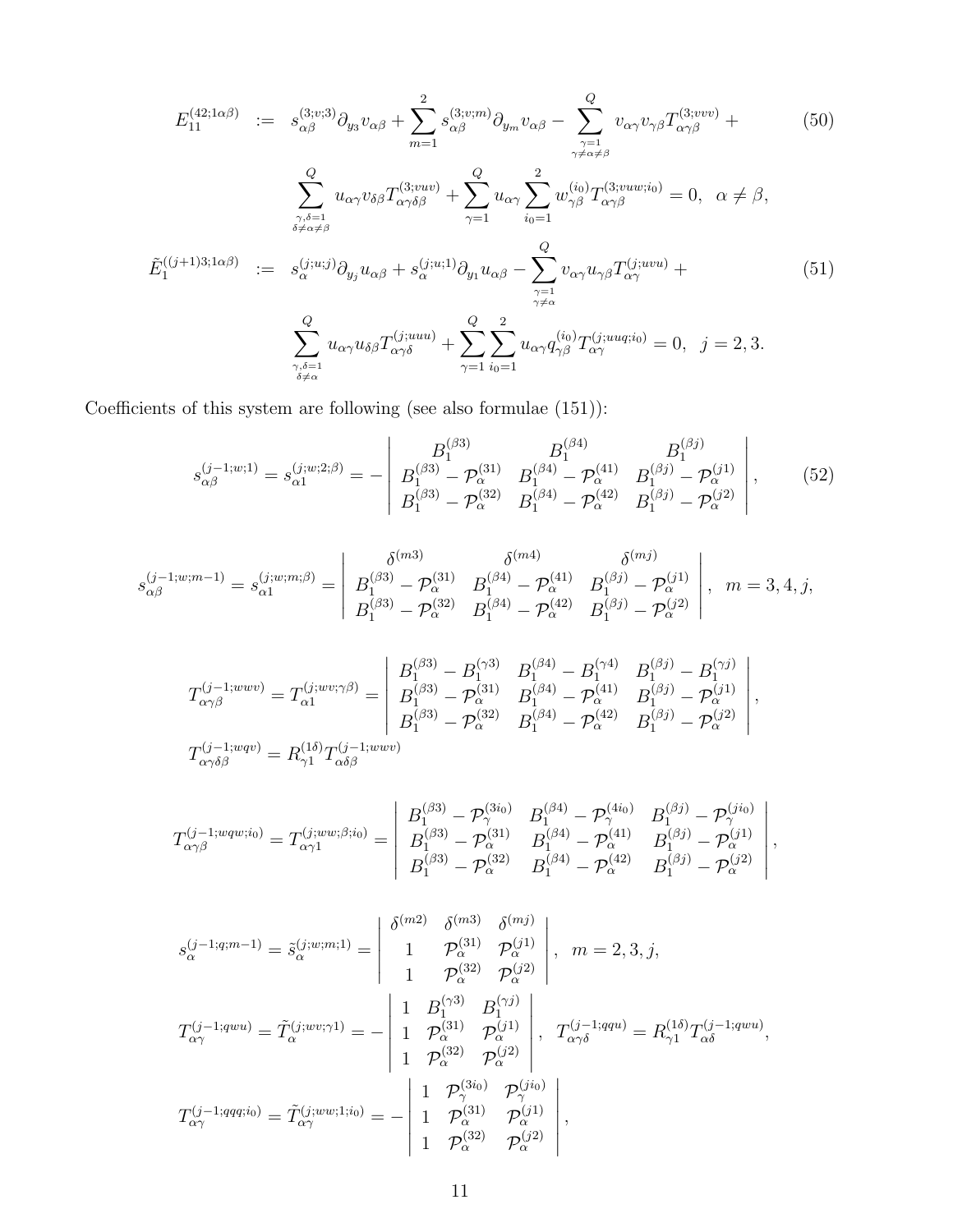$$
s_{\alpha\beta}^{(j-1;v;1)} = s_1^{(j;v;2;\alpha\beta)} = \begin{vmatrix} B_1^{(\beta 3)} & B_1^{(\beta j)} \\ B_1^{(\alpha 3)} & B_1^{(\alpha j)} \end{vmatrix},
$$
  
\n
$$
s_{\alpha\beta}^{(j-1;v;m-1)} = s_1^{(j;v;m;\alpha\beta)} = \begin{vmatrix} \delta^{(3m)} & \delta^{(jm)} \\ B_1^{(\beta 3)} - B_1^{(\alpha 3)} & B_1^{(\beta j)} - B_1^{(\alpha j)} \end{vmatrix}, m = 3, j,
$$

$$
T_{\alpha\gamma\beta}^{(j-1;vw)} = T_1^{(j;vv;\alpha\gamma\beta)} = \begin{vmatrix} B_1^{(\beta 3)} - B_1^{(\gamma 3)} & B_1^{(\beta j)} - B_1^{(\gamma j)} \\ B_1^{(\beta 3)} - B_1^{(\alpha 3)} & B_1^{(\beta j)} - B_1^{(\alpha j)} \end{vmatrix}, T_{\alpha\gamma\delta\beta}^{(j-1;vw)} = R_{\gamma 1}^{(1\delta)} T_{\alpha\delta\beta}^{(j-1;vw)},
$$
  

$$
T_{\alpha\gamma\beta}^{(j-1;vuw;i_0)} = T_{1\gamma}^{(j;vw;\alpha\beta;i_0)} = \begin{vmatrix} B_1^{(\beta 3)} - \mathcal{P}_{\gamma}^{(3i_0)} & B_1^{(\beta j)} - \mathcal{P}_{\gamma}^{(ji_0)} \\ B_1^{(\beta 3)} - B_1^{(\alpha 3)} & B_1^{(\beta j)} - B_1^{(\alpha j)} \end{vmatrix}
$$

$$
s_{\alpha}^{(j-1;u;m-1)} = \tilde{s}_1^{(j;v;m;\alpha)} = -\begin{vmatrix} \delta^{(2m)} & \delta^{(jm)} \\ 1 & B_1^{(\alpha j)} \end{vmatrix}, \quad m = 2, j,
$$
  

$$
T_{\alpha\gamma}^{(j-1;uvu)} = \tilde{T}_1^{(j;vv;\alpha\gamma)} = \begin{vmatrix} 1 & B_1^{(\gamma j)} \\ 1 & B_1^{(\alpha j)} \end{vmatrix}, \quad T_{\alpha\gamma\delta}^{(j-1;uuu)} = R_{\gamma 1}^{(1\delta)} T_{\alpha\delta}^{(j-1;uvu)}
$$
  

$$
T_{\alpha\gamma}^{(j-1;uuq;i_0)} = \tilde{T}_{1\gamma}^{(j;vw;\alpha;i_0)} = \begin{vmatrix} 1 & \mathcal{P}_{\gamma}^{(ji_0)} \\ 1 & B_1^{(\alpha j)} \end{vmatrix},
$$

where  $R_{\gamma 1}^{(1i)}$  $\gamma_1^{(1i)}$ ,  $B_1^{(ij)}$  and  $\mathcal{P}_1^{(ij)}$  are arbitrary constant parameters.

Dimensionality of the system (47-51) is defined by the eqs.(45) which involve derivatives with respect to 4 independent variables, while other equations involve derivatives with respect to two and three variables. Dressing algorithm supplies one arbitrary function of three independent variables (which fixes the initial datum for one of the functions  $w^{(p)}$ ,  $p = 1, 2$ ), two arbitrary functions of two variables (fixing the initial data for v and for one of the functions  $q^{(p)}$ ,  $p = 1, 2$ ) and single arbitrary function of one variable (fixing the initial datum for  $u$ ). Namely the system (45-51) is written in Introduction, see eqs.(7-13).

The system (45-51) has the following evident properties:

d.1) There are infinitely many commuting flows to this system.

d.2) Equations of this system have differential polynomial structure, also the number of equations is rather big. So, one has 24 scalar PDEs in the simplest case  $Q = 2$ .

d.3) Independent variable  $x_1$  appears only in the combinations (43), so that it does not increase dimensionality of nonlinear PDEs. This happens due to the decoupling of equations for fields with different values of the first superscript, which, in turns, is a consequence of the eq.(41). However, if one considers another relation ( 40) mixing fields with different values of the first superscript, then derivatives with respect to  $x_1$  will appear explicitly in nonlinear PDEs which will become 5-dimensional. But such system of nonlinear PDEs will have more complicated structure.

d.4) Dimensionality of the nonlinear PDEs is determined by the dimensionality of the linear PDE  $(42)$  and may be increased without any problem.

d.5) Reduction to the linearizable system of nonlinear PDEs. The system (45-51) admits reduction  $v = u = 0$ , which corresponds to  $C^{(i)} \equiv 0$  in the dressing algorithm. In this case the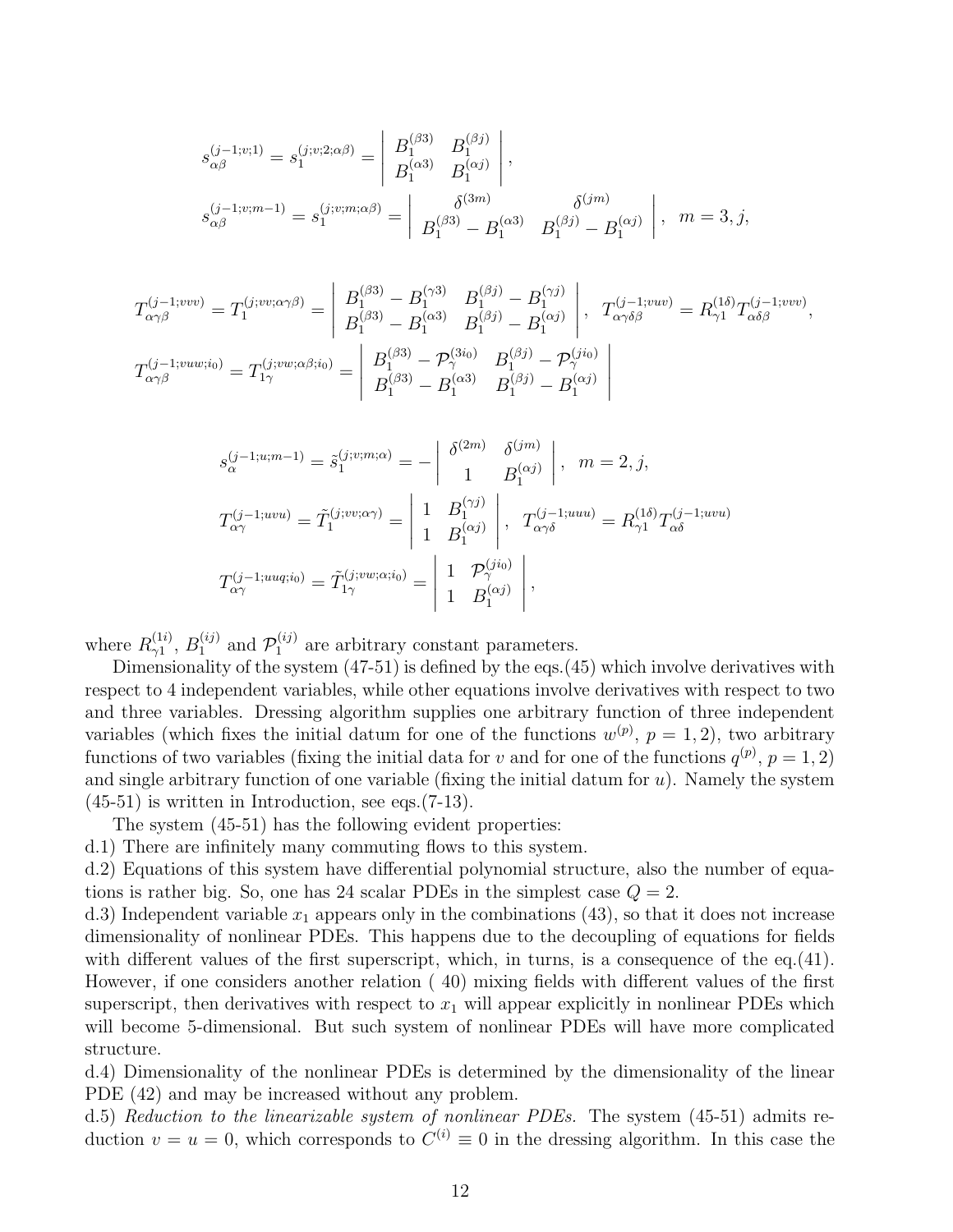system of PDEs reduces to the single eq. (46) which now reads:

$$
s_{\alpha}^{(4;q;4)} \partial_t q_{\alpha\beta}^{(p)} + \sum_{m=1}^2 s_{\alpha}^{(4;q;m)} \partial_{y_m} q_{\alpha\beta}^{(p)} + \sum_{\substack{\gamma=1 \ \gamma \neq \alpha}}^Q \sum_{i_0=1}^2 q_{\alpha\gamma}^{(p)} q_{\gamma\beta}^{(i_0)} T_{\alpha\gamma}^{(4;qq;qi_0)} = 0. \tag{53}
$$

Eq.(49) is a symmetry of the eq.(53). We may introduce "characteristics variables"  $\partial_{\tau_{\alpha}} =$  $s_{\alpha}^{(4;q;4)}\partial_t + \sum_{m=1}^2 s_{\alpha}^{(4;q;m)}\partial_{y_m}, \ \alpha = 1,\ldots,Q$  which indicate that the dimensionality of the eq.(53) is, essentially, min(3, Q). The eq.(53) is "linearizable" because the matrix fields  $q^{(p)}$  are algebraically expressible in terms of solutions of some linear PDE, see Sec.3.1. Eq. (53) has been written in Introduction, see eq. (14). This equation is also partially integrable in the same sense as the system (45-51) does: dressing algorithm provides arbitrary initial condition only for one of the matrix fields  $q^{(p)}$ ,  $p = 1, 2$ .

**Proof:** The proofs of the items (a)-(c) and (d.1, d.5) are given in Appendix, Sec.5. The items (d.2-d.4) are self-consistent. Relation between solutions of the eq. (53) and solutions of the appropriate linear PDE (item d.5) is shown in Sec.3.1.

### 3 Solutions

In this section all superscripts and subscripts take values from 1 to Q unless different is specified. Subscripts do not always denote elements of matrices. We use Greek letters for matrix indexes in order to distinguish them from others.

Solutions of the eqs. (18,19) read:

$$
\Phi^{(sm)}(\lambda; x) = \int \Phi_0^{(sm)}(\lambda, \varkappa) e^{K^{(m)}(\varkappa_1, \varkappa_2; x)} d\varkappa,
$$
\n
$$
C^{(m)}(\lambda; x) = \int e^{K^m(q_1, q_2; x)} C_0^{(m)}(\lambda, q) dq,
$$
\n
$$
K^{(m)}(\varkappa_1, \varkappa_2; x) = (\varkappa_1 x_1 + \varkappa_2 x_2) + \sum_{j=3}^5 \left( P^{(mj)} \varkappa_1 + B^{(mj)} \varkappa_2 \right) x_i,
$$
\n(54)

where  $\varkappa = (\varkappa_1, \varkappa_2)$ ,  $q = (q_1, q_2)$ . The dressing function  $\Psi^{(s)}$  must be taken as solution of the eq.(15) with  $k = 2$ :

$$
\Psi^{(s)}(\lambda, \mu; x) = \Psi_p^{(s)}(\lambda, \mu; x) + \Psi_h^{(s)}(\lambda, \mu; x) + \Sigma^{(s)}(\lambda, \mu)
$$
\n
$$
\Psi_p^{(s)}(\lambda, \mu; x) = \int \sum_{m=1}^Q \Phi_0^{(sm)}(\lambda, \varkappa) \left(\varkappa_2 + q_2 - (\varkappa_1 + q_1)A^{(2)}\right)^{-1} e^{K^{(m)}(\varkappa_1 + q_1, \varkappa_2 + q_2; x)} \times C_0^{(m)}(\mu, q) dk dq,
$$
\n
$$
\Psi_h^{(s)}(\lambda, \mu; x) = \int e^{\varkappa(\sum_{i=2}^5 A^{(i)} x_i + I x_1)} \Psi_{h0}^{(s)}(\lambda, \mu, \varkappa) d\varkappa,
$$
\n(55)

where  $\Psi_p^{(s)}(\lambda,\mu;x)$  is a particular solution of the eq.(15) and  $\Psi_h^{(s)}(\lambda,\mu;x)$  is a solution of homogeneous equation associated with eq.(15). In addition, we separate matrix function  $\Sigma^{(s)}(\lambda,\mu)$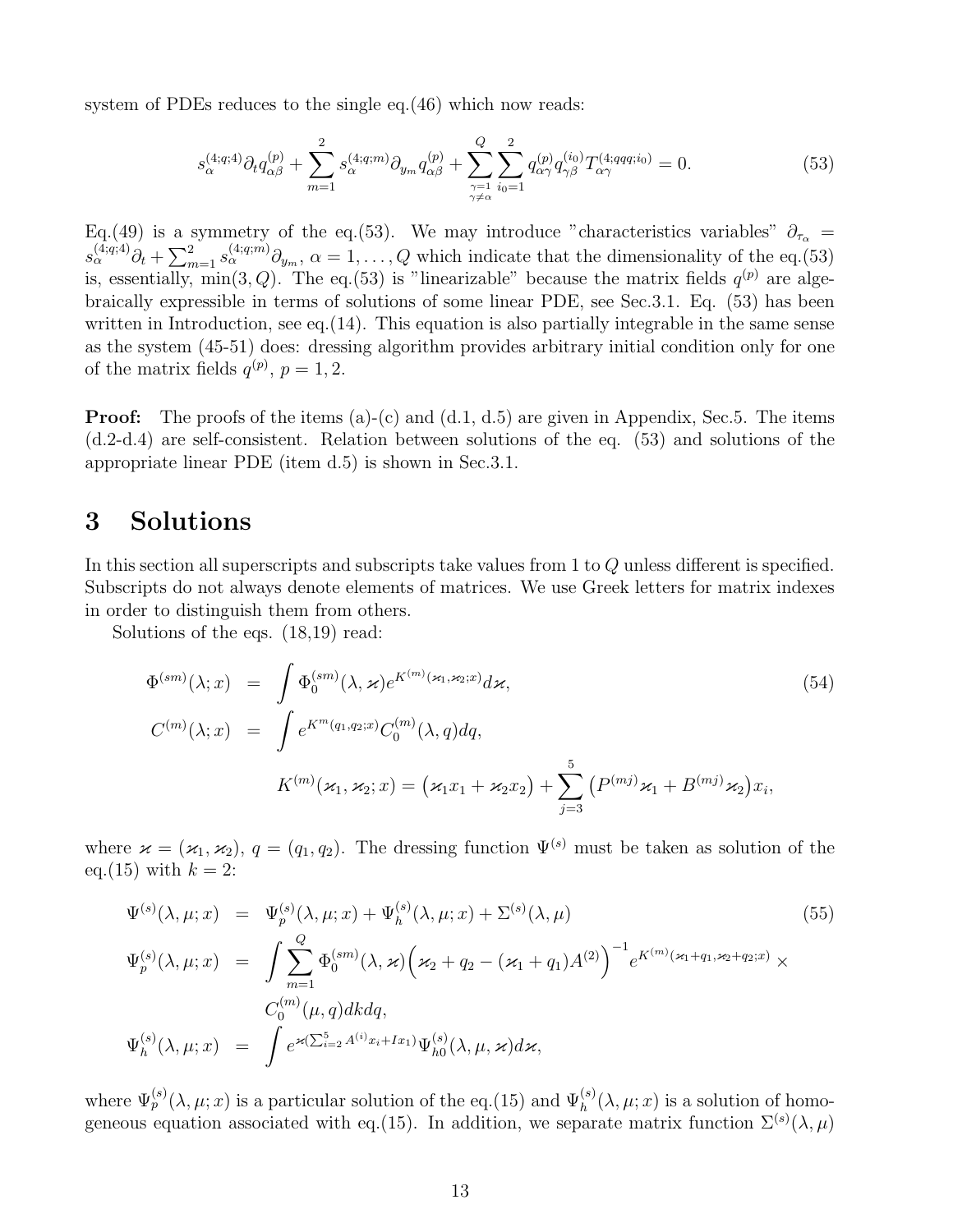independent on x for our convenience, although it might be incorporated in  $\Psi_h^{(s)}(\lambda,\mu;x)$ . Both  $\Psi^{(s)}_h$  $h_h^{(s)}(\lambda, \mu; x)$  and  $\Sigma^{(s)}(\lambda, \mu)$  have both diagonal and off-diagonal parts.

The dressing function  $G$  is a solution of the eq.(42):

$$
G(\lambda; x) = \int e^{K^{(G)}(\varkappa_1, \varkappa_2; x)} G_0(\lambda, \varkappa) d\varkappa,
$$
\n
$$
K^{(G)}(\varkappa_1, \varkappa_2; x) = \varkappa_1 x_1 + \varkappa_2 x_2 + \sum_{j=3}^5 (\mathcal{P}^{(j1)} \varkappa_1 + \mathcal{P}^{(j2)} \varkappa_2) x_j.
$$
\n
$$
(56)
$$

It may not be diagonal, otherwise solution space will be poor.

It is quite standard to assume that the measure  $d\Omega(\lambda)$  has support on an open domain D of the  $\lambda$ -space, and on a disjoint discrete set of points  $D = \{b_1, \ldots, b_M\}, D \cap D = \emptyset$ . Correspondingly, we use the following notations for the dressing functions:

$$
\Phi^{(sk)}(\lambda; x) = \begin{cases}\n\phi^{(sk)}(\lambda; x) = \int \phi_0^{(sk)}(\lambda, \varkappa) e^{K^{(k)}(\varkappa_1, \varkappa_2; x)} d\varkappa, & \lambda \in \mathcal{D}, \\
\phi_n^{(sk)}(x) = \int \phi_n^{(sk)}(\varkappa) e^{K^{(k)}(\varkappa_1, \varkappa_2; x)} d\varkappa, & \lambda = b_n, n = 1, ..., M,\n\end{cases}
$$
\n
$$
C^{(k)}(\lambda; x) = \begin{cases}\n c^{(k)}(\lambda; x) = \int e^{K^{(k)}(q_1, q_2; x)} c_0^{(k)}(q, \lambda) dq, & \lambda \in \mathcal{D}, \\
 c_n^{(k)}(x) = \int e^{K^{(k)}(q_1, q_2; x)} c_{n_0}^{(k)}(q) dq, & \lambda = b_n, n = 1, ..., M,\n\end{cases}
$$
\n
$$
G(\lambda; x) = \begin{cases}\ng(\lambda; x) = \int e^{K^{(G)}(\varkappa_1, \varkappa_2; x)} g_0(\lambda, \varkappa) d\varkappa, & \lambda \in \mathcal{D}, \\
g_n(x) = \int e^{K^{(G)}(\varkappa_1, \varkappa_2; x)} g_{n_0}(\varkappa) d\varkappa, & \lambda = b_n, n = 1, ..., M,\n\end{cases}
$$
\n
$$
C^{(lk)}(\lambda; x) = \begin{cases}\ng(\lambda; x) = \int e^{K^{(k)}(\varkappa_1, \varkappa_2; x)} g_0(\lambda, \varkappa) d\varkappa, & \lambda = b_n, n = 1, ..., M,\n\end{cases}
$$

$$
U^{(lk)}(\lambda; x) = \begin{cases} u^{(lk)}(\lambda; x), & \lambda \in \mathcal{D}, \\ u_n^{(lk)}(x), & \lambda = b_n, \ n = 1, \dots, M \end{cases}
$$
 (58)

and we choose  $\Sigma^{(s)}(\lambda,\mu)$  in the next form:

$$
\Sigma_{\alpha\beta}^{(s)}(\lambda,\mu) = \begin{cases}\n\sigma_{\alpha\beta}^{(s)}(\lambda,\mu) = \delta_{\beta}^{(s)}\delta(\lambda-\mu), & \lambda \in \mathcal{D}, \quad \mu \in \mathcal{D} \\
(\sigma_{0m}^{(s)}(\lambda))_{\alpha\beta} = 0, & \lambda \in \mathcal{D}, \quad \mu = b_m, \quad m = 1,\ldots,M \\
(\sigma_{n0}^{(s)}(\mu))_{\alpha\beta} = 0, & \lambda = b_n, \quad n = 1,\ldots,M, \quad \mu \in \mathcal{D} \\
(\sigma_{nm}^{(s)})_{\alpha\beta} = \delta_{\beta}^{(s)}\sigma_{nm}, & \lambda = b_n, \quad \mu = b_m, \quad n, m = 1,\ldots,M \\
\sigma_{nm} = \begin{cases}\n\delta_{nm}, & n = 1,\ldots,M-1, \quad m = 1,\ldots,M \\
\sigma_{Mm}, & n = M, \quad m = 1,\ldots,M\n\end{cases},\n\end{cases}
$$
\n(59)

where  $\sigma_{Mm}$  are scalar parameters. Next,

$$
\Psi_{p}^{(s)}(\lambda, \mu; x) =
$$
\n
$$
\begin{cases}\n\psi_{p}^{(s)}(\lambda, \mu; x) = \sum_{i=1}^{Q} \int \phi_{0}^{(si)}(\lambda, \varkappa) R^{(i)}(\varkappa, q; x) c_{0}^{(i)}(\mu, q) d\varkappa dq, \quad \lambda, \mu \in \mathcal{D} \\
\psi_{p;0m}^{(s)}(\lambda; x) = \sum_{i=1}^{Q} \int \phi_{0}^{(si)}(\lambda, \varkappa) R^{(i)}(\varkappa, q; x) c_{m0}^{(i)}(q) d\varkappa dq, \quad \lambda \in \mathcal{D}, \quad \mu = b_{m} \\
\psi_{p;0m}^{(s)}(\mu; x) = \sum_{i=1}^{Q} \int \phi_{n0}^{(si)}(\varkappa) R^{(i)}(\varkappa, q; x) c_{0}^{(i)}(\mu, q) d\varkappa dq, \quad \lambda = b_{n}, \quad \mu \in \mathcal{D} \\
\psi_{p;nm}^{(s)}(x) = \sum_{i=1}^{Q} \int \phi_{n0}^{(si)}(\varkappa) R^{(i)}(\varkappa, q; x) c_{m0}^{(i)}(q) d\varkappa dq, \quad \lambda = b_{n}, \quad \mu = b_{m}\n\end{cases}
$$
\n(60)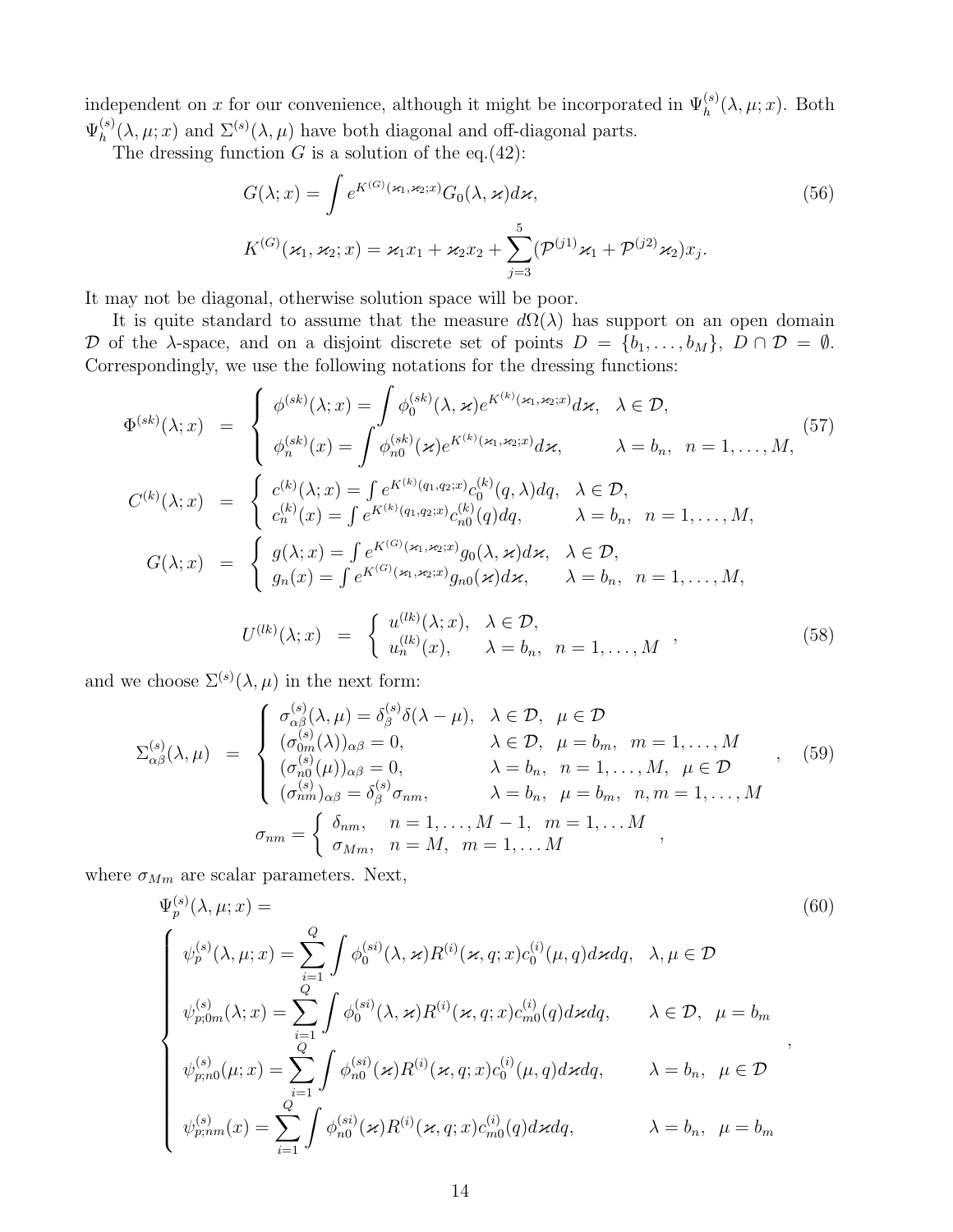where  $n, m = 1, \ldots, M$ ,

$$
R^{(i)}(\varkappa, q; x) = \left(\varkappa_2 + q_2 - (\varkappa_1 + q_1)A^{(2)}\right)^{-1} e^{K^{(i)}(\varkappa_1 + q_1, \varkappa_2 + q_2; x)}.
$$
\n(61)

Remember that the functions  $\Phi^{(sm)}$  are diagonal, i.e.  $\phi^{(sm)}$  and  $\phi^{(sm)}_n$  are diagonal as well.

The function  $\Psi_h^{(s)}$  should be taken in the next form which provides the maximal possible richness of the solution space:

$$
\Psi_{h}^{(s)}(\lambda, \mu; x) = \begin{cases} \psi_{h}^{(s)}(\lambda, \mu; x) = 0, & \lambda, \mu \in \mathcal{D} \\ \psi_{h; 0m}^{(s)}(\lambda; x) = \int e^{\varkappa(\sum_{i=2}^{5} A^{(i)} x_{i} + I x_{1})} \psi_{h0; 0m}^{(s)}(\lambda, \nu) d\varkappa, & \lambda \in \mathcal{D}, \ \mu = b_{m} \\ \psi_{h; n0}^{(s)}(\mu; x) = 0, & \lambda = b_{n}, \ \mu \in \mathcal{D} \\ \psi_{h; nm}^{(s)}(x) = 0, & \lambda = b_{n}, \ \mu = b_{m} \end{cases}
$$
 (62)

where  $n, m = 1, \ldots, M$ .

Then eqs. (5) reduce to the following system of equations

$$
\phi_{\beta}^{(\gamma k)}(\lambda; x) = \left( \int_{\mathcal{D}} \psi_{p}^{(\gamma)}(\lambda, \nu; x) u^{(\beta k)}(\nu; x) d\nu + \sum_{j=1}^{M} \left( \psi_{p;0j}^{(\gamma)}(\lambda; x) + \psi_{h;0j}^{(\gamma)}(\lambda; x) \right) u_{j}^{(\beta k)}(x) \right)_{\beta\beta} + u_{\gamma\beta}^{(\beta k)}(\lambda; x), \ \lambda \in \mathcal{D}
$$
\n
$$
0 = \left( \int_{\mathcal{D}} \psi_{p}^{(\gamma)}(\lambda, \nu; x) u^{(\alpha k)}(\nu; x) d\nu + \right)
$$
\n(64)

$$
\sum_{j=1}^{M} (\psi_{p;0j}^{(\gamma)}(\lambda; x) + \psi_{h;0j}^{(\gamma)}(\lambda; x)) u_j^{(\alpha k)}(x) \Bigg)_{\alpha \beta} + u_{\gamma \beta}^{(\alpha k)}(\lambda; x), \ \lambda \in \mathcal{D}, \ \alpha \neq \beta
$$

$$
(\phi_n^{(\gamma k)}(x))_\beta = \left( \int_{\mathcal{D}} \psi_{p;n0}^{(\gamma)}(\nu; x) u^{(\beta k)}(\nu; x) d\nu + \frac{\sum_{j=1}^M \psi_{p;nj}^{(\gamma)}(x) u_j^{(\beta k)}(x)}{\sum_{j=1}^M \psi_{p;nj}^{(\gamma)}(x) u_j^{(\beta k)}(x)} \right)_{\beta\beta} + \sum_{m=1}^Q \sigma_{nm}(u_m^{(\beta k)}(x))_{\gamma\beta}, \quad n = 1, ..., M
$$
\n
$$
0 = \left( \int_{\mathcal{D}} \psi_{p;n0}^{(\gamma)}(\nu; x) u^{(\alpha k)}(\nu; x) d\nu + \frac{\sum_{j=1}^M \psi_{p;nj}^{(\gamma)}(x) u_j^{(\alpha k)}(x)}{\sum_{j=1}^M \psi_{p;nj}^{(\gamma)}(x) u_j^{(\alpha k)}(x)} \right) + \sum_{j=1}^Q \sigma_{nm}(u_m^{(\alpha k)}(x))_{\gamma\beta}, \quad n = 1, ..., M
$$
\n(65)

for the unknown matrix functions  $u^{(\alpha k)}(\lambda; x)$ ,  $\lambda \in \mathcal{D}$  and  $u_j^{(\alpha k)}$  $j^{(\alpha\kappa)}(x),\,\lambda=b_j,\,j=1,\ldots,M.$ 

αβ

 $j=1$ 

Following the strategy of [22], it is enough to provide single linear relation among equations (65) and single linear relation among equations (66) in order to satisfy the condition dim ker  $\hat{\Psi} =$ 

 $m=1$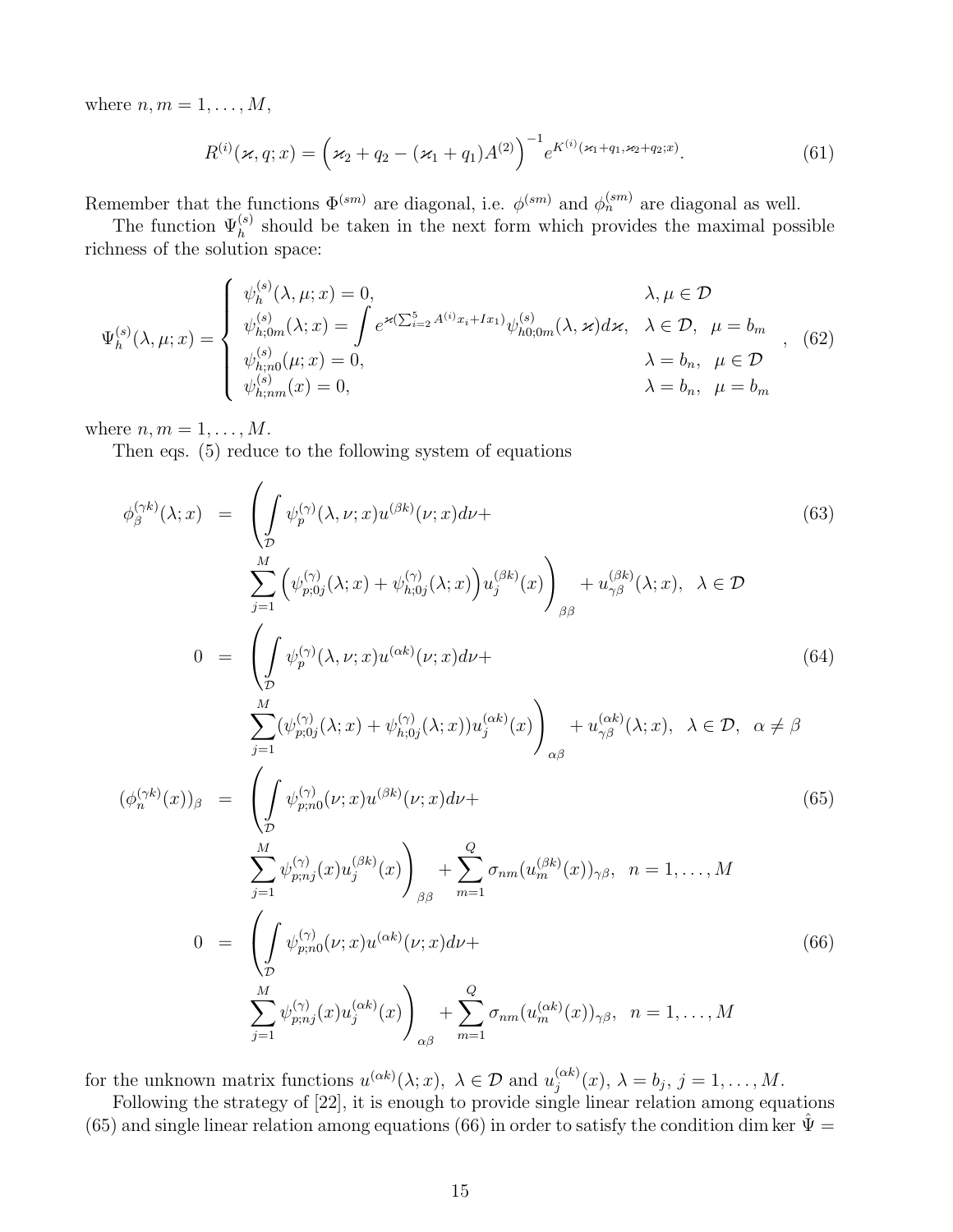1. In turn, this requirement is equivalent to the next two equations:

$$
\sum_{j=1}^{M} \sum_{s=1}^{Q} A_j^{(ms)} \phi_j^{(si)} = 0, \qquad \sum_{j=1}^{M} A_j^{(mi)} \sigma_{jn} = 0,
$$
\n(67)

where  $A_i^{(ms)}$  $j_j^{(ms)}$  are some constants. Due to the eq.(67), eqs.(65) and (66) with  $n = 1, ..., M-1$  are independent equations for the functions  $u_n^{(\alpha k)}(x)$ ,  $n = 1, \ldots, M-1$ , where the matrix functions  $u_M^{(\alpha k)}(x)$  may be taken as arbitrary matrix functions  $f^{(\alpha k)}(x)$ :  $u_M^{(\alpha k)}(x) = f^{(\alpha k)}(x)$ . In order to write equations for  $f^{(\alpha k)}$  we involve the condition (41), which reads

$$
G(\lambda; x) * U^{(\alpha k)}(\lambda; x) \equiv g(\lambda; x) * u^{(\alpha k)}(\lambda; x) + \sum_{n=1}^{M} g_n(x) u_n^{(\alpha k)}(x) = R^{(\alpha k)},
$$
\n
$$
\alpha, k = 1, \dots, Q.
$$
\n(68)

Thus, the system (65,66),  $n = 1, \ldots, M-1$  and (68) represent the complete system for the functions  $u_n^{(\alpha k)}(x), n = 1, \ldots, M$ .

Once  $u^{(\alpha k)}$  and  $u_n^{(\alpha k)}$ ,  $n = 1, ..., M$  have been found, one constructs the matrix fields  $v^{(nik)}$ and  $w^{nk;p}$  using the definitions (39):

$$
v^{nik}(x) = \int_{\mathcal{D}} c^{(i)}(\lambda; x) u^{(nk)}(\lambda; x) d\lambda + \sum_{j=1}^{M} c_j^{(i)}(x) u_j^{(nk)}(x),
$$
  

$$
w^{(nk;p)}(x) = \int_{\mathcal{D}} g_{x_p}(\lambda; x) u^{(nk)}(\lambda; x) d\lambda + \sum_{j=1}^{M} g_{j_{x_p}}(x) u_j^{(nk)}(x), \quad p = 1, 2,
$$
 (69)

 $n, i, k = 1, \ldots, Q.$ 

In Secs. 3.1, 3.2, we consider two examples when solutions to the nonlinear PDEs can be constructed explicitly taking into account that the independent variables of the nonlinear equations written in Proposition are  $t, y_i, i = 1, 2, 3$ , see eqs.(43).

#### 3.1 Solutions to the system (53)

Consider the particular case  $C^{(i)} = 0$  leading to the eq.(53). One has  $\psi_p^{(\gamma)} = 0$  and  $\psi_{p,nj}^{(\gamma)} = 0$ . Thus the system (63-66) reduces to the next one:

$$
\phi_{\beta}^{(\gamma k)}(\lambda; x) = \left( \sum_{j=1}^{M} \psi_{h;0j}^{(\gamma)}(\lambda; x) u_j^{(\beta k)}(x) \right)_{\beta \beta} + u_{\gamma \beta}^{(\beta k)}(x), \ \lambda \in \mathcal{D}
$$
\n(70)

$$
0 = \left(\sum_{j=1}^{M} \psi_{h;0j}^{(\gamma)}(\lambda;x) u_j^{(\alpha k)}(x)\right)_{\alpha\beta} + u_{\gamma\beta}^{(\alpha k)}(x), \ \lambda \in \mathcal{D}, \ \alpha \neq \beta \tag{71}
$$

$$
(\phi_n^{(\gamma k)}(x))_\beta = (u_n^{(\beta k)}(x))_{\gamma \beta}, \quad n = 1, ..., M - 1
$$
  
\n
$$
0 = (u_n^{(\alpha k)}(x))_{\gamma \beta}, \quad n = 1, ..., M - 1
$$
\n(73)

supplemented by the eq.(68) where we take  $g_n = \delta_{nM}$  without loss of generality. Then eq.(68) gives

$$
u_M^{(\alpha k)}(x) = R^{(\alpha k)} - \bar{u}^{(\alpha k)}(x), \quad \bar{u}^{(\alpha k)}(x) = g(\lambda; x) * u^{(\alpha k)}(\lambda; x). \tag{74}
$$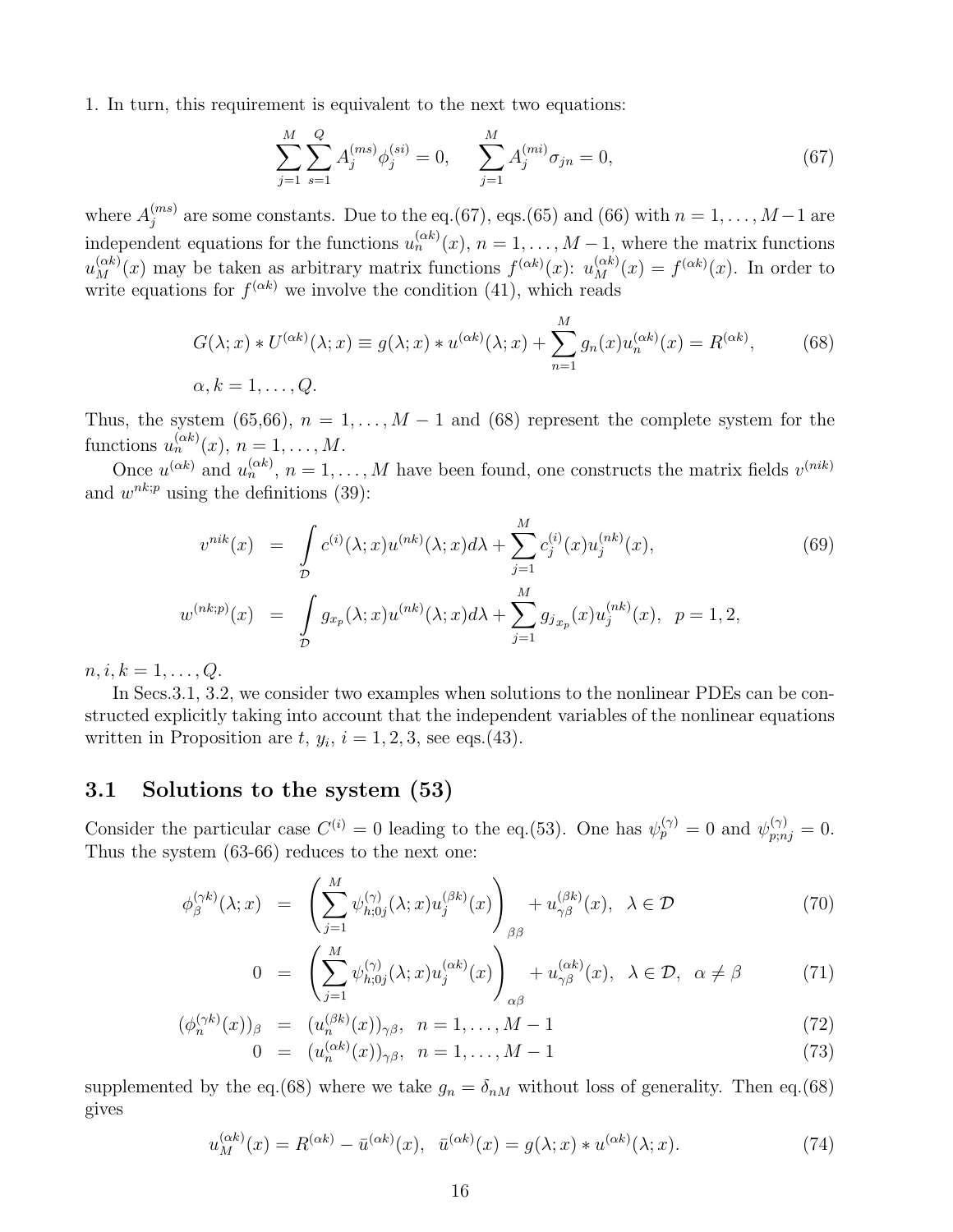We need only  $u_{\gamma\beta}^{(1k)}$  with  $\beta\neq 1$  in order to construct the fields  $w_{\gamma\beta}^{(1k)}$ ,  $\beta\neq 1$ . Thus, eqs.(71,73,74) yield:

$$
u_{\gamma\beta}^{(1k)}(\lambda;x) = -(\psi_{h;0M}^{(\gamma)}(\lambda;x) \Big( R^{(1k)} - \bar{u}^{(1k)}(x) \Big) \Big)_{1\beta}, \ \ \beta \neq 1. \tag{75}
$$

The function  $\bar{u}^{(1m)}(x)$  can be found as a solution of the following linear algebraic system which appears after applying  $\sum$ Q  $_{\gamma=1}$ Z  $\int_{\mathcal{D}} d\lambda g_{\tilde{\gamma}\gamma}(\lambda; x) \cdot$  to (75) and replacing  $\tilde{\gamma}$  by  $\gamma$  in the result:

(76)

$$
\bar{u}_{\gamma\beta}^{(1k)} = -(\xi^{(0)}(\lambda)(R^{(1k)} - \bar{u}^{(1k)})\big)_{\gamma\beta}, \ \beta \neq 1, \tag{77}
$$

where

$$
\xi_{\alpha\beta}^{(0)} = \sum_{\gamma=1}^{Q} \int d\lambda \ g_{\alpha\gamma}(\lambda; x) \left( \psi_{h;0M}^{(\gamma)}(\lambda; x) \right)_{1\beta}.
$$
 (78)

The functions  $w_{\gamma\beta}^{(1k;p)}$  can be found by definition as follows:

$$
w_{\gamma\beta}^{(1k;p)}(x) \equiv \left(g_{x_p}(\lambda; x) * u^{(1k)}(\lambda; x)\right)_{\gamma\beta} =
$$
  
 
$$
-\left(\xi^{(p)}(x)(R^{(1k)} - \bar{u}^{(1k)}(x))\right)_{\gamma\beta}, \ \beta \neq 1, \ p = 1, 2,
$$
 (79)

where

$$
\xi_{\alpha\beta}^{(p)} = \sum_{\gamma=1}^{Q} \int d\lambda \left( g_{\alpha\gamma}(\lambda; x) \right)_{x_p} \left( \psi_{h;0M}^{(\gamma)}(\lambda; x) \right)_{1\beta}.
$$
 (80)

Now solution  $q_{\alpha\beta}^{(p)}$  of (53) can be found by the definition (44). Formulae of this section suggest us to choose  $M = 1$  without loss of generality.

We see that the fields  $w^{(1k;p)}$  given by (39) are expressed in terms of  $\xi^{(p)}$ ,  $p = 0, 1, 2$ . By construction, the functions  $\xi^{(p)}$  are solutions of the linear PDE due to the fact that  $g(\lambda; x)$  is solution of the linear PDE (by definition) and functions  $(\psi_{h,0}^{(\gamma)})$  $\binom{(\gamma)}{h;0j}(\lambda;x)\bigg)$ do not depend on the  $_{1\beta}$ variables  $t, y_i, i = 1, 2, 3$  (43) by definition. Thus, the system (53) is C-integrable.

By construction, functions  $\xi^{(p)}$  admit arbitrary dependence on 2 variables  $y_i$ ,  $i = 1, 2$ . Since functions  $\xi^{(p)}$  with different values of p introduce the same arbitrary matrix function of 2 variables, we have  $Q^2$  arbitrary scalar functions of 2 variables and  $2Q^2$  independent scalar fields, which are elements of the matrices  $q^{(p)}$ ,  $p = 1, 2$ . Thus, solving, for instance, an initialboundary value problem, only  $Q^2$  scalar fields may be given arbitrary initial conditions. For this reason, we consider eq.(53) as a partially integrable system.

## **3.2** Degenerate kernel,  $C^{(i)} \neq 0$ .

The system of linear equations (63-66,68) has a rich manifold of explicit solutions. To construct them, we choose, as usual, a degenerate kernel:

$$
c_0^{(i)}(q,\mu) = \sum_{j=1}^{\tilde{M}} \tilde{c}_{1j}^{(i)}(q) \tilde{c}_{2j}^{(i)}(\mu), \qquad (81)
$$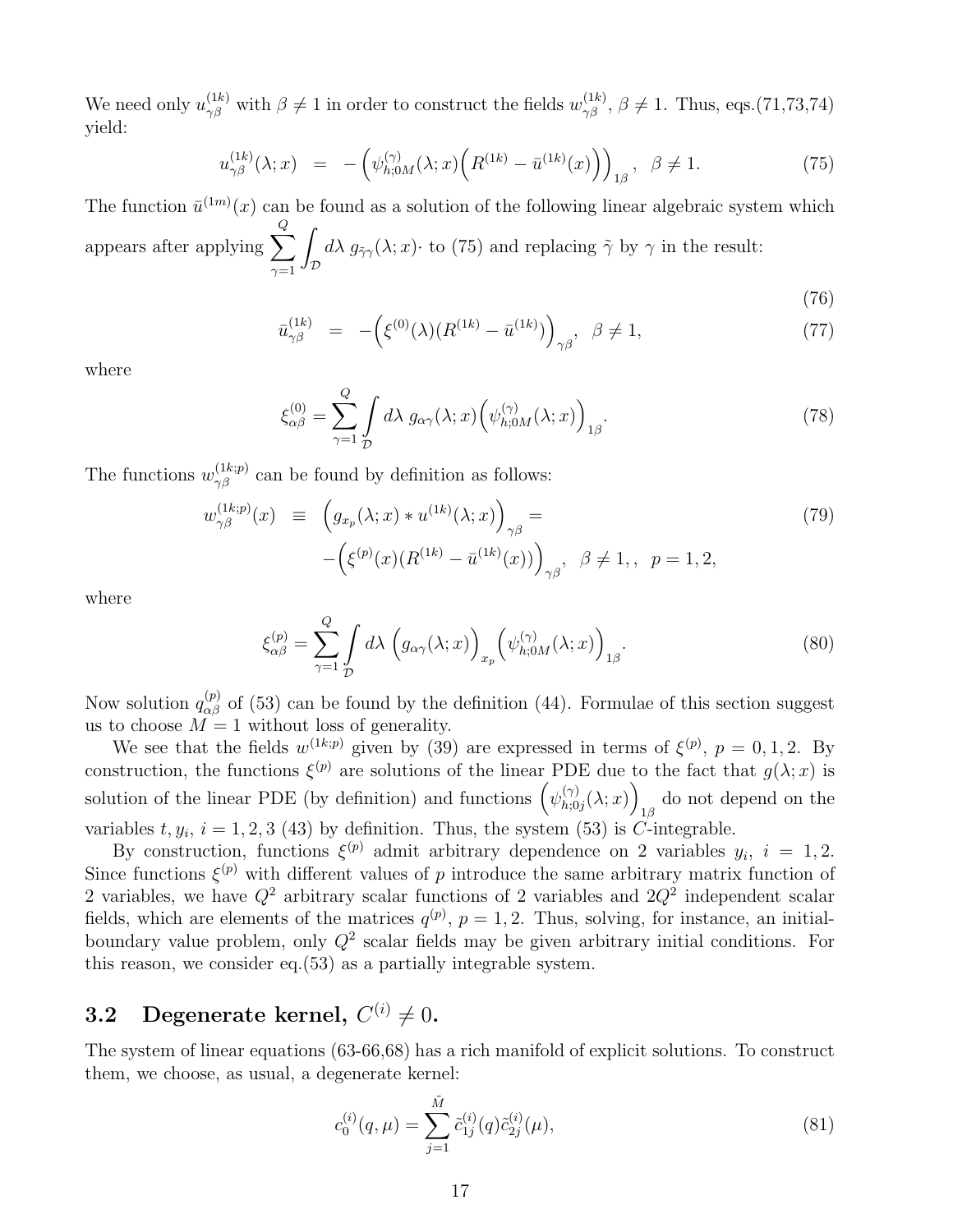where  $\tilde{c}_{2i}^{(i)}$  $2j^{(i)}_{2j}(\mu)$  are diagonal matrix functions. Then

$$
\psi_p^{(s)}(\lambda, \mu; x) = \sum_{i=1}^Q \sum_{j=1}^{\tilde{M}} \psi_{p;j}^{(si)}(\lambda; x) \tilde{c}_{2j}^{(i)}(\mu),
$$
\n
$$
\psi_{p;n0}^{(s)}(\mu; x) = \sum_{i=1}^Q \sum_{j=1}^{\tilde{M}} \psi_{p;n0;j}^{(si)}(x) \tilde{c}_{2j}^{(i)}(\mu),
$$
\n(82)

where

$$
\psi_{p;j}^{(si)}(\lambda; x) = \int \phi_0^{(si)}(\lambda, \varkappa) R^{(i)}(\varkappa, q; x) \tilde{c}_{1j}^{(i)}(q) d\varkappa dq,
$$
  

$$
\psi_{p;n0;j}^{(ki)}(x) = \int \phi_{n0}^{(si)}(\varkappa) R^{(i)}(\varkappa, q; x) \tilde{c}_{1j}^{(i)}(q) d\varkappa dq
$$

In this case, equations (63-66) reduce to the following system of linear equations for the matrix functions  $u_n^{(\alpha k)}(x)$ ,  $\tilde{u}_i^{(\alpha i k)}$  $j^{(\alpha i\kappa)}(x)$ :

$$
(\phi_n^{(l\gamma k)}(x))_\beta = \left[ \sum_{j=1}^{\tilde{M}} \sum_{i=1}^Q \tilde{\nu}_{nj}^{(l\gamma i)}(x) \tilde{u}_j^{(\beta i k)}(x) + \sum_{j=1}^M \nu_{nj}^{(l\gamma)}(x) u_j^{(\beta k)}(x) \right]_{\beta\beta} +
$$
\n
$$
(\tilde{u}_n^{(\beta l k)}(x))_{\gamma\beta}, \quad n = 1, \dots, \tilde{M},
$$
\n(83)

$$
0 = \left[ \sum_{j=1}^{\tilde{M}} \sum_{i=1}^{Q} \tilde{\nu}_{nj}^{(l\gamma i)}(x) \tilde{u}_j^{(\alpha ik)}(x) + \sum_{j=1}^{M} \nu_{nj}^{(l\gamma)}(x) u_j^{(\alpha k)}(x) \right]_{\alpha\beta} +
$$
\n
$$
(\tilde{u}_n^{(\alpha lk)}(x))_{\gamma\beta}, \quad n = 1, \dots, \tilde{M}, \quad \alpha \neq \beta
$$
\n(84)

$$
(\phi_n^{(\gamma k)}(x))_{\alpha\beta} = \left[ \sum_{j=1}^{\tilde{M}} \sum_{i=1}^Q \tilde{\rho}_{nj}^{(l\gamma i)}(x) \tilde{u}_j^{(\beta i k)}(x) + \sum_{j=1}^M \rho_{nj}^{(\gamma)}(x) u_j^{(\beta k)}(x) \right]_{\beta\beta} +
$$
(85)

$$
(u_n^{(\beta k)})_{\gamma\beta}, \quad n = 1, ..., M - 1,
$$
  
\n
$$
0 = \left[\sum_{j=1}^{\tilde{M}} \sum_{i=1}^{Q} \tilde{\rho}_{nj}^{(\gamma i)}(x) \tilde{u}_j^{(\alpha i k)}(x) + \sum_{j=1}^{M} \rho_{nj}^{(\gamma)}(x) u_j^{(\alpha k)}(x)\right]_{\alpha\beta} + (86)
$$
  
\n
$$
(u_n^{(\alpha k)})_{\gamma\beta}, \quad n = 1, ..., M - 1, \quad \alpha \neq \beta,
$$

 $k, \alpha, \beta, \gamma = 1, \ldots, Q, n = 1, \ldots, M, j = 1, \ldots, \tilde{M}$ , where

$$
\tilde{u}_j^{(\alpha lk)}(x) = \int_{\mathcal{D}} \tilde{c}_{2j}^{(l)}(\lambda) u^{(\alpha k)}(\lambda; x) d\lambda,
$$
\n(87)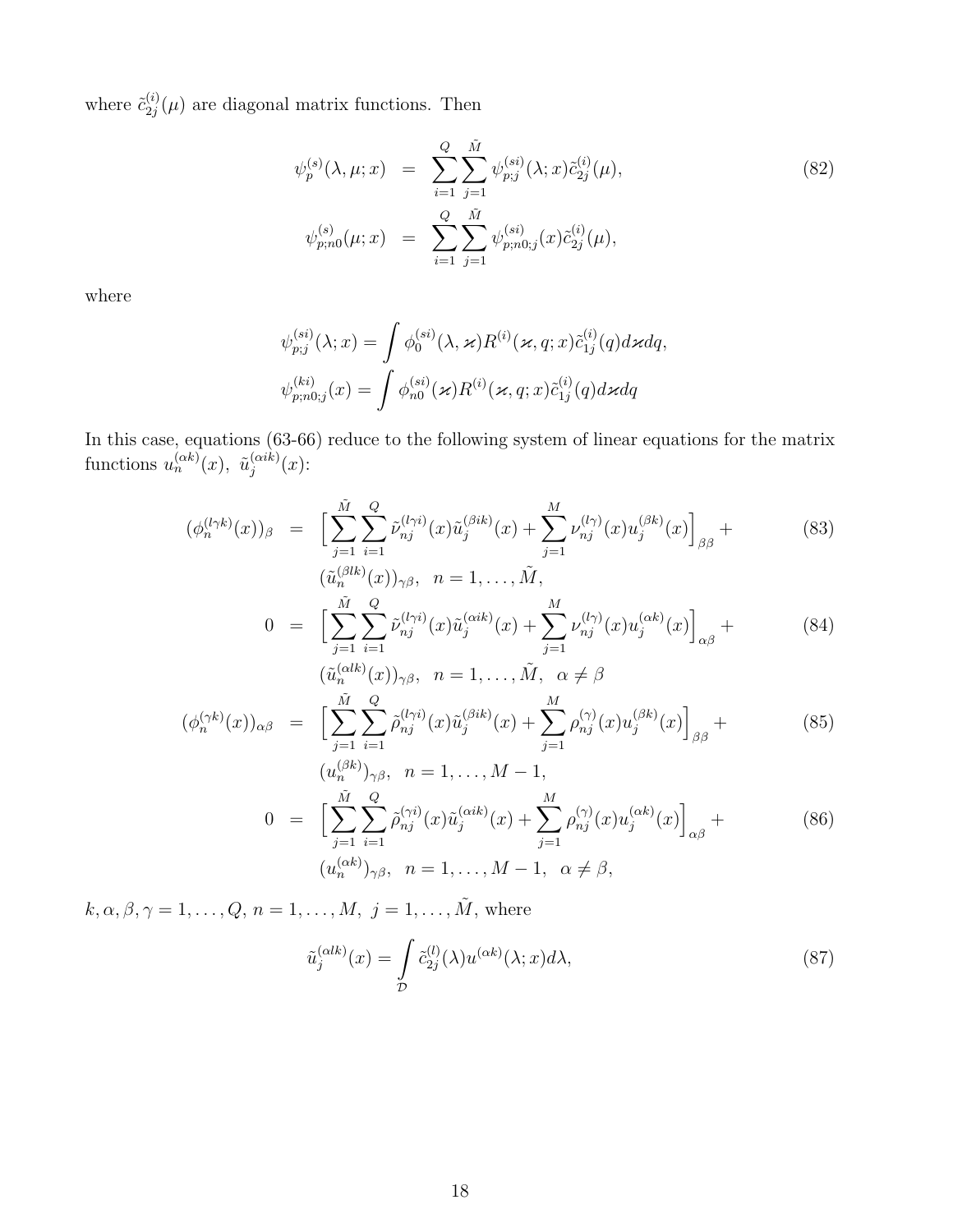and where the given coefficients  $\nu_{nj}^{(l\gamma)}$ ,  $\tilde{\nu}_{nj}^{(l\gamma i)}$ ,  $\rho_{nj}^{(\gamma)}$ ,  $\tilde{\rho}_{nj}^{(\gamma i)}$ ,  $\phi_n^{(l\gamma k)}$  are defined in terms of the dressing functions:

$$
\nu_{nj}^{(l\gamma)}(x) = \int_{\mathcal{D}} d\lambda \ \tilde{c}_{2n}^{(l)}(\lambda) \Big( \psi_{p;0j}^{(\gamma)}(\lambda; x) + \psi_{h;0j}^{(\gamma)}(\lambda; x) \Big),
$$
\n
$$
\tilde{\nu}_{nj}^{(l\gamma i)}(x) = \int_{\mathcal{D}} d\lambda \ \tilde{c}_{2n}^{(l)}(\lambda) \psi_{p;j}^{(\gamma i)}(\lambda; x),
$$
\n
$$
\rho_{nj}^{(\gamma)}(x) = \psi_{p;nj}^{(\gamma)}(x),
$$
\n
$$
\tilde{\rho}_{nj}^{(\gamma i)}(x) = \psi_{p;n0;j}^{(\gamma i)}(x),
$$
\n
$$
\phi_{n}^{(l\gamma k)}(x) = \int_{\mathcal{D}} d\lambda \ \tilde{c}_{2n}^{(l)}(\lambda) \phi^{(\gamma k)}(\lambda; x).
$$
\n(88)

Eqs.(83) and (84) are obtained applying  $\int$  $\check{\mathcal{D}}$  $d\lambda$   $\tilde{c}_{2n}^{(l)}$  $_{2n}^{(l)}(\lambda; x)$  to the eqs.(63) and (64) respectively from the left.

Having constructed, from (83-86), the  $u_j^{(\alpha k)}$  $j_j^{(\alpha k)}(x), j = 1, \ldots, M-1$  and the  $\tilde{u}_j^{(\alpha i k)}$  $j^{(\alpha i\kappa)}(x)$  in terms of  $u_M^{(\alpha k)}(x)$ , one obtains the functions  $u^{(\alpha k)}(\lambda; x)$  via the formulae (63) and (64):

$$
u_{\gamma\beta}^{(\beta k)}(\lambda; x) = \phi_{\beta}^{(\gamma k)}(\lambda; x) - \left(\sum_{j=1}^{\tilde{M}} \sum_{i=1}^{Q} \psi_{p;j}^{(\gamma i)}(\lambda; x) \tilde{u}_{j}^{(\beta i k)}(x) + \sum_{j=1}^{M} (\psi_{p;0j}^{(\gamma)}(\lambda; x) + \psi_{h;0j}^{(\gamma)}(\lambda; x)) u_{j}^{(\beta k)}(x)\right)_{\beta\beta}, \quad \lambda \in \mathcal{D}
$$
  

$$
u_{\gamma\beta}^{(\alpha k)}(\lambda; x) = -\left(\sum_{j=1}^{\tilde{M}} \sum_{i=1}^{Q} \psi_{p;j}^{(\gamma i)}(\lambda; x) \tilde{u}_{j}^{(\alpha i k)}(x) + \sum_{j=1}^{M} (\psi_{p;0j}^{(\gamma)}(\lambda; x) + \psi_{h;0j}^{(\gamma)}(\lambda; x)) u_{j}^{(\alpha k)}(x)\right)_{\alpha\beta}, \quad \lambda \in \mathcal{D}, \quad \alpha \neq \beta.
$$
  
(89)

Substituting  $u^{(\alpha k)}$  and  $u^{(\alpha k)}_i$  $j_j^{(\alpha k)}$ ,  $j = 1, ..., M - 1$  into (68), one obtains the expressions for  $u_M^{(\alpha k)}$ . If  $g_n = \delta_{nM}$ , then  $u_M^{(\alpha k)}$  are defined by the eqs.(74). Equations for the functions  $\bar{u}^{(\alpha k)}$  appearing in (74) can be derived applying  $\sum$ Q  $_{\gamma=1}$ Z  $\int_{\mathcal{D}} d\lambda g_{\tilde{\gamma}\gamma}$  to the eqs. (89) and replacing  $\tilde{\gamma}$  by  $\gamma$  in the result:

$$
\bar{u}_{\gamma\beta}^{(\beta k)}(x) = \eta_{\gamma\beta}^{(\beta k)}(x) - \left(\sum_{j=1}^{\tilde{M}} \sum_{i=1}^{Q} \xi_j^{(\beta i)}(x) \tilde{u}_j^{(\beta i k)}(x) + \sum_{j=1}^{M} \xi_j^{(\beta)}(x) u_j^{(\beta k)}(x)\right)_{\gamma\beta},
$$
\n
$$
\bar{u}_{\gamma\beta}^{(\alpha k)}(x) = -\left(\sum_{j=1}^{\tilde{M}} \sum_{i=1}^{Q} \xi_j^{(\alpha i)}(x) \tilde{u}_j^{(\alpha i k)}(x) + \sum_{j=1}^{M} \xi_j^{(\alpha)}(x) u_j^{(\alpha k)}(x)\right)_{\gamma\beta}, \quad \alpha \neq \beta.
$$
\n(90)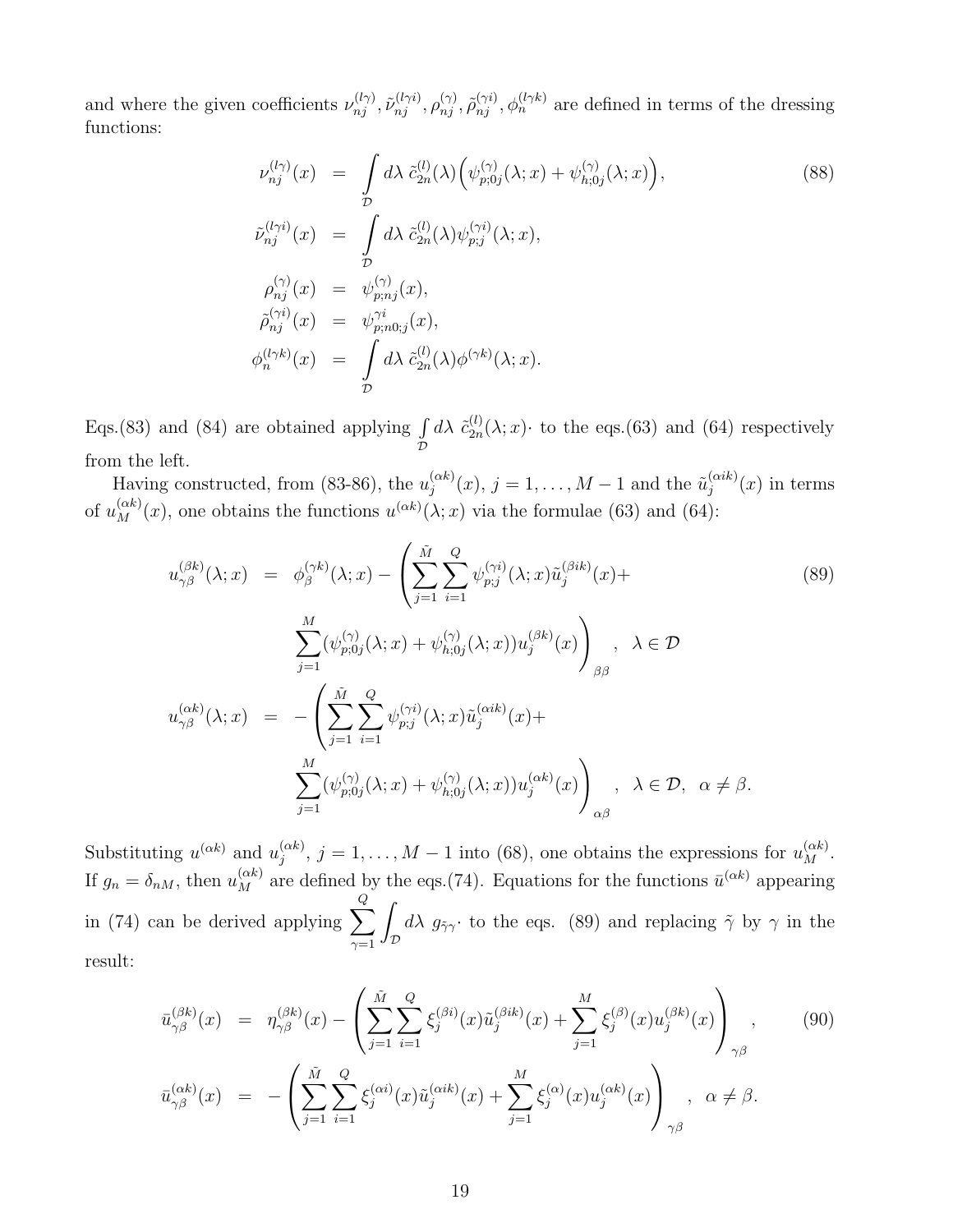where

$$
\eta_{\gamma\beta}^{(\beta k)}(x) = \sum_{\gamma_1=1}^{Q} \int d\lambda \ g_{\gamma\gamma_1}(\lambda; x) \phi_{\beta}^{(\gamma_1 k)}(\lambda; x),
$$
\n
$$
\left(\xi_j^{(\alpha i)}(x)\right)_{\gamma\beta} = \sum_{\gamma_1=1}^{Q} \int d\lambda \ g_{\gamma\gamma_1}(\lambda; x) \left(\psi_{p;j}^{(\gamma_1 i)}(\lambda; x)\right)_{\alpha\beta},
$$
\n
$$
\left(\xi_j^{(\alpha)}(x)\right)_{\gamma\beta} = \sum_{\gamma_1=1}^{Q} \int d\lambda \ g_{\gamma\gamma_1}(\lambda; x) \left(\psi_{p;0j}^{(\gamma_1)}(\lambda; x) + \psi_{h;0j}^{(\gamma_1)}(\lambda; x)\right)_{\alpha\beta}.
$$
\n(91)

Now the system (83-86, 74,90) should be considered as the complete linear algebraic system for the matrix fields  $\tilde{u}_i^{(\gamma lk)}$  $j^{(\gamma l k)},\; u_i^{(\gamma k)}$  $i^{(\gamma k)}$ ,  $\bar{u}^{(\gamma k)}$ ,  $j = 1, ..., \tilde{M}$ ,  $i = 1, ..., M$ ,  $k, l, \gamma = 1, ..., Q$  where  $u_M^{(\gamma k)} = f^{(\gamma k)}$ . This system is solvable, in general.

At last, one constructs the fields  $v^{(nik)}$ ,  $w^{(nk;p)}$  using (69), and the fields  $w^{(p)}$ ,  $q^{(p)}$ ,  $v$ ,  $u$ , solutions of the nonlinear PDEs (45-51), using the formulae (44).

Simplest case corresponds to  $M = M = 1$ . Then the system (89) yields (using (74) for  $u_1^{(\alpha k)}$  $\binom{(\alpha\kappa)}{1}$ :

$$
u_{\gamma\beta}^{(\beta k)}(x) = \phi_{\beta}^{(\gamma k)}(\lambda; x) - \left(\sum_{i=1}^{Q} \psi_{p;1}^{(\gamma i)}(\lambda; x) \tilde{u}_{1}^{(\beta i k)}(x) +
$$
  
\n
$$
(\psi_{p;01}^{(\gamma)}(\lambda; x) + \psi_{h;01}^{(\gamma)}(\lambda; x))(R^{(\beta k)} - \bar{u}^{(\beta k)}(x))\right)_{\beta\beta}, \quad \lambda \in \mathcal{D}
$$
  
\n
$$
u_{\gamma\beta}^{(\alpha k)}(x) = -\left(\sum_{i=1}^{Q} \psi_{p;1}^{(\gamma i)}(\lambda; x) \tilde{u}_{1}^{(\alpha i k)}(x) +
$$
  
\n
$$
(\psi_{p;01}^{(\gamma)}(\lambda; x) + \psi_{h;01}^{(\gamma)}(\lambda; x))(R^{(\alpha k)} - \bar{u}^{(\alpha k)}(x))\right)_{\alpha\beta}, \quad \lambda \in \mathcal{D}, \quad \alpha \neq \beta.
$$
\n(92)

The eqs. (83,84) read (substitute (74) for  $u_1^{(\alpha k)}$  $\binom{(\alpha \kappa)}{1}$ 

$$
(\phi_n^{(l\gamma k)}(x))_\beta = \left[ \sum_{i=1}^Q \tilde{\nu}_{n1}^{(l\gamma i)}(x) \tilde{u}_1^{(\beta i k)}(x) + \nu_{n1}^{(l\gamma)}(x) (R^{(\beta k)} - \bar{u}^{(\beta k)}(x)) \right]_{\beta\beta} + (\tilde{u}_1^{(\beta l k)}(x))_{\gamma\beta}, \tag{93}
$$

$$
0 = \left[ \sum_{i=1}^{Q} \tilde{\nu}_{n1}^{(l\gamma i)}(x) \tilde{u}_1^{(\alpha ik)}(x) + \nu_{n1}^{(ls)}(x) (R^{(\alpha k)} - \bar{u}^{(\alpha k)}(x)) \right]_{\alpha\beta} + (\tilde{u}_1^{(\alpha lk)}(x))_{\gamma\beta}, \ \alpha \neq \beta
$$

while the eqs.  $(85,86)$  disappear. At last, the eqs.  $(90)$  read:

$$
\bar{u}_{\gamma\beta}^{(\beta k)}(x) = \eta_{\gamma\beta}^{(\beta k)}(x) - \left(\sum_{i=1}^{Q} \xi_1^{(\beta i)}(x)\tilde{u}_1^{(\beta im)}(x) + \xi_1^{(\beta)}(x)(R^{(\beta k)} - \bar{u}^{(\beta k)}(x))\right)_{\gamma\beta}, \qquad (94)
$$
  

$$
\bar{u}_{\gamma\beta}^{(\alpha k)}(x) = -\left(\sum_{i=1}^{Q} \xi_1^{(\alpha i)}(x)\tilde{u}_1^{(\alpha ik)}(x) + \xi_1^{(\alpha)}(x)(R^{(\alpha k)} - \bar{u}^{(\alpha k)}(x))\right)_{\gamma\beta}, \quad \alpha \neq \beta.
$$

The system of linear equations (93,94) may be solved for  $\tilde{u}^{(\alpha k)}$  and  $\bar{u}^{(\alpha k)}$ . Then, the matrix functions  $u^{(\alpha k)}$  will be explicitly given by the eqs.(92). Next, the fields  $v^{(nik)}$ ,  $w^{(nk;p)}$  can be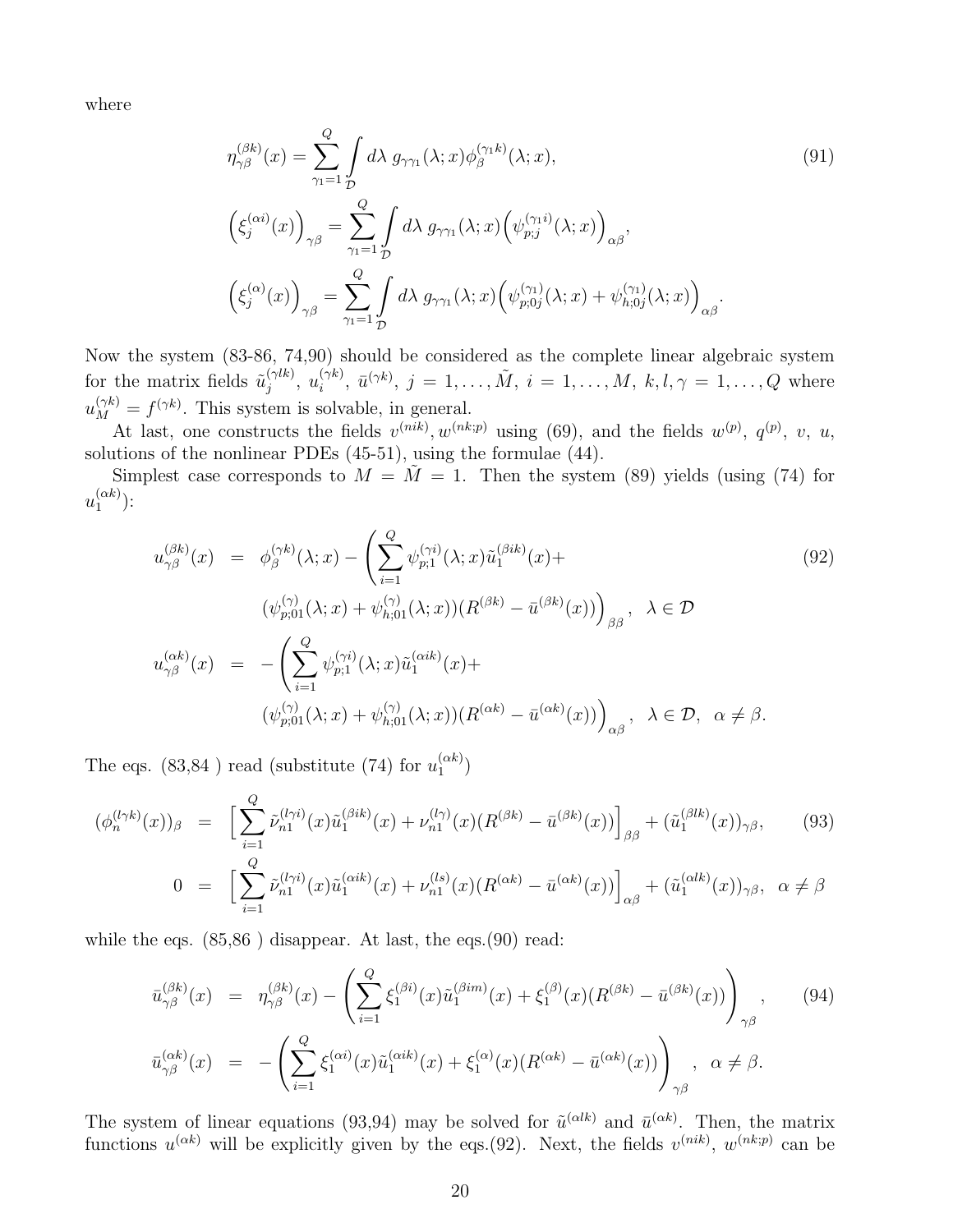constructed using the eqs.(69). Finally, the fields of the nonlinear system can be found by their definitions (44). For instance, the explicit solutions in the form of rational functions of exponents have been constructed. We do not represent them here since they are too cumbersome.

#### 3.2.1 Richness of the solution space to the system (45-51)

Let us discuss the richness of solution space, taking into account that the fields of the nonlinear equations underlined in Proposition (Sec. 2.2) are expressed in terms of the scalar fields  $v_{1\beta}^{(1ik)}$  $1\beta$ and  $w_{\alpha\beta}^{(1k;p)}$ ,  $i, k, \beta = 1, \ldots, Q$ ,  $p = 1, 2$ . Using eqs.(63, 64) as the definitions of the function  $u(\lambda; x)$  and eqs.(69) for the fields  $w_{\alpha\beta}^{(1k;p)}$  and  $v_{1\beta}^{(1ik)}$  we observe in the small field limit:

$$
w_{\alpha\beta}^{(1k;p)}(x) \sim \sum_{\gamma=1}^{Q} g_{\alpha\gamma_{x_{p}}}(\lambda; x) * \left(\sum_{j=1}^{M} \psi_{h;0j}^{(\gamma)}(\lambda; x) u_{j}^{(1k)}(x)\right)_{1\beta}, \ \beta \neq 1,
$$
\n
$$
w_{\alpha1}^{(1k;p)}(x) \sim \sum_{\gamma=1}^{Q} g_{\alpha\gamma_{x_{p}}}(\lambda; x) * \phi_{1}^{(\gamma k)}(\lambda; x),
$$
\n
$$
v_{11}^{(1ik)}(x) \sim \sum_{\gamma=1}^{Q} c_{1\gamma}^{(i)}(\lambda; x) * \phi_{1}^{(\gamma k)}(\lambda; x),
$$
\n
$$
v_{1\beta}^{(1ik)}(x) \sim \sum_{\gamma=1}^{Q} c_{1\gamma_{x_{p}}}^{(i)}(\lambda; x) * \left(\sum_{j=1}^{M} \psi_{h;0j}^{(\gamma)}(\lambda; x) u_{j}^{(1k)}(x)\right)_{1\beta}, \ \beta \neq 1.
$$
\n(95)

By construction, the function g has arbitrary dependence on 2 variables  $y_1$  and  $y_2$ . Functions  $\phi_1^{(\gamma k)}$  and  $c_{1\gamma}^{(i)}$  have arbitrary dependence on single variable  $y_1$ . Finally,  $\psi_{h;0j}$  do not depend on  $t, y_i$ .

As we have seen in Introduction, the correctly formulated initial-boundary value problem involves two arbitrary matrix functions of three variables  $y_i$ ,  $i = 1, 2, 3$ , for the fields  $w^{(p)}$ ,  $p = 1, 2$ , three arbitrary matrix functions of two variables  $y_i$ ,  $i = 1, 2$ , for the fields  $q^{(p)}$ ,  $p = 1, 2$ , and v and one arbitrary matrix function of single variable  $y_1$  for the field u (see eqs.(44) for definitions of these fields). However, eqs.(95) show that we have single arbitrary matrix function of three variables (formula (95a) after applying  $\sum_{k,\beta=1}^Q \cdot \mathcal{B}_{\beta}^{(2;1)}(\hat{R}^{-1})_{\beta\tilde{\beta}}^{k}$ ), two arbitrary matrix function of two variables (formulae (95b,c)) and one arbitrary matrix function of single variables (formula (95d) after applying  $\sum_{k,\beta=1}^Q \cdot \mathcal{B}_{\beta}^{(2;1)}(\hat{R}^{-1})_{\beta\tilde{\beta}}^{k}$ ). Thus we may not supply all necessary initial data in order to completely formulate an initial-boundary value problem. For this reason, the system of PDEs underlined in Proposition is considered as a partially integrable system.

### 4 Conclusions

We have represented a new type of nonlinear PDEs integrable by a new version of the dressing method. This algorithm is based on two principal novelties introduced in [22]:

- 1. The nontrivial kernel of the integral operator used in the dressing method: dim ker  $\hat{\Psi}^{(sn)}$  =
	- 1. This allows one to increase the dimensionality of nonlinear PDEs. In addition, it generates arbitrary functions of  $x$  in solution space, which allow one to introduce different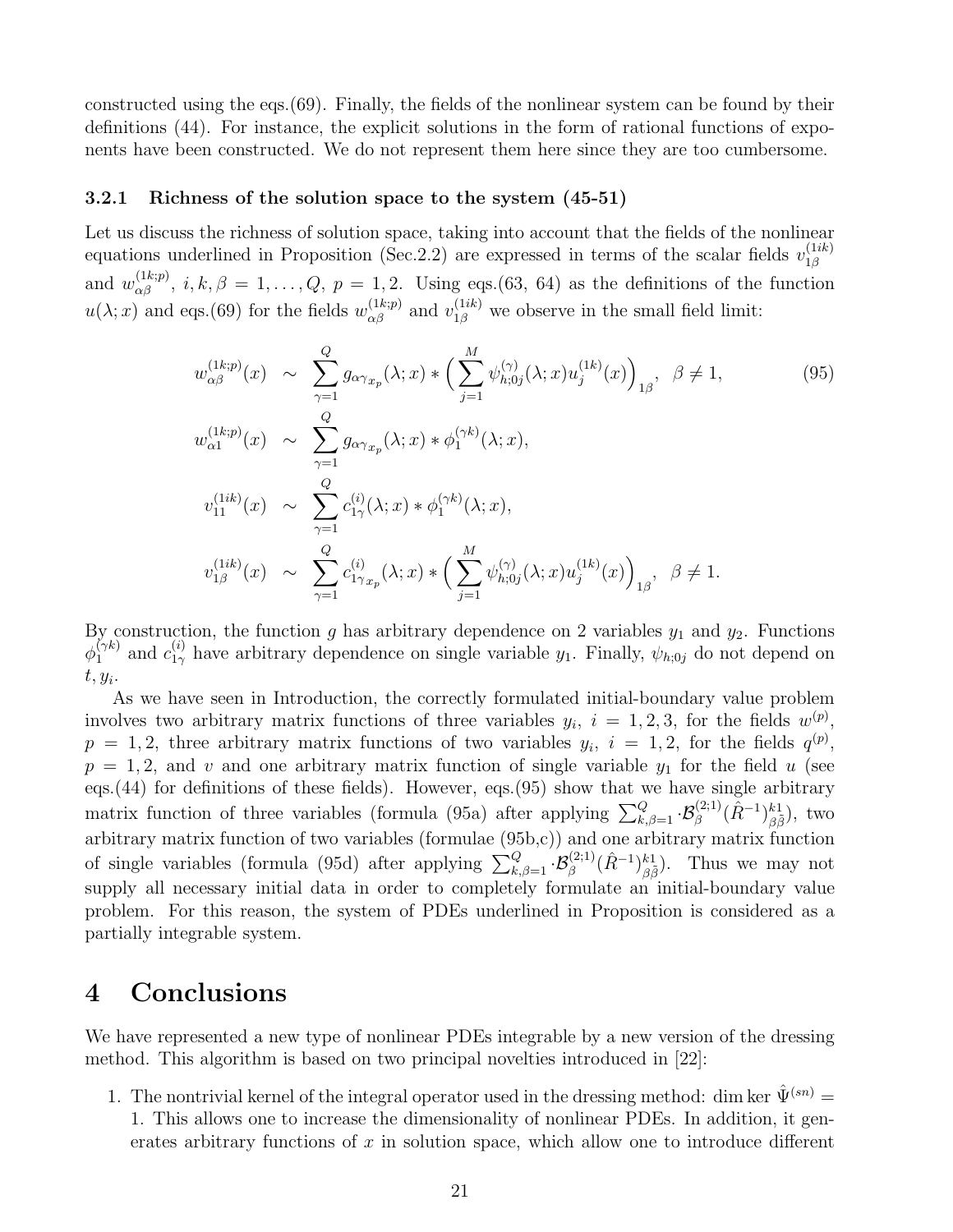relations among the fields and, consequently, to increase variety of nonlinear PDEs treatable by the dressing method.

2. The external dressing function  $G(\lambda; x)$  which allows one (a) to increase dimensionality of solution space and, similarly to the previous item, (b) to increase variety of nonlinear PDEs solvable by the dressing method.

These two novelties seemed out to be extremely promising in development of theory of integrable PDEs. This paper is devoted to the investigation of two particular problems outlined in [22]:

- 1. Find reductions of nonlinear PDEs derived in [22] which simplify they structure.
- 2. Enrich solution space of the constructed nonlinear PDEs (remember that  $n$ -dimensional nonlinear PDEs derived in [22] have at most  $(n-2)$  dimensional solution space, which is not enough for full integrability).

We succeeded in simplification of nonlinear PDEs. The systems  $(45-51)$  and  $(53)$  have differential polynomial form, although the number of equations is rather big. We also have enriched solution space. Thus, solution space of the constructed 4-dimensional PDEs is parametrized by one arbitrary matrix function of 3 independent variables, by two arbitrary matrix function of 2 independent variables and by one arbitrary matrix function of single independent variable. However, we need one more arbitrary matrix function of 3 independent variables and one more arbitrary matrix function of two independent variables in order to achieve full integrability. In other words, we achieve only partial integrability of the derived nonlinear PDEs.

A natural generalization of this algorithm is an increase of dimensionality of the kernel of the integral operator:

$$
\dim \ker \hat{\Psi}^{(sn)} > 1. \tag{96}
$$

The study of associated (partially) integrable equations is postponed to future investigation.

Author thanks Prof. P.M.Santini for useful discussions and referee for important comments. The work was supported by INTAS Young Scientists Fellowship Nr. 04-83-2983, RFBR grants 04-01-00508, 06-01-90840, 06-01-92053 and grant Ns. 7550.2006.2.

## 5 Appendix: proof of Proposition, items (a-c) and (d.1, d.5)

As we have seen in Sec.2.2, the eq.(38) leads to the linear relations between any two solutions  $U^{(nk)}$ ,  $L^{(j1;nk)}$ ,  $L^{(j3;nk)}$ ,  $j \geq 2$  and  $L^{(j2;nk)}$ ,  $j \geq 3$  of the homogeneous integral equation (31). In orther words, one has the following system of independent linear equations for the spectral functions  $U^{(nk)}$ :

$$
L_{\alpha\beta}^{(j2;nk)} = \sum_{i_1,\gamma=1}^{Q} L_{\alpha\gamma}^{(21;ni_1)} F_{\gamma\beta}^{(j;i_1k)} \Rightarrow
$$
  
\n
$$
\partial_{x_j} U_{\alpha\beta}^{(nk)} + \partial_{x_1} U_{\alpha\beta}^{(nk)} \mathcal{B}_{\beta}^{(kj;n)} - \partial_{x_2} U_{\alpha\beta}^{(nk)} B_{\beta}^{(kj)} + \sum_{i_1,\gamma=1}^{Q} U_{\alpha\gamma}^{(ni_1)} v_{\gamma\beta}^{(ni_1k)} \left( B_{\gamma}^{(i_1j)} - B_{\beta}^{(kj)} \right) = \sum_{i_1,\gamma=1}^{Q} U_{\alpha\gamma}^{(ni_1)} \mathcal{B}_{\gamma}^{(2;n)} F_{\gamma\beta}^{(j;i_1k)}, \quad j \ge 3,
$$
\n
$$
(97)
$$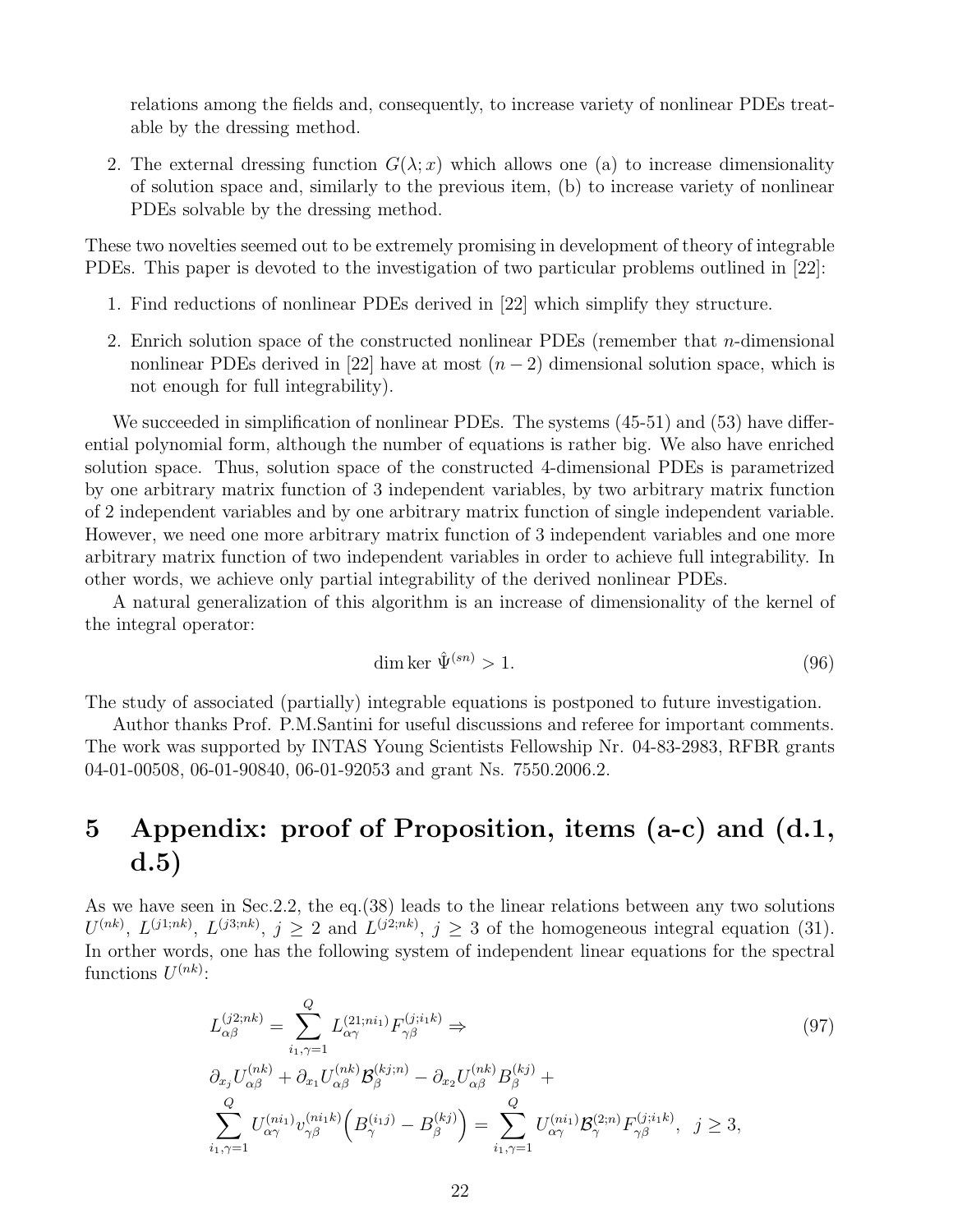$$
L_{\alpha\beta}^{(j3;lk)} = \sum_{i_1,\gamma=1}^{Q} L_{\alpha\gamma}^{(21;li_1)} F_{\gamma\beta}^{(j;i_1k)} \Rightarrow
$$
\n
$$
\left(\partial_{x_j} U_{\alpha\beta}^{(nk)} - \partial_{x_1} U_{\alpha\beta}^{(nk)} A_n^{(j)} + \sum_{i_1,\gamma=1}^{Q} U_{\alpha\gamma}^{(ni_1)} v_{\gamma\beta}^{(ni_1k)} B_n^{(i_1j)}\right) \mathcal{B}_{\beta}^{(2;n)} =
$$
\n
$$
\sum_{i_1,\gamma=1}^{Q} U_{\alpha\gamma}^{(ni_1)} \mathcal{B}_{\gamma}^{(2;n)} \tilde{F}_{\gamma\beta}^{(j;i_1k)}, \quad j \ge 2.
$$
\n
$$
L_{\alpha\beta}^{(j1;lk)} = \sum_{i_1,\gamma=1}^{Q} L_{\alpha\gamma}^{(21;li_1)} \hat{F}_{\gamma\beta}^{(j;i_1k)} \Rightarrow
$$
\n
$$
U_{\alpha\beta}^{(nk)} \mathcal{B}_{\beta}^{(j;n)} = \sum_{i_1,\gamma=1}^{Q} U_{\alpha\gamma}^{(ni_1)} \mathcal{B}_{\gamma}^{(2;n)} \hat{F}_{\gamma\beta}^{(j;i_1k)}
$$
\n
$$
(99)
$$

where  $F_{\gamma\beta}^{j;i_1k}$ ,  $\tilde{F}_{\gamma\beta}^{j;i_1k}$  and  $\hat{F}_{\gamma\beta}^{j;i_1k}$  are scalar functions of x to be defined. This set of equations can be taken as a basis. It is simple to check that any other linear equation for the spectral functions  $U^{(nk)}$  is a linear combination of (97-99). Remark, that if  $n = \beta$ , then LHS of the eq. (98) disappears yielding algebraic relations among elements of matrix spectral functions:

$$
\sum_{i_1,\gamma=1}^Q U_{\alpha\gamma}^{(\beta i_1)} \mathcal{B}_{\gamma}^{(2;\beta)} \tilde{F}_{\gamma\beta}^{(j;i_1k)} = 0,
$$
\n(100)

which must be involved into consideration as compatible constraints. We consider equations (97,98) and (100) as an overdetermined system of linear equations for the spectral functions  $U^{(nk)}$  disregarding equation (99). It will be shown in the Sec.(5.1) that eq.(99) follows from the  $eq.(100).$ 

Now we are going (a) to derive nonlinear equations for the fields (39) and (b) to express functions  $F(x)$ ,  $\tilde{F}(x)$  and  $\hat{F}(x)$  in terms of the fields (39).

Nonlinear equations for the fields  $v^{(nik)}$ ,  $v^{(nik;1)}$  result from the eqs.(97,98,100) after applying  $\sum$ Q  $C^{(i)}_{\tilde{\alpha}\alpha}$  $\alpha_{\alpha}^{(i)}$  to them and using (19) for  $C_{x_k}^{(i)}$ ,  $k > 2$  (we replace  $\tilde{\alpha}$  by  $\alpha$  in the result):

 $\alpha=1$ 

$$
\partial_{x_j} v_{\alpha\beta}^{(nik)} + \partial_{x_1} v_{\alpha\beta}^{(nik)} \mathcal{B}_{\beta}^{(kj;n)} - \partial_{x_2} v_{\alpha\beta}^{(nik)} B_{\beta}^{(kj)} + \nv_{\alpha\beta}^{(nik;1)} \mathcal{S}_{\alpha\beta}^{(v;j1;nik)} + v_{\alpha\beta}^{(\beta ik;2)} \mathcal{S}_{\alpha\beta}^{(v;j2;ik)} + \sum_{i_1,\gamma=1}^{Q} v_{\alpha\gamma}^{(ni_1)} v_{\gamma\beta}^{(ni_1)} \left( B_{\gamma}^{(i_1 j)} - B_{\beta}^{(k j)} \right) = \n\sum_{i_1,\gamma=1}^{Q} v_{\alpha\gamma}^{(ni_1)} \mathcal{B}_{\gamma}^{(2;n)} F_{\gamma\beta}^{(j;i_k)}, \quad j \ge 3, \quad n \neq \beta,
$$
\n(101)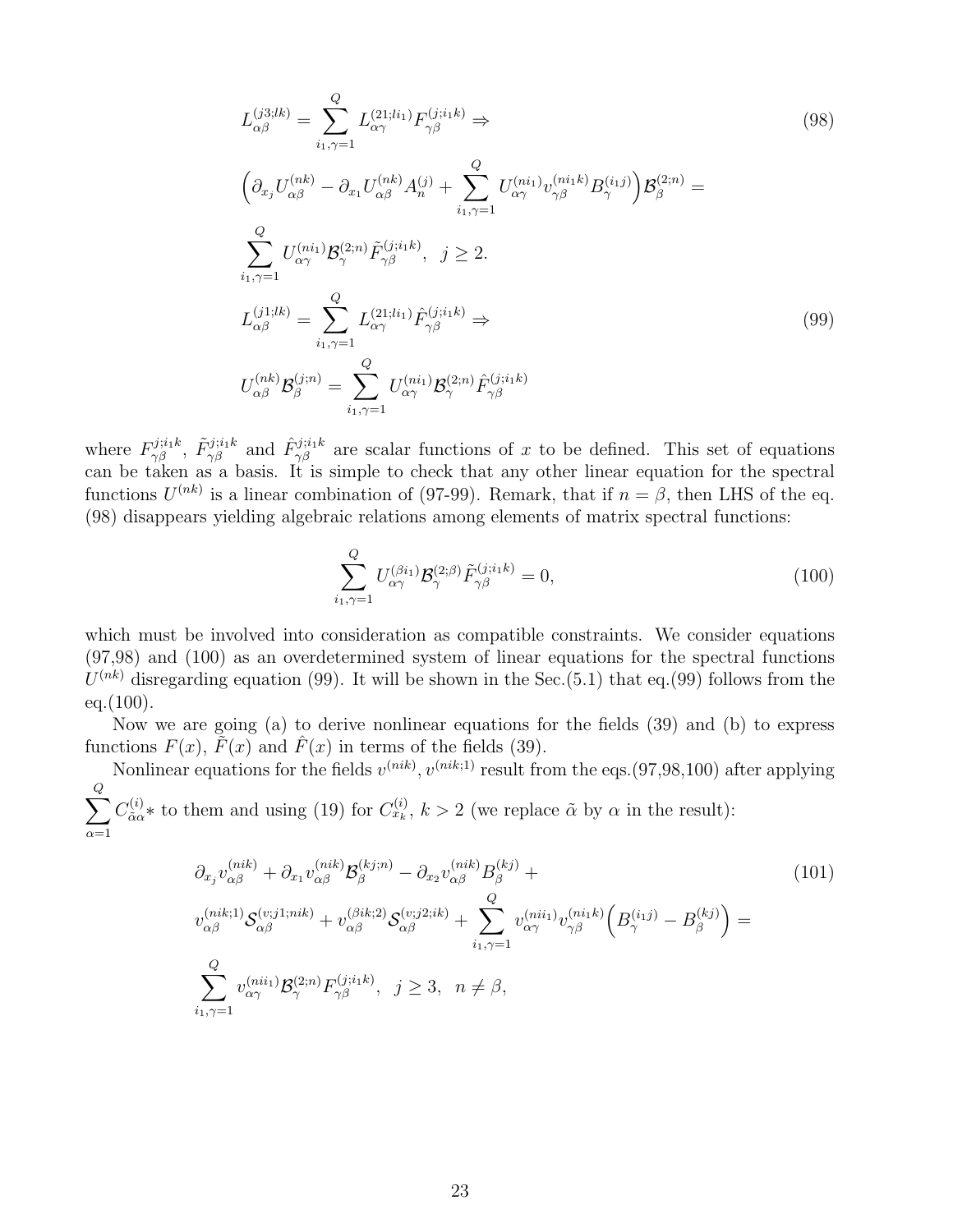$$
\left(\partial_{x_j} v_{\alpha\beta}^{(nik)} - \partial_{x_1} v_{\alpha\beta}^{(nik)} A_n^{(j)} + v_{\alpha\beta}^{(nik;2)} \tilde{S}_{\alpha}^{(v;j1;ni)} + v_{\alpha\beta}^{(nik;2)} \tilde{S}_{\alpha}^{(v;j2;i)} + \sum_{i_1,\gamma=1}^Q v_{\alpha\gamma}^{(nii_1)} v_{\gamma\beta}^{(ni_1k)} B_{\gamma}^{(i_1j)}\right) \mathcal{B}_{\beta}^{(2;n)} =
$$
\n
$$
\sum_{i_1,\gamma=1}^Q v_{\alpha\gamma}^{(nii_1)} \mathcal{B}_{\gamma}^{(2;n)} \tilde{F}_{\gamma\beta}^{(j;i_1k)}, \quad j \ge 2, \quad n \neq \beta,
$$
\n(102)

$$
\sum_{i_1,\gamma=1}^Q v_{\alpha\gamma}^{(\beta ii_1)} \mathcal{B}_{\gamma}^{(2;\beta)} \tilde{F}_{\gamma\beta}^{(j;i_1k)} = 0,
$$
\n(103)

where

$$
\mathcal{S}_{\alpha\beta}^{(v;j1;nik)} = \mathcal{B}_{\alpha}^{ij;\alpha} - \mathcal{B}_{\beta}^{(kj;n)} = A_{n}^{(j)} - A_{\alpha}^{(j)} + B_{\alpha}^{(ij)}A_{\alpha}^{(2)} - B_{\beta}^{(kj)}A_{n}^{(2)},
$$
\n
$$
\mathcal{S}_{\alpha\beta}^{(v;j2;ik)} = B_{\beta}^{(kj)} - B_{\alpha}^{(ij)},
$$
\n
$$
\tilde{\mathcal{S}}_{\alpha}^{(v;21;ni)} = A_{n}^{(2)}, \quad \tilde{\mathcal{S}}_{\alpha}^{(v;22;i)} = -1,
$$
\n
$$
\tilde{\mathcal{S}}_{\alpha}^{(v;1;ni)} = A_{n}^{(j)} + \mathcal{B}_{\alpha}^{(ij;\alpha)} = A_{n}^{(j)} - A_{\alpha}^{(j)} + B_{\alpha}^{(ij)}A_{\alpha}^{(2)}, \quad \tilde{\mathcal{S}}_{\alpha}^{(v;j2;i)} = -B_{\alpha}^{(ij)}, \quad j > 2.
$$
\n(104)

In order to fix functions  $\mathcal{F}^{(j;i_1k)}(x)$  we introduce the external dressing matrix function  $G(\lambda; x)$  and the associated fields

$$
w^{(nk)} = G * U^{(nk)}, \quad w^{(nk;p)} = G_{x_p} * U^{(nk)}, \quad w^{(nk;ps)} = G_{x_p x_s} * U^{(nk)}, \dots, w^{(nk;ps)} = w^{(nk;sp)}(105)
$$

(see eq.(39) in Proposition ). Applying  $\sum_{\alpha=1}^{Q} G_{\alpha\alpha} *$  to the eqs.(97,98,100) one gets the first set of equations for these fields (we replace  $\tilde{\alpha}$  by  $\alpha$  in the result):

$$
\partial_{x_j} w_{\alpha\beta}^{(nk)} + \partial_{x_1} w_{\alpha\beta}^{(nk)} \mathcal{B}_{\beta}^{(kj;n)} - \partial_{x_2} w_{\alpha\beta}^{(nk)} B_{\beta}^{(kj)} - w_{\alpha\beta}^{(nk;j)} \n- w_{\alpha\beta}^{(nk;1)} \mathcal{B}_{\beta}^{(kj;n)} + w_{\alpha\beta}^{(nk;2)} B_{\beta}^{(kj)} + \sum_{i_1,\gamma=1}^{Q} w_{\alpha\gamma}^{(ni_1)} v_{\gamma\beta}^{(ni_1k)} \left( B_{\gamma}^{(i_1j)} - B_{\beta}^{(kj)} \right) = \n\sum_{i_1,\gamma=1}^{Q} w_{\alpha\gamma}^{(ni_1)} \mathcal{B}_{\gamma}^{(2;n)} F_{\gamma\beta}^{(j;i_1k)}.
$$
\n(106)

$$
\left(\partial_{x_j} w_{\alpha\beta}^{(nk)} - \partial_{x_1} w_{\alpha\beta}^{(nk)} A_n^{(j)} - \right)
$$
\n
$$
w_{\alpha\beta}^{(nk;j)} + w_{\alpha\beta}^{(nk;1)} A_n^{(j)} + \sum_{i_1,\gamma=1}^Q w_{\alpha\gamma}^{(ni_1)} v_{\gamma\beta}^{(ni_1k)} B_n^{(i_1j)}\right) \mathcal{B}_{\beta}^{(2;n)} =
$$
\n
$$
\sum_{i_1,\gamma=1}^Q w_{\alpha\gamma}^{(ni_1)} \mathcal{B}_{\gamma}^{(2;n)} \tilde{F}_{\gamma\beta}^{(j;i_1k)}, \quad j \ge 2, \quad n \ne \beta.
$$
\n(107)

$$
\sum_{i_1=1}^{Q} \sum_{\gamma=1}^{Q} w_{\alpha\gamma}^{(\beta i_1)} \mathcal{B}_{\gamma}^{(2;\beta)} \tilde{F}_{\gamma\beta}^{(j;i_1k)} = 0.
$$
 (108)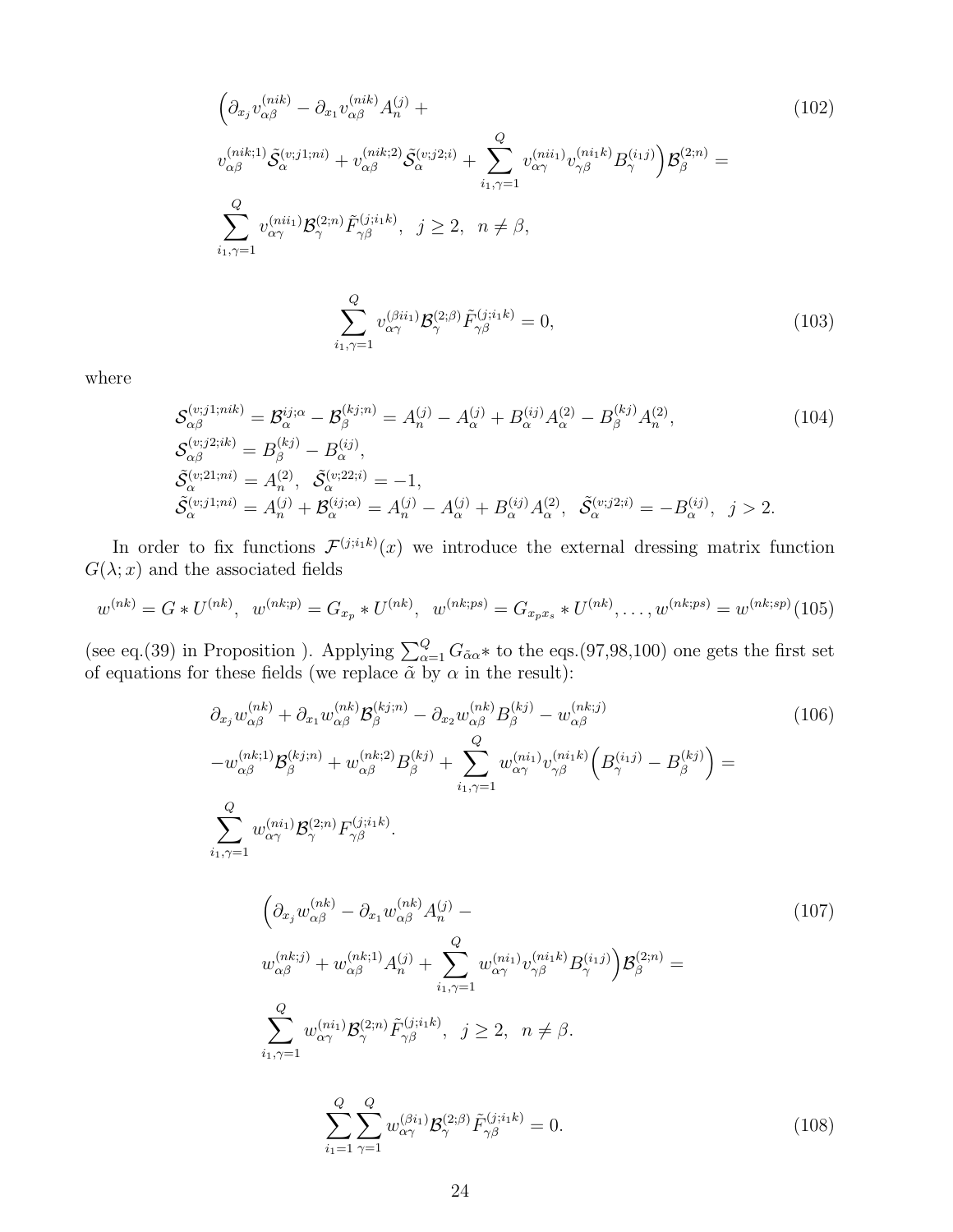Applying  $\sum_{\alpha=1}^{Q} (G_{\alpha\alpha})_{x_p} *$  to the eqs.(97,98,100) and replacing  $\tilde{\alpha}$  by  $\alpha$  in the result, one gets the second set of equations for the fields (105):

$$
\partial_{x_j} w_{\alpha\beta}^{(nk;p)} + \partial_{x_1} w_{\alpha\beta}^{(nk;p)} \mathcal{B}_{\beta}^{(kj;n)} - \partial_{x_2} w_{\alpha\beta}^{(nk;p)} B_{\beta}^{(kj)} - w_{\alpha\beta}^{(nk;pj)} \n-w_{\alpha\beta}^{(nk;p1)} \mathcal{B}_{\beta}^{(kj;n)} + w_{\alpha\beta}^{(nk;p2)} B_{\beta}^{(kj)} + \sum_{i_1,\gamma=1}^{Q} w_{\alpha\gamma}^{(ni_1;p)} v_{\gamma\beta}^{(ni_1;k)} \left( B_{\gamma}^{(i_1 j)} - B_{\beta}^{(k j)} \right) = \n\sum_{i_1,\gamma=1}^{Q} w_{\alpha\gamma}^{(ni_1;p)} \mathcal{B}_{\gamma}^{(2;n)} F_{\gamma\beta}^{(j;i_1 k)}.
$$
\n(109)

$$
\left(\partial_{x_j} w_{\alpha\beta}^{(nk;p)} - \partial_{x_1} w_{\alpha\beta}^{(nk;p)} A_n^{(j)} - \right)
$$
\n
$$
w_{\alpha\beta}^{(nk;pj)} + w_{\alpha\beta}^{(nk;p1)} A_n^{(j)} + \sum_{i_1,\gamma=1}^Q w_{\alpha\gamma}^{(ni_1;p)} v_{\gamma\beta}^{(ni_1 k)} B_\gamma^{(i_1 j)}\right) \mathcal{B}_{\beta}^{(2;n)} =
$$
\n
$$
\sum_{i_1,\gamma=1}^Q w_{\alpha\gamma}^{(ni_1;p)} \mathcal{B}_{\gamma}^{(2;n)} \tilde{F}_{\gamma\beta}^{(j;i_1 k)}, \quad j \ge 2, \quad n \neq \beta.
$$
\n(110)

$$
\sum_{i_1,\gamma=1}^Q w_{\alpha\gamma}^{(\beta i_1;p)} \mathcal{B}_{\gamma}^{(2;\beta)} \tilde{F}_{\gamma\beta}^{(j;i_1k)} = 0.
$$
\n(111)

We refer to the eqs.(106-111) as equations for the fields  $w^{(nk;p)}$  and  $w^{(nk;ps)}$ , also the nonlinear parts of these equations involve fields  $v^{(nik)}$  as well.

The set of nonlinear equations may be continued applying  $\sum$ Q  $\alpha=1$  $(G_{\tilde{\alpha}\alpha})_{x_px_s}$  \* to the eqs.(97,98,100),

but the system of nonlinear PDEs constructed in this way may not be completed since (a) its solution space has arbitrary functions of all variables x, (see functions  $f^{(ik)}$  in the eq.(38)) and (b) the dressing function G is arbitrary, i.e. all derivatives of G with respect to  $x_p$ ,  $p = 1, 2, \ldots$ are independent. This ends the proof of the item (a) of Proposition, i.e. we have derived a set of nonlinear PDEs (101-103), (106-111) for the fields (39) which does not represent a complete system of PDEs.

Now we pay attention to the completeness of the derived nonlinear system.

In order to fix arbitrary functions in the solution space we must introduce an extra largely arbitrary relation among the fields

$$
\mathcal{F}^{rs}(\text{all fields}) = 0, r, s = 1, \dots, Q,\tag{112}
$$

where  $\mathcal{F}^{rs}$  are the  $Q \times Q$  matrices. (See the item (b) of Proposition). For instance, in order to obtain a system of nonlinear PDEs having differential polynomial form, we choose the eq. (112) in the form (41) (see the item (c) in Proposition ).

We use the eqs.(106,107) to express  $F_{\gamma\beta}^{(j;i_1k)}$ ,  $\tilde{F}_{\gamma\beta}^{(j;i_1k)}$  in terms of the fields (39). In view of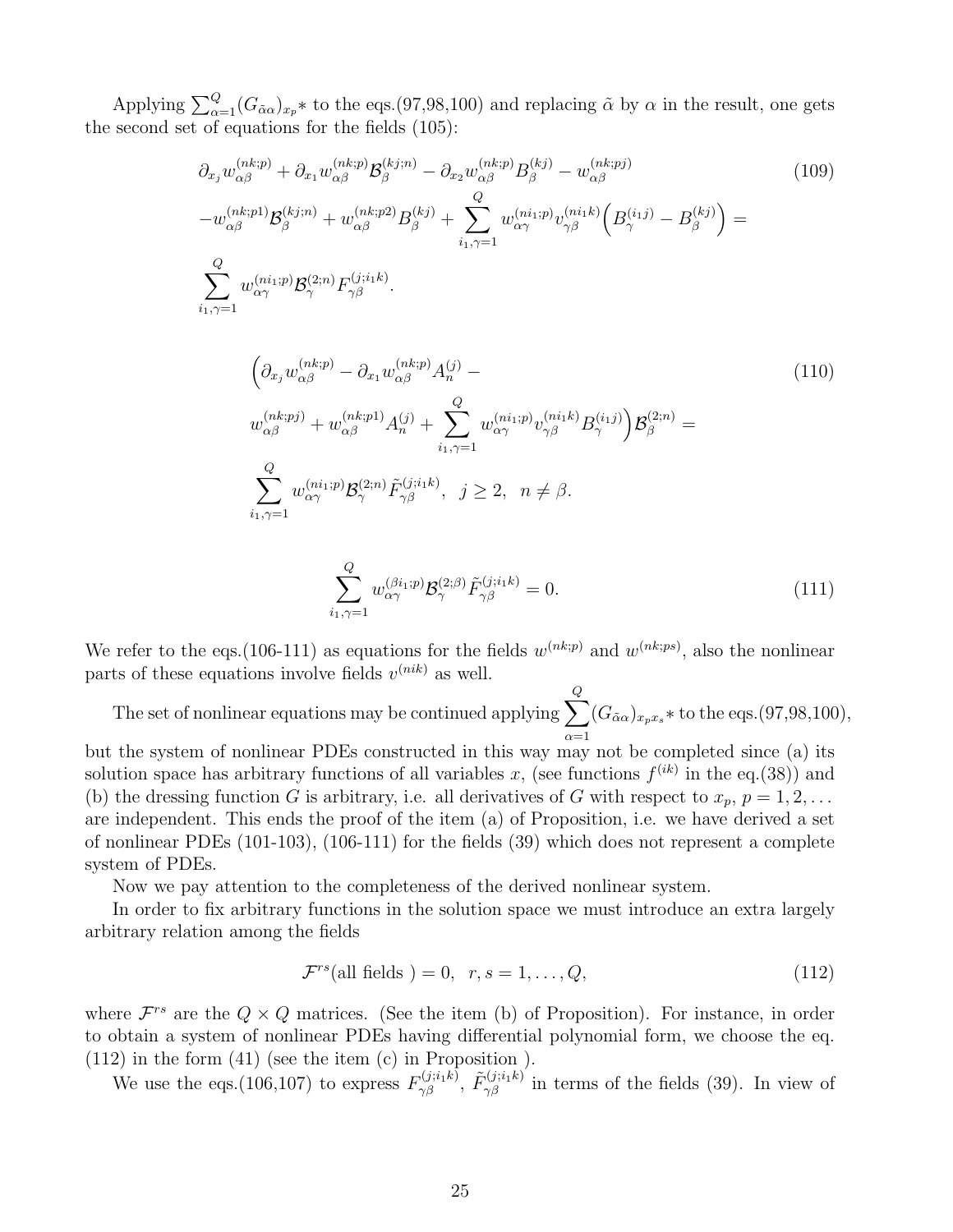the eq. $(41)$ , the eqs. $(106, 107)$  read:

$$
-w_{\alpha\beta}^{(nk;j)} - w_{\alpha\beta}^{(nk;1)} \mathcal{B}_{\beta}^{(kj;n)} + w_{\alpha\beta}^{(nk;2)} B_{\beta}^{(kj)} + \sum_{i_1,\gamma=1}^{Q} R_{\alpha\gamma}^{(ni_1)} v_{\gamma\beta}^{(ni_1k)} \left( B_{\gamma}^{(i_1j)} - B_{\beta}^{(kj)} \right) = (113)
$$
  

$$
\sum_{i_1,\gamma=1}^{Q} R_{\alpha\gamma}^{(ni_1)} \mathcal{B}_{\gamma}^{(2;n)} F_{\gamma\beta}^{(j;i_1k)}, \quad j \ge 3,
$$

$$
\left( -w_{\alpha\beta}^{(nk;j)} + w_{\alpha\beta}^{(nk;1)} A_{n}^{(j)} + \sum_{i_1,\gamma=1}^{Q} R_{\alpha\gamma}^{(ni_1)} v_{\gamma\beta}^{(ni_1k)} B_{\gamma}^{(i_1j)} \right) \mathcal{B}_{\beta}^{(2;n)} =
$$

$$
\sum_{i_1,\gamma=1}^{Q} R_{\alpha\gamma}^{(ni_1)} \mathcal{B}_{\gamma}^{(2;n)} \tilde{F}_{\gamma\beta}^{(j;i_1k)}, \quad j \ge 2, \quad n \ne \beta.
$$

The matrices  $R^{(lk)}$  must provide unique solvability of (113) with respect to  $F^{(j;i_1k)}_{\gamma\beta}$  and  $\tilde{F}^{(j;i_1k)}_{\gamma\beta}$ , which become linear functions of the fields  $v$  and  $w$ :

$$
F_{\alpha\beta}^{(j;lk)} = \sum_{i_1, i_2, \gamma=1}^Q S_{\alpha\gamma\beta}^{(j;li_1i_2k)} v_{\gamma\beta}^{(i_1i_2k)} +
$$
  
\n
$$
\sum_{i_1, \gamma=1}^Q (\hat{R}^{-1})_{\alpha\gamma}^{(li_1)} \Big( -w_{\gamma\beta}^{(i_1k;j)} - w_{\gamma\beta}^{(i_1k;1)} \mathcal{B}_{\beta}^{(kj;i_1)} + w_{\gamma\beta}^{(i_1k;2)} B_{\beta}^{(kj)} \Big), \quad j \ge 3,
$$
  
\n
$$
\tilde{F}_{\alpha\beta}^{(j;lk)} = \sum_{i_1, i_2, \gamma=1}^Q \tilde{S}_{\alpha\gamma\beta}^{(j;li_1i_2)} v_{\gamma\beta}^{(i_1i_2k)} +
$$
  
\n
$$
\sum_{i_1, \gamma=1}^Q (\hat{R}^{-1})_{\alpha\gamma}^{(li_1)} \Big( -w_{\gamma\beta}^{(i_1k;j)} + w_{\gamma\beta}^{(i_1k;1)} A_{i_1}^{(j)} \Big) \mathcal{B}_{\beta}^{(2;i_1)}, \quad j \ge 2,
$$
\n
$$
(114)
$$

where

$$
S_{\alpha\gamma\beta}^{(j;li_1i_2k)} = \sum_{\gamma_1=1}^{Q} (\hat{R}^{-1})_{\alpha\gamma_1}^{(li_1)} R_{\gamma_1\gamma}^{(i_1i_2)} (B_{\gamma}^{(i_2j)} - B_{\beta}^{(kj)}),
$$
\n
$$
\tilde{S}_{\alpha\gamma\beta}^{(j;li_1i_2)} = \sum_{\gamma_1=1}^{Q} (\hat{R}^{-1})_{\alpha\gamma_1}^{(li_1)} R_{\gamma_1\gamma}^{(i_1i_2)} \mathcal{B}_{\beta}^{(2;i_1)} B_{\gamma}^{(i_2j)}
$$
\n(115)

and the operator  $\hat{R}^{-1}$  is the inverse of the operator  $R^{(ni)}\mathcal{B}^{(2;n)}$ , i.e.

$$
\sum_{n,\gamma_1=1}^{Q} (\hat{R}^{-1})_{\alpha\gamma_1}^{(ln)} R_{\gamma_1\gamma}^{(ni)} \mathcal{B}_{\gamma}^{(2;n)} = \delta^{(li)} \delta_{\alpha\gamma}, \text{ or}
$$
\n
$$
\sum_{i_1,\gamma_1=1}^{Q} R_{\gamma\gamma_1}^{(ni_1)} \mathcal{B}_{\gamma_1}^{(2;n)} (\hat{R}^{-1})_{\gamma_1\alpha}^{(i_1l)} = \delta^{(nl)} \delta_{\gamma\alpha}.
$$
\n(116)

The eq.(100) may be transformed as follows. Substituting  $\tilde{F}^{(j;ik)}$  into (100) one gets

$$
\sum_{i_1,i_2,\gamma_1,\gamma_2=1}^Q U_{\alpha\gamma_1}^{(\beta i_1)} \mathcal{B}_{\gamma_1}^{(2;\beta)} (\hat{R}^{-1})_{\gamma_1\gamma_2}^{(i_1 i_2)} \mathcal{B}_{\beta}^{(2;i_2)} \mathcal{E}_{\gamma_2 k}^{(i_2 j)} = 0 \tag{117}
$$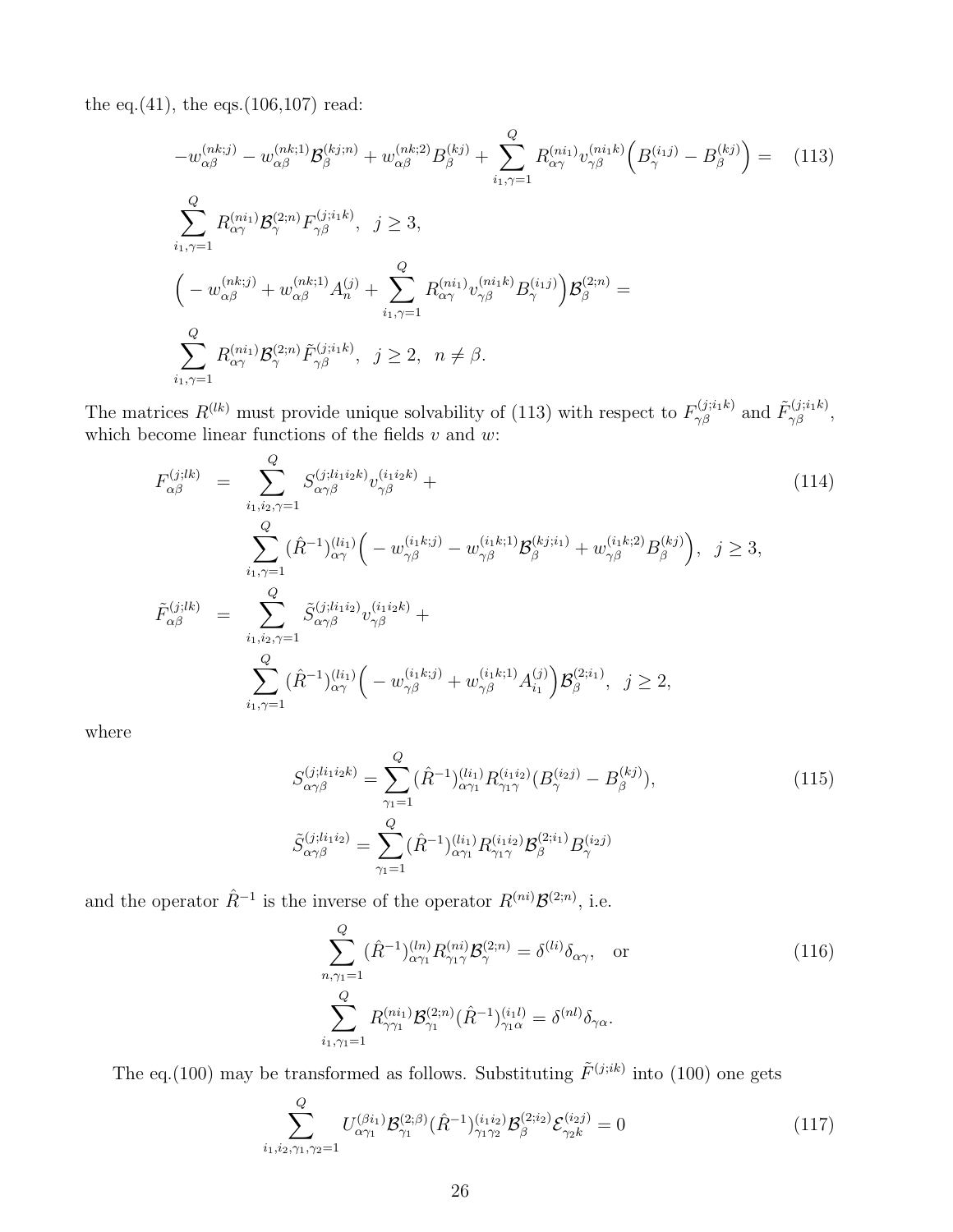where

$$
\mathcal{E}_{\gamma_{2}k}^{(i_{2}j)} = \sum_{i_{3},\gamma_{3}=1}^{Q} R_{\gamma_{2}\gamma_{3}}^{(i_{2}i_{3})} B_{\gamma_{3}}^{(i_{3}j)} v_{\gamma_{3}\beta}^{(i_{2}i_{3}k)} - w_{\gamma_{2}\beta}^{(i_{2}k;j)} + w_{\gamma_{2}\beta}^{(i_{2}k;1)} A_{i_{2}}^{(j)},
$$
\n
$$
i_{2} = 1, \ldots, Q, \quad j = 2, \ldots, Q+1, \quad k, \gamma_{2} = 1, \ldots, Q.
$$
\n(118)

Assuming large arbitrariness of  $v_{\gamma_3\beta}^{(i_2i_3k)}$  $\zeta_{\gamma_3\beta}^{(i_2i_3k)}$  and, consequently, of  $\mathcal{E}_{\gamma_2k}^{(i_2j)}$  $\gamma_{2k}^{(i_2 j)}$ , we conclude that coefficients ahead of  $\mathcal{E}_{\gamma_{2}k}^{(i_{2}j)}$  $\frac{\gamma(2j)}{\gamma_2k}$  are zeros:

$$
\sum_{\substack{i_1,\gamma_1=1\\ \gamma_1\neq \beta}}^Q U_{\alpha\gamma_1}^{(\beta i_1)} \mathcal{B}_{\gamma_1}^{(2;\beta)}(\hat{R}^{-1})_{\gamma_1\gamma_2}^{(i_1 i_2)} \mathcal{B}_{\beta}^{(2;i_2)} = 0,
$$
\n(119)\n  
\n
$$
i_2, \alpha, \beta, \gamma_2 = 1, \dots, Q, \quad i_2 \neq \beta.
$$

We take  $i_2 \neq \beta$  in (119) since LHS of this equation is identical to zero if  $i_2 = \beta$  due to the equality  $\mathcal{B}_{\beta}^{(2;\beta)}=0$ . Thus we have  $Q^3(Q-1)$  equations and the same number of the elements of the spectral functions  $U_{\alpha\gamma_1}^{(\beta_{i_1})}$ ,  $\gamma_1 \neq \beta$  in (119). Remark that eqs. (119) are linearly dependent. Namely, they admit Q linear algebraic relations for each pair  $(\alpha, \beta)$ . To show this, one applies  $\sum_{i_2=1}^Q\sum_{\gamma_2=1}^Q\cdot R^{(i_2k)}_{\gamma_2\beta}$  $\gamma_{2\beta}^{(i_{2}\kappa)}, k = 1, \ldots, Q$ , to the eq.(119). This yields identity due to the eq.(116). One concludes that the system (119) with fixed  $\alpha$  and  $\beta$  consists of  $Q(Q-1) - Q$  equations and consequently  $Q(Q-1) - [Q(Q-1) - Q] = Q$  elements of the spectral functions  $U_{\alpha\gamma_1}^{(\beta i_1)}$ ,  $\gamma_1 \neq \beta$ , may be independent for each pair  $(\alpha, \beta)$ . If  $\beta \neq Q$ , then  $U_{\alpha Q}^{(\beta i_1)}$ ,  $i_1 = 1, \ldots, Q$  may be taken as independent functions in the set  $U_{\alpha\gamma_1}^{(\beta i_1)}, i_1, \gamma_1 = 1, \ldots, Q, \gamma_1 \neq \beta$ . Q Q

Applying  $\sum$  $\alpha=1$  $C^{(i)}_{\tilde{\alpha}\alpha}$  $\alpha_{\tilde{\alpha}\alpha}^{(i)}$ \* and  $\sum$  $\alpha=1$  $(G_{\tilde{\alpha}\alpha})_{x_p}$  \* to the eq.(119) and replacing  $\tilde{\alpha}$  by  $\alpha$  in the result one

gets the following algebraic relations among the fields  $v_{\alpha\gamma_1}^{(\beta m i_1)}$  and  $w_{\alpha\gamma_1}^{(\beta i_1;p)}$ :

$$
\sum_{\substack{i_1,\gamma_1=1\\ \gamma_1\neq \beta}}^Q v_{\alpha\gamma_1}^{(\beta ii_1)} \mathcal{B}_{\gamma_1}^{(2;\beta)}(\hat{R}^{-1})_{\gamma_1\gamma_2}^{(i_1i_2)} \mathcal{B}_{\beta}^{(2;i_2)} = 0,
$$
\n(120)

$$
\sum_{\substack{i_1,\gamma_1=1\\ \gamma_1\neq \beta}}^Q w_{\alpha\gamma_1}^{(\beta i_1;p)} \mathcal{B}_{\gamma_1}^{(2;\beta)}(\hat{R}^{-1})_{\gamma_1\gamma_2}^{(i_1i_2)} \mathcal{B}_{\beta}^{(2;i_2)} = 0,
$$
\n(121)\n  
\n $i, i_2, \alpha, \beta, \gamma_2 = 1, \dots, Q, \quad i_2 \neq \beta.$ 

The last step which must be done to complete the system of nonlinear PDEs is introducing additional PDEs for the dressing functions G establishing relations among derivatives  $G_{x_p}$  and, consequently, among the fields  $w^{(ij;p)}$ . The simplest case leading to 4-dimensional nonlinear PDEs is following:

$$
\partial_{x_k} G = \mathcal{P}^{(k1)} \partial_{x_1} G + \mathcal{P}^{(k2)} \partial_{x_2} G, \quad k > 2. \tag{122}
$$

Then

$$
w^{(ij;k)} = \mathcal{P}^{k1} w^{(ij;1)} + \mathcal{P}^{k2} w^{(ij;2)}, \quad k > 2. \tag{123}
$$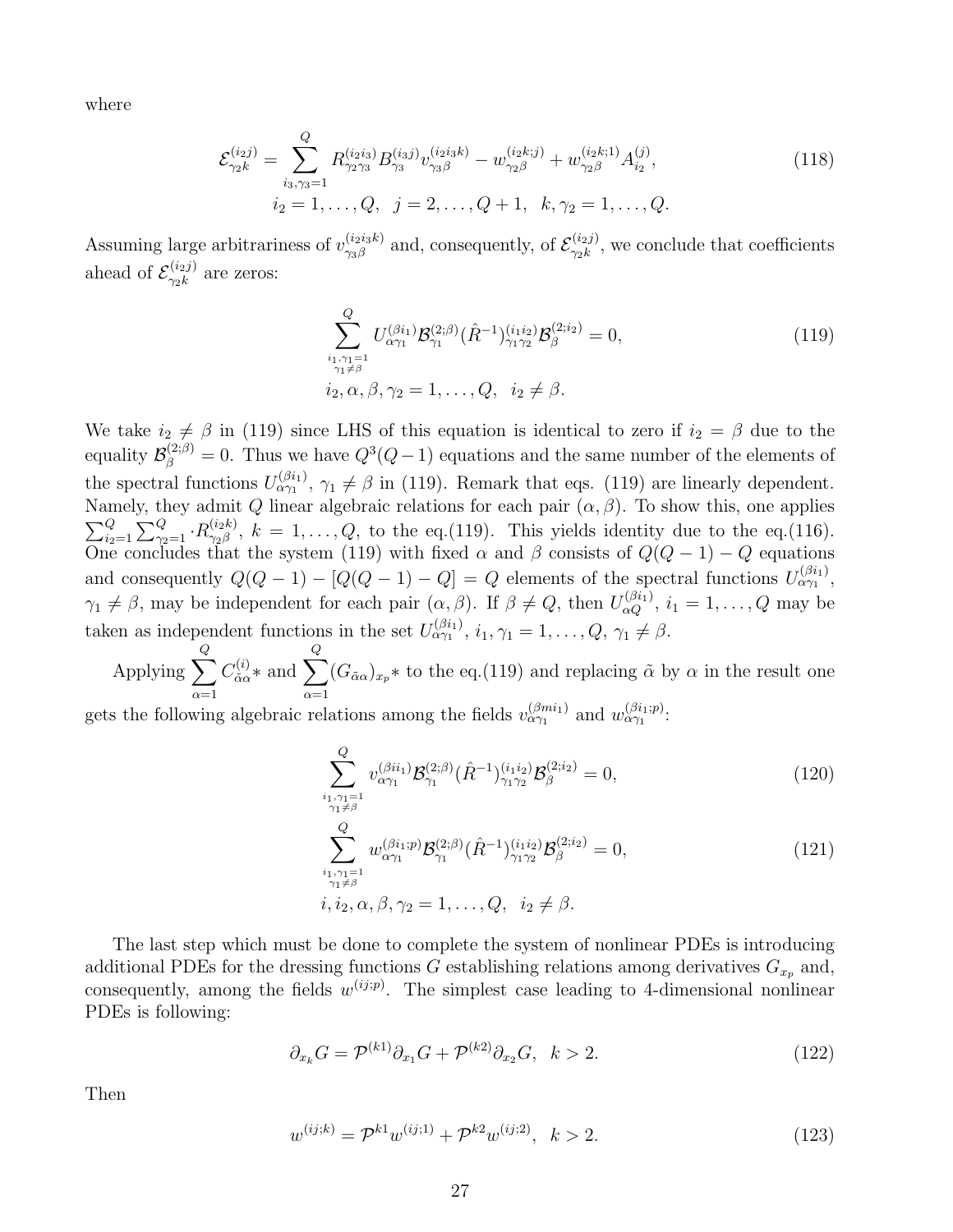Not all equations of the system (101-103), (106-111) are independent. Namely, although the linear equations (97) can be written for any spectral function  $U^{(nj)}$ , it is not necessary to use all these equations because the eqs.(97) with  $n \neq \beta$  are combinations of the eqs.(98) by construction. Thus, we need only those equations (97) which correspond to  $n = \beta$ , while the equations for  $U_{\alpha\beta}^{(nj)}$ ,  $n \neq \beta$ , are represented by the system (98), which is simpler. Since the eq.(97) generates nonlinear equations (101), (106) and (109), one needs only those of them which correspond to  $n = \beta$ , while the rest equations of the nonlinear system will be generated by the eq.(98), see eqs.(102,107, 110)

Now we write down the complete system of nonlinear PDEs for the fields (39) using eqs.(120,121) and (116) (see eqs.(124-137)). Thus, eq.(101),  $n = \beta$ , yields:

$$
E_{\alpha\beta}^{(j;\betaik)} := \partial_{x_j} v_{\alpha\beta}^{(\betaik)} + \partial_{x_1} v_{\alpha\beta}^{(\betaik)} \mathcal{B}_{\beta}^{(kj;\beta)} - \partial_{x_2} v_{\alpha\beta}^{(\betaik)} B_{\beta}^{(kj)} +
$$
  
\n
$$
v_{\alpha\beta}^{(\betaik;1)} \mathcal{S}_{\alpha\beta}^{(v;j1;\betaik)} + v_{\alpha\beta}^{(\betaik;2)} \mathcal{S}_{\alpha\beta}^{(v;j2;ik)}
$$
  
\n
$$
\sum_{\substack{i_1,\gamma_1=1\\i_1\neq i}}^{Q} v_{\alpha\gamma_1}^{(\betaii_1)} \Big(\sum_{\substack{i_3=1\\i_3\neq k}}^{Q} v_{\beta\beta}^{(\betaisk)} S_{\gamma_1\beta}^{(v;j;i_1i_3k)} + \sum_{\gamma_2=1}^{Q} \sum_{i_0=1}^{2} w_{\gamma_2\beta}^{(\betaki_0)} S_{\gamma_1\gamma_2\beta}^{(w;i_0;j;i_1k)} \Big) = 0, \quad j \ge 3,
$$
  
\n
$$
S^{(v;j;i_1i_3k)} = \Big(\mathcal{E}^{(i_1i_3\beta)} - \delta^{(i_3i_1)} \delta_{\alpha\beta} \Big) S_{\alpha\beta}^{(v;j2;i_3k)}.
$$
\n(125)

$$
S_{\gamma_1\beta}^{(v;j;i_1i_3k)} = \left(\mathcal{E}_{\gamma_1}^{(i_1i_3\beta)} - \delta^{(i_3i_1)}\delta_{\gamma_1\beta}\right)\mathcal{S}_{\beta\beta}^{(v;j2;i_3k)},\tag{125}
$$

$$
\mathcal{E}_{\gamma_1}^{(i_1 i_3 n)} = \mathcal{B}_{\gamma_1}^{(2;n)} \sum_{\gamma_2=1}^Q (\hat{R}^{-1})_{\gamma_1 \gamma_2}^{(i_1 n)} R_{\gamma_2 n}^{(ni_3)}, \ \ j \ge 3,
$$
\n(126)

$$
S_{\gamma_1 \gamma_2 \beta}^{(w;1;j;i_1k)} = \mathcal{B}_{\gamma_1}^{(2;\beta)}(\hat{R}^{-1})_{\gamma_1 \gamma_2}^{(i_1\beta)} \mathcal{S}_{\gamma_2 \beta}^{(w;1;j;k)},\tag{127}
$$

$$
S_{\gamma_1 \gamma_2 \beta}^{(w;2;j;i_1k)} = \mathcal{B}_{\gamma_1}^{(2;\beta)}(\hat{R}^{-1})_{\gamma_1 \gamma_2}^{(i_1\beta)} \mathcal{S}_{\gamma_2 \beta}^{(w;2;j;k)},\tag{128}
$$

where

$$
\mathcal{S}_{\alpha\beta}^{(w;1;j;k)} = -\mathcal{P}_{\alpha}^{(j1)} - \mathcal{B}_{\beta}^{(kj;\beta)} = -\mathcal{P}_{\alpha}^{(j1)} - B_{\beta}^{(kj)}A_{\beta}^{(2)} + A_{\beta}^{(j)},
$$
\n
$$
\mathcal{S}_{\alpha\beta}^{(w;2;j;k)} = -\mathcal{P}_{\alpha}^{(j2)} + B_{\beta}^{(kj)}, \quad j \ge 3.
$$
\n(129)

Writing the expression (125) we used eq.(120) and eq.(130b) from the following list of identities:

$$
\sum_{i_1,\gamma,\gamma_2=1}^{Q} U_{\alpha\gamma}^{(ni_1)} \mathcal{B}_{\gamma}^{(2;n)}(\hat{R}^{-1})_{\gamma\gamma_2}^{(i_1n)} R_{\gamma_2\gamma_1}^{(ni_3)} = \sum_{i_1,\gamma=1}^{Q} U_{\alpha\gamma}^{(ni_1)} \delta^{(i_1i_3)} \delta_{\gamma\gamma_1}, \quad \gamma_1 \neq n, \quad \Rightarrow \qquad (130)
$$
\n
$$
\sum_{i_1,\gamma,\gamma_2=1}^{Q} v_{\alpha\gamma}^{(ni_1)} \mathcal{B}_{\gamma}^{(2;n)}(\hat{R}^{-1})_{\gamma\gamma_2}^{(i_1n)} R_{\gamma_2\gamma_1}^{(ni_3)} = \sum_{i_1,\gamma=1}^{Q} v_{\alpha\gamma}^{(ni_1)} \delta^{(i_1i_3)} \delta_{\gamma\gamma_1},
$$
\n
$$
\sum_{i_1,\gamma,\gamma_2=1}^{Q} w_{\alpha\gamma}^{(ni_1;p)} \mathcal{B}_{\gamma}^{(2;n)}(\hat{R}^{-1})_{\gamma\gamma_2}^{(i_1n)} R_{\gamma_2\gamma_1}^{(ni_3)} = \sum_{i_1,\gamma=1}^{Q} w_{\alpha\gamma}^{(ni_1;p)} \delta^{(i_1i_3)} \delta_{\gamma\gamma_1},
$$
\n
$$
n, i, \alpha, \gamma_1 = 1, \dots, Q, \quad p = 1, 2, \quad \gamma_1 \neq n.
$$
\n
$$
(130)
$$

To prove equality (130a) one must apply  $\sum$ Q  $\gamma_1,i_3=1$  $\cdot \mathcal{B}_{\gamma_1}^{(2;n)}(\hat{R}^{-1})_{\gamma_1\beta}^{i_3m}$  $\frac{i_{3}m}{\gamma_{1}\beta}$  to (130) and use (119) to simplify the RHS of the resulting equation. Eqs.(130b,c) follows from the eq. (130a) after applying  $\sum$ Q  $\alpha=1$  $C^{(i)}_{\tilde{\alpha}\alpha}$  $\alpha_{\tilde{\alpha}\alpha}^{(i)}$ \* and  $\sum$ Q  $\alpha=1$  $(G_{\tilde{\alpha}\alpha})_{x_p}$ \*,  $p = 1, 2$  to the eq.(130a) and replacing  $\tilde{\alpha}$  by  $\alpha$  in the result.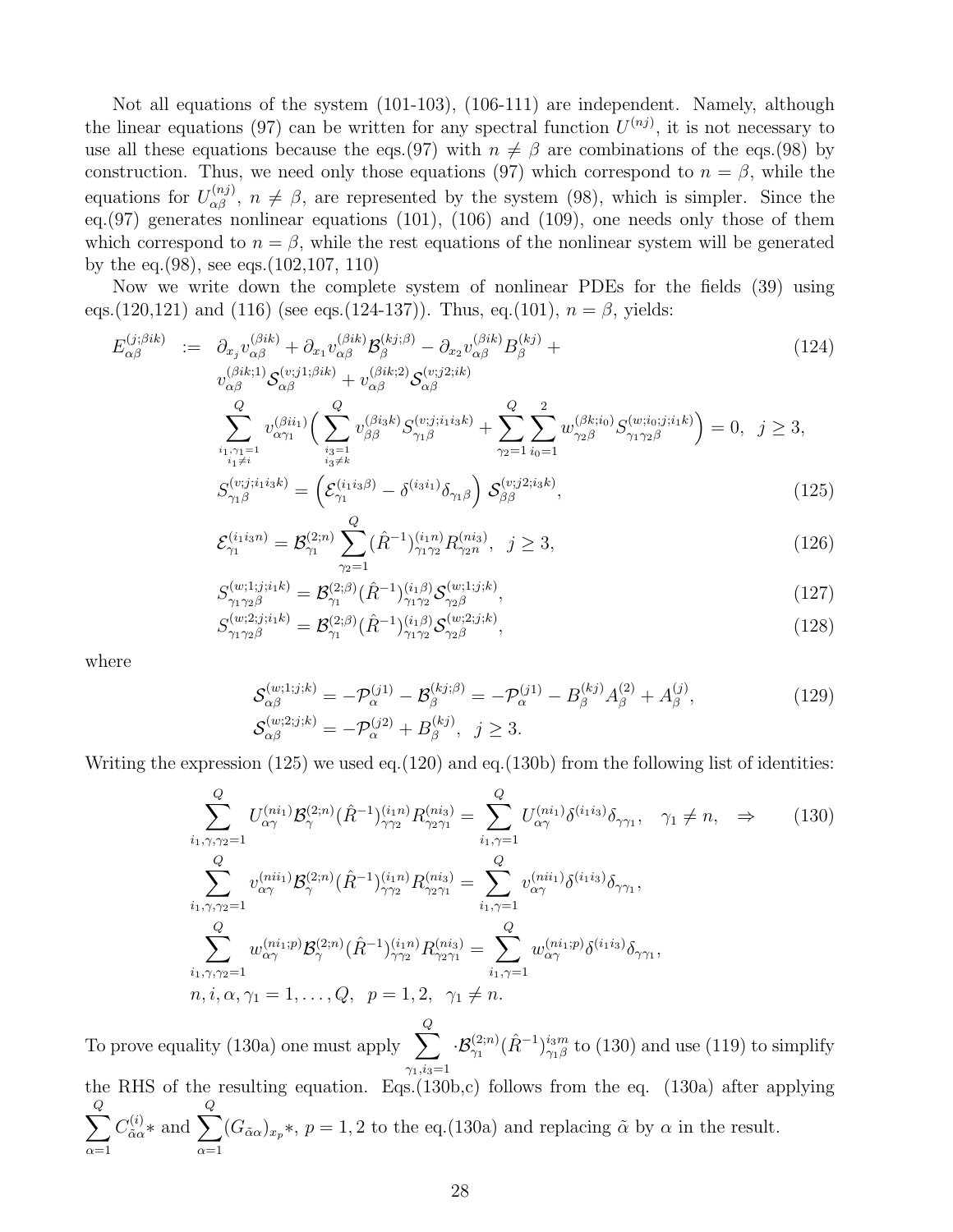The eq. (102) yields

$$
\tilde{E}_{\alpha\beta}^{(j;nik)} := \left( \partial_{x_j} v_{\alpha\beta}^{(nik)} - \partial_{x_1} v_{\alpha\beta}^{(nik)} A_n^{(j)} + \right.
$$
\n
$$
v_{\alpha\beta}^{(nik;1)} \tilde{S}_{\alpha}^{(v;j1;ni)} + v_{\alpha\beta}^{(nik;2)} \tilde{S}_{\alpha}^{(v;j2;i)} \right) \mathcal{B}_{\beta}^{(2;n)} + \left.
$$
\n
$$
\sum_{i_1,\gamma_1=1}^Q v_{\alpha\gamma_1}^{(nii_1)} \Big( \sum_{i_2=1}^Q v_{n\beta}^{(niz_k)} \tilde{S}_{\gamma_1\beta}^{(v;j;ni_1i_2)} + \sum_{\gamma_2=1}^Q \sum_{i_0=1}^2 w_{\gamma_2\beta}^{(nk;i_0)} \tilde{S}_{\gamma_1\gamma_2\beta}^{(w;i_0;j;ni_1)} \Big), \ j \ge 2, \ n \ne \beta,
$$
\n
$$
\tilde{C}^{(v;j;ni_1i_2)} - \mathcal{B}^{(2;n)} \Big( \mathcal{S}^{(i_1i_{2}n)} - \tilde{S}^{(i_1i_{2})} \Big) - \tilde{S}^{(v;j2;i)} \Big)
$$
\n(129)

$$
\tilde{S}_{\gamma_1 \beta}^{(v;j;ni_1i_2)} = \mathcal{B}_{\beta}^{(2;n)} \left( \mathcal{E}_{\gamma_1}^{(i_1i_2n)} - \delta^{(i_1i_2)} \delta_{\gamma_1 n} \right) \tilde{\mathcal{S}}_n^{(v;j2;i_2)},\tag{132}
$$

$$
\tilde{S}_{\gamma_1 \gamma_2 \beta}^{(w;1;j;ni_1)} = \mathcal{B}_{\gamma_1}^{(2;n)} (\hat{R}^{-1})_{\gamma_1 \gamma_2}^{(i_1 n)} \mathcal{B}_{\beta}^{(2;n)} \tilde{\mathcal{S}}_{\gamma_2}^{(w;1;j;n)},\tag{133}
$$

$$
\tilde{S}_{\gamma_1 \gamma_2 \beta}^{(w;2,j;ni_1)} = \mathcal{B}_{\gamma_1}^{(2;n)}(\hat{R}^{-1})_{\gamma_1 \gamma_2}^{(i_1 n)} \mathcal{B}_{\beta}^{(2;n)} \tilde{\mathcal{S}}_{\gamma_2}^{(w;2;j;n)},\tag{134}
$$

where

$$
\begin{aligned}\n\tilde{\mathcal{S}}_{\alpha}^{(w;1;2;n)} &= A_{n}^{(2)}, \quad \tilde{\mathcal{S}}_{\alpha}^{(w;2;2;n)} = -1, \\
\tilde{\mathcal{S}}_{\alpha}^{(w;1;j;n)} &= -\mathcal{P}_{\alpha}^{(j1)} + A_{n}^{(j)}, \quad \tilde{\mathcal{S}}_{\alpha}^{(w;2;j;n)} = -\mathcal{P}_{\alpha}^{(j2)}, \quad j \ge 3.\n\end{aligned} \tag{135}
$$

Writing the expression (132) we used the eqs.(120) and (130b).

The eqs.(109) with  $n = \beta$  gives

$$
E_{\alpha\beta}^{(j;\beta k;p)} := \partial_{x_j} w_{\alpha\beta}^{(\beta k;p)} + \partial_{x_1} w_{\alpha\beta}^{(\beta k;p)} \mathcal{B}_{\beta}^{(k;j,\beta)} - \partial_{x_2} w_{\alpha\beta}^{(\beta k;p)} \mathcal{B}_{\beta}^{(kj)} + \sum_{i_0=1}^2 w_{\alpha\beta}^{(\beta k;pi_0)} \mathcal{S}_{\alpha\beta}^{(w;i_0;j;k)} \mathcal{B}_{\beta}^{(k;j,\beta)} + \sum_{i_0=1}^Q w_{\alpha\gamma_1}^{(\beta k;pi_0)} \left( \sum_{i_2=1}^Q v_{\beta\beta}^{(\beta i_2 k)} \mathcal{S}_{\gamma_1 \beta}^{(v;j;i_1 i_2 k)} + \sum_{\gamma_2=1}^Q \sum_{i_0=1}^2 w_{\gamma_2 \beta}^{(\beta k;i_0)} \mathcal{S}_{\gamma_1 \gamma_2 \beta}^{(w;i_0;j;i_1 k)} \right) = 0.
$$
\n
$$
(136)
$$

Finally, the eq.(110) reads:

$$
E_{\alpha\beta}^{(j;nk;p)} := \left( \partial_{x_j} w_{\alpha\beta}^{(nk;p)} - \partial_{x_1} w_{\alpha\beta}^{(nk;p)} A_n^{(j)} + \sum_{i_0=1}^2 w_{\alpha\beta}^{(nk;pi)} \tilde{\mathcal{S}}_{\alpha}^{(w;i_0;j;n)} \right) \mathcal{B}_{\beta}^{(2;n)} + \tag{137}
$$

$$
\sum_{i_1,\gamma_1=1}^Q w_{\alpha\gamma_1}^{(ni_1;p)} \Big( \sum_{i_2=1}^Q v_{n\beta}^{(ni_2k)} \tilde{S}_{\gamma_1\beta}^{(v;j;ni_1i_2)} + \sum_{\gamma_2=1}^Q \sum_{i_0=1}^2 w_{\gamma_2\beta}^{(nk;i_0)} \tilde{S}_{\gamma_1\gamma_2\beta}^{(w;i_0;j;ni_1)} \Big), \ \ j \ge 2, \ \ n \ne \beta.
$$

Deriving the coefficients in the nonlinear parts of the eqs.(136, 137) we used the eqs. (121) and (130c).

Now we consider such combinations of the eqs. (124), (131) which do not involve the fields  $v^{(nik;j)}$ ,  $j = 1, 2$ , and such combinations of the eqs. (136) and (137) which do not involve the fields  $w^{(nk;pi0)}$ ,  $p, i_0 = 1, 2$ . There are several types of such combinations depending on the relations among the coefficients ahead of the fields  $v^{(nik;j)}$  in the eqs.(124), (131) and ahead of the fields  $w^{(nk;pi_0)}$  in the eqs.(136), (137). Remember that the parameters  $\mathcal{S}_{\alpha\beta}^{(v;j1;i_1i_2i_3)}$ ,  $\mathcal{S}_{\alpha\beta}^{(v;j2;i_1i_2)}$ ,  $\tilde{\mathcal{S}}_{\alpha\beta}^{(v;j1;i_1i_2)}, \tilde{\mathcal{S}}_{\alpha\beta}^{(v;j2;i_1)}, \mathcal{S}_{\alpha\beta}^{(w;i;j;k)}, \mathcal{S}_{\alpha\beta}^{(w;i;j;k)}$  and  $\mathcal{B}_{\alpha}^{(ij;k)}$  are given by the eqs.(104,129,135,27).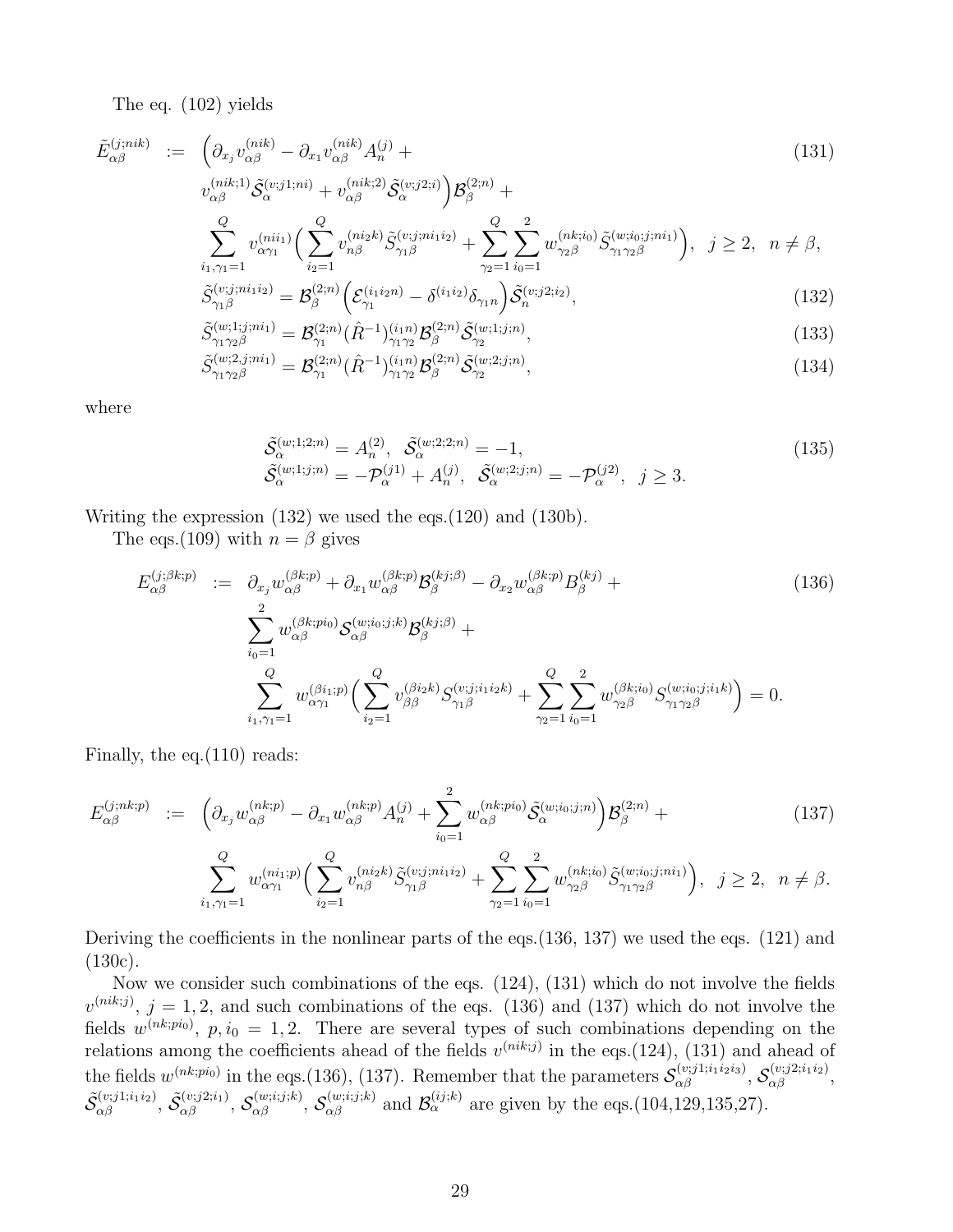1. Let  $n = \beta = \alpha$ ,  $i = k$ . Then  $\mathcal{S}_{\alpha\alpha}^{(v;j1;\alpha k k)} = \mathcal{S}_{\alpha\alpha}^{(v;j2;kk)} = 0$ . The eq. (124) reads:

$$
E_{\alpha\alpha}^{(j1;\alpha kk)} := \partial_{x_j} v_{\alpha\alpha}^{(\alpha kk)} + \partial_{x_1} v_{\alpha\alpha}^{(\alpha kk)} \mathcal{B}_{\alpha}^{(kj;\alpha)} - \partial_{x_2} v_{\alpha\alpha}^{(\alpha kk)} B_{\alpha}^{(kj)} +
$$
  

$$
\sum_{i_1,\gamma_1=1}^{Q} v_{\alpha\gamma_1}^{(\alpha ki_1)} \Big(\sum_{i_2=1}^{Q} v_{\alpha\alpha}^{(\alpha i_2 k)} S_{\gamma_1 \alpha}^{(v;j;i_1 i_2 k)} + \sum_{\gamma_2=1}^{Q} \sum_{i_0=1}^{2} w_{\gamma_2 \alpha}^{(\alpha k;i_0)} S_{\gamma_1 \gamma_2 \alpha}^{(w;i_0;j;i_1 k)} \Big) = 0.
$$
 (138)

2. Let  $\beta = \alpha$  in the eq.(124) and  $n = \alpha$  in the eq. (131). Then  $\mathcal{S}_{\alpha\alpha}^{(v;j1;\alpha ik)} = -A_{\alpha}^{(2)}\mathcal{S}_{\alpha\alpha}^{(v;j2;ik)}$ ,  $\tilde{\mathcal{S}}_{\alpha\beta}^{(v;j1;\alpha i)} = -A_{\alpha}^{(2)} \tilde{\mathcal{S}}_{\alpha\beta}^{(v;j2;i)}$ . So that the following combinations of the eqs. (124) and (131) have no fields  $v_{\alpha\alpha}^{(nik;j)}$ :

$$
E_{\alpha\alpha}^{(j2;\alpha ik)} := \begin{vmatrix} E_{\alpha\alpha}^{(3;\alpha ik)} & E_{\alpha\alpha}^{(j;\alpha ik)} \\ \mathcal{S}_{\alpha\alpha}^{(v;32;ik)} & \mathcal{S}_{\alpha\alpha}^{(v;j2;ik)} \end{vmatrix}, \quad j \ge 4,
$$
\n
$$
E_{\alpha\beta}^{(j3;\alpha ik)} := \begin{vmatrix} \tilde{E}_{\alpha\beta}^{(2;\alpha ik)} & \tilde{E}_{\alpha\beta}^{(j;\alpha ik)} \\ \tilde{\mathcal{S}}_{\alpha}^{(v;22;i)} & \tilde{\mathcal{S}}_{\alpha}^{(v;22;i)} \end{vmatrix}, \quad j \ge 3,
$$
\n
$$
(139)
$$

which have the following explicit forms:

$$
E_{\alpha\alpha}^{(j2;\alphaik)} := s_{\alpha}^{(j;v;j;ik)} \partial_{x_j} v_{\alpha\alpha}^{(\alphaik)} + \sum_{m=1}^3 s_{\alpha}^{(j;v;m;ik)} \partial_{x_m} v_{\alpha\alpha}^{(\alphaik)} - \qquad (140)
$$
\n
$$
\sum_{\substack{i_1=1\\i_1\neq k}}^{Q} v_{\alpha}^{(\alpha ii_1)} v_{\alpha\alpha}^{(\alpha ii_1 k)} T_{\alpha}^{(j;v;i_1 k)} + \sum_{\substack{i_1,i_2,\gamma=1\\i_2\neq i\neq k,\gamma\neq\alpha}}^{Q} v_{\alpha\gamma}^{(\alpha ii_1)} v_{\alpha\alpha}^{(\alpha i_2 k)} \mathcal{E}_{\gamma}^{(i;i_2 \alpha)} T_{\alpha}^{(j;v;i_2 k)} + \sum_{\substack{i_1,i_2,\gamma=1\\i_2\neq i\neq k,\gamma\neq\alpha}}^{Q} v_{\alpha\gamma_1}^{(\alpha ii_1)} \sum_{i_0=1}^2 w_{\gamma_2\alpha}^{(\alpha ki_0)} \mathcal{B}_{\gamma_1}^{(2;\alpha)} (\hat{R}^{-1})_{\gamma_1\gamma_2}^{(i_1)} T_{\alpha\gamma_2}^{(j;vw;ik;i_0)} = 0, \quad i \neq k, \quad j \geq 4,
$$
\n
$$
E_{\alpha\beta}^{(j3;\alphaik)} := \tilde{s}_{\alpha}^{(j;v;j;i)} \partial_{x_j} v_{\alpha\beta}^{(\alpha ik)} + \sum_{m=1}^2 \tilde{s}_{\alpha}^{(j;v;m;i)} \partial_{x_m} v_{\alpha\beta}^{(\alpha ik)} - \sum_{\substack{i_1,i_2,\gamma=1\\i_2\neq i,\gamma\neq\alpha}}^{Q} v_{\alpha\alpha}^{(\alpha ii_1)} v_{\alpha\beta}^{(\alpha i_1 k)} \tilde{T}_{\alpha}^{(j;vv;i_1)} + \sum_{\substack{i_1,i_2,\gamma=1\\i_2\neq i,\gamma\neq\alpha}}^{Q} v_{\alpha\gamma_1}^{(\alpha ii_1)} v_{\gamma_2\beta}^{(\alpha ki_2)} \mathcal{B}_{\gamma_1}^{(2;\alpha)} (\hat{R}^{-1})_{\gamma_1\gamma_2}^{(i_1 \alpha)} \tilde{T}_{\alpha\gamma_2}^{(j;vv;i_2)} +
$$

where

$$
s_{\alpha}^{(j;v;1;ik)} = \begin{vmatrix} \mathcal{B}_{\alpha}^{(k3;\alpha)} & \mathcal{B}_{\alpha}^{(kj;\alpha)} \\ B_{\alpha}^{(k3)} - B_{\alpha}^{(i3)} & B_{\alpha}^{(kj)} - B_{\alpha}^{(ij)} \end{vmatrix},
$$
  
\n
$$
s_{\alpha}^{(j;v;2;ik)} = - \begin{vmatrix} B_{\alpha}^{(k3)} & B_{\alpha}^{(kj)} \\ B_{\alpha}^{(k3)} - B_{\alpha}^{(i3)} & B_{\alpha}^{(kj)} - B_{\alpha}^{(ij)} \end{vmatrix},
$$
  
\n
$$
s_{\alpha}^{(j;v;m;ik)} = \begin{vmatrix} \delta^{(3m)} & \delta^{(jm)} \\ B_{\alpha}^{(k3)} - B_{\alpha}^{(i3)} & B_{\alpha}^{(kj)} - B_{\alpha}^{(ij)} \end{vmatrix}, m = 3, j,
$$
\n(142)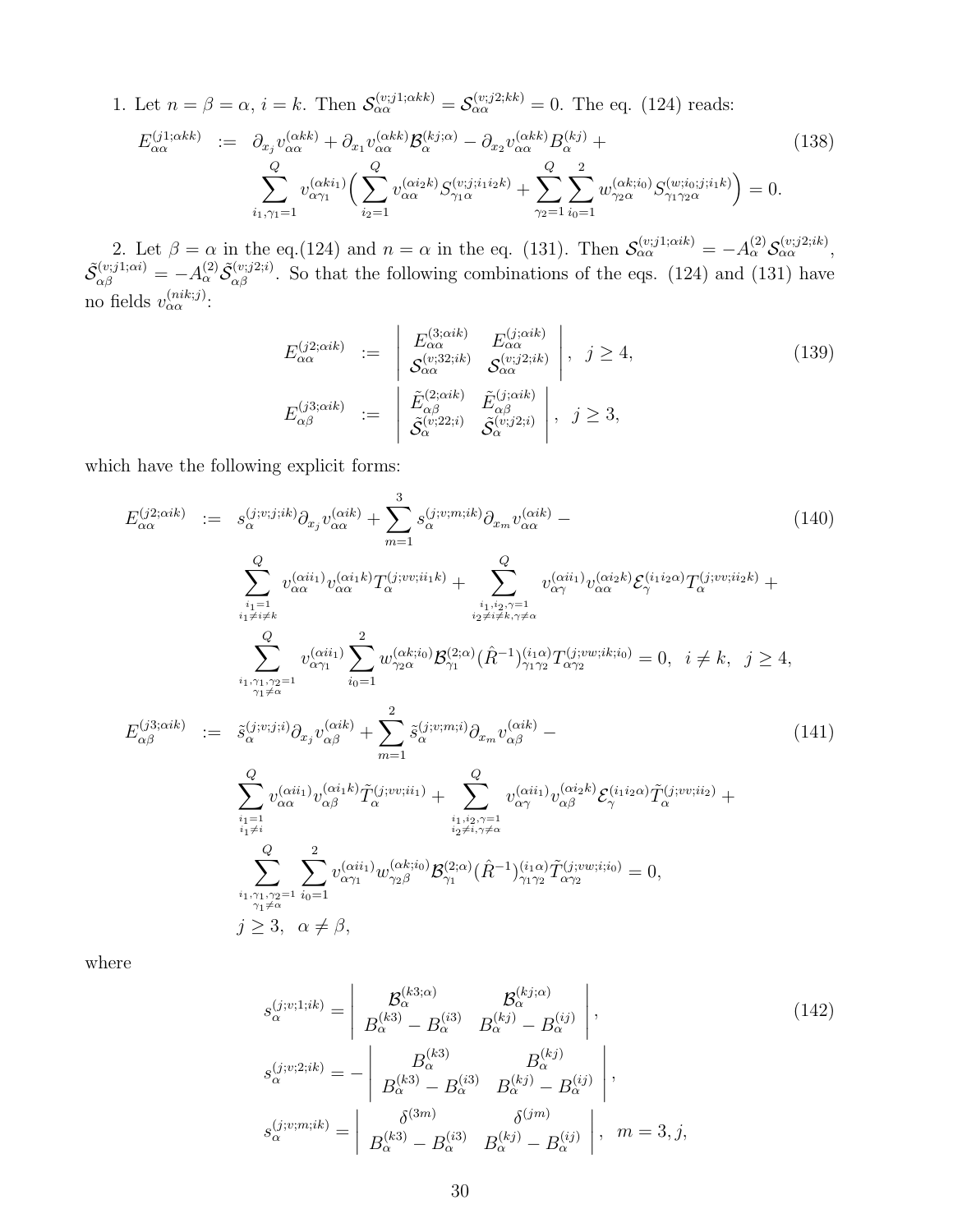$$
T_{\alpha}^{(j;vv;ii_1k)} = \begin{vmatrix} B_{\alpha}^{(k3)} - B_{\alpha}^{(i_13)} & B_{\alpha}^{(kj)} - B_{\alpha}^{(i_1j)} \\ B_{\alpha}^{(k3)} - B_{\alpha}^{(i3)} & B_{\alpha}^{(kj)} - B_{\alpha}^{(ij)} \end{vmatrix}, \Rightarrow T_{\alpha}^{(j;vv;iik)} = T_{\alpha}^{(j;vv;ki_1k)} = T_{\alpha}^{(j;vv;ikk)} = 0,
$$

$$
T_{\alpha\gamma}^{(j;vw;ik;1)} = -\begin{vmatrix} \mathcal{B}_{\alpha}^{(k3;\alpha)} + \mathcal{P}_{\gamma}^{(31)} & \mathcal{B}_{\alpha}^{(kj;\alpha)} + \mathcal{P}_{\gamma}^{(j1)} \\ B_{\alpha}^{(k3)} - B_{\alpha}^{(i3)} & B_{\alpha}^{(kj)} - B_{\alpha}^{(ij)} \end{vmatrix}, \Rightarrow T_{\alpha\gamma}^{(j;vw;ii;1)} = 0,
$$
  

$$
T_{\alpha\gamma}^{(j;vw;ik;2)} = \begin{vmatrix} B_{\alpha}^{(k3)} - \mathcal{P}_{\gamma}^{(32)} & B_{\alpha}^{(kj)} - \mathcal{P}_{\gamma}^{(j2)} \\ B_{\alpha}^{(k3)} - B_{\alpha}^{(i3)} & B_{\alpha}^{(kj)} - B_{\alpha}^{(ij)} \end{vmatrix}, \Rightarrow T_{\alpha\gamma}^{(j;vw;ii;2)} = 0,
$$

$$
\tilde{s}_{\alpha}^{(j;v;1;i)} = \begin{vmatrix} A_{\alpha}^{(2)} & A_{\alpha}^{(j)} \\ 1 & B_{\alpha}^{(ij)} \end{vmatrix}, \quad \tilde{s}_{\alpha}^{(j;v;m;i)} = -\begin{vmatrix} \delta^{(2m)} & \delta^{(jm)} \\ 1 & B_{\alpha}^{(ij)} \end{vmatrix}, \quad m = 2, j,
$$
\n
$$
\tilde{T}_{\alpha}^{(j;vv;ii_1)} = \begin{vmatrix} 1 & B_{\alpha}^{(i,j)} \\ 1 & B_{\alpha}^{(ij)} \end{vmatrix}, \Rightarrow \tilde{T}_{\alpha}^{(j;vv;ii)} = 0
$$
\n
$$
\tilde{T}_{\alpha\gamma}^{(j;vw;i;1)} = -\begin{vmatrix} A_{\alpha}^{(2)} & A_{\alpha}^{(j)} - \mathcal{P}_{\gamma}^{(j1)} \\ 1 & B_{\alpha}^{(ij)} \end{vmatrix}, \quad \tilde{T}_{\alpha\gamma}^{(j;vw;i;2)} = \begin{vmatrix} 1 & \mathcal{P}_{\gamma}^{(j2)} \\ 1 & B_{\alpha}^{(ij)} \end{vmatrix}
$$
\n
$$
(143)
$$

3. As for other values of  $n, i, k, \alpha, \beta$ , the following combinations of eqs.(124) and (131) have no fields  $v_{\alpha\beta}^{(nik;j)}$ :

$$
E_{\alpha\beta}^{(j4;\beta ik)} := \begin{vmatrix} E_{\alpha\beta}^{(3;\beta ik)} & E_{\alpha\beta}^{(4;\beta ik)} & E_{\alpha\beta}^{(j;\beta ik)} \\ S_{\alpha\beta}^{(v;31;\beta ik)} & S_{\alpha\beta}^{(v;41;\beta ik)} & S_{\alpha\beta}^{(v;11;\beta ik)} \\ S_{\alpha\beta}^{(v;32;ik)} & S_{\alpha\beta}^{(v;42;ik)} & S_{\alpha\beta}^{(v;22;ik)} \\ S_{\alpha\beta}^{(v;32;ik)} & S_{\alpha\beta}^{(v;2)} & S_{\alpha\beta}^{(v;2;ik)} \\ E_{\alpha\beta}^{(2;nik)} & \tilde{E}_{\alpha\beta}^{(3;nik)} & \tilde{E}_{\alpha\beta}^{(j;nik)} \\ \tilde{S}_{\alpha}^{(v;21;ni)} & \tilde{S}_{\alpha}^{(v;31;ni)} & \tilde{S}_{\alpha}^{(v;j1;ni)} \\ \tilde{S}_{\alpha}^{(v;22;i)} & \tilde{S}_{\alpha}^{(v;32;i)} & \tilde{S}_{\alpha}^{(v;j2;i)} \end{vmatrix}, j \ge 4, n \neq \beta.
$$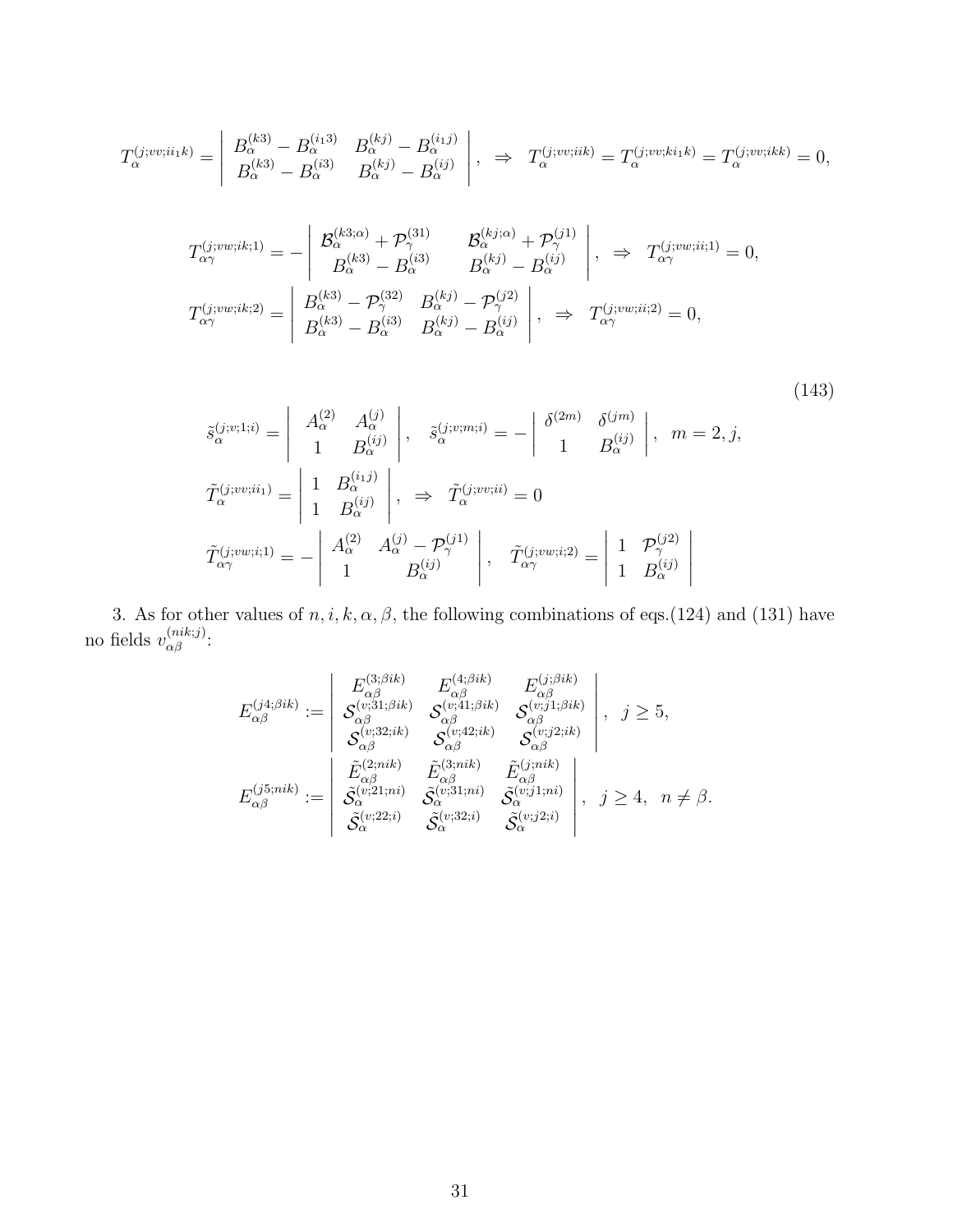These expressions have the following explicit forms:

$$
E_{\alpha\beta}^{(j4;\betaik)} := s_{\alpha\beta}^{(j;v;j;ik)} \partial_{x_j} v_{\alpha\beta}^{(\betaik)} + \sum_{m=1}^4 s_{\alpha\beta}^{(j;v;m;ik)} \partial_{x_m} v_{\alpha\beta}^{(\betaik)} - \qquad (144)
$$
\n
$$
\sum_{\substack{i_1, \gamma_1 = 1 \\ i_1 \neq k}} v_{\alpha\beta}^{(\beta ii_1)} v_{\beta\beta}^{(\beta i_1 k)} T_{\alpha\beta}^{(j;vv;ii_1 k)} + \sum_{\substack{i_1, i_2, \gamma_1 = 1 \\ i_2 \neq k, \gamma \neq \beta}} v_{\alpha\gamma}^{(\beta ii_1)} v_{\beta\beta}^{(\beta i_2 k)} \mathcal{E}_{\gamma}^{(i_1 i_2 \beta)} T_{\alpha\beta}^{(j;vv;ii_2 k)} + \sum_{\substack{i_1, i_2, \gamma_1 = 1 \\ i_2 \neq k, \gamma \neq \beta}} v_{\alpha\gamma_1}^{(\beta ii_1)} w_{\gamma_2\beta}^{(\beta ki_0)} \mathcal{B}_{\gamma_1}^{(2;\beta)} (\hat{R}^{-1})_{\gamma_1\gamma_2}^{(i_1)} T_{\alpha\gamma_2\beta}^{(j;vv;ik;io)} = 0, \quad j \ge 5
$$
\n
$$
E_{\alpha\beta}^{(j5;nik)} := \tilde{s}_{\alpha}^{(j;v;j;ni)} \partial_{x_j} v_{\alpha\beta}^{(nik)} + \sum_{m=1}^3 \tilde{s}_{\alpha}^{(j;v;m;ni)} \partial_{x_m} v_{\alpha\beta}^{(nik)} - \sum_{\substack{i_1, i_2, \gamma_1 = 1 \\ i_2 \neq n}} v_{\alpha\gamma_1}^{(ni;i)} v_{\alpha\beta}^{(ni;k)} \tilde{T}_{\alpha}^{(j;vv;ii_1 n)} + \sum_{\substack{i_1, i_2, \gamma_1 = 1 \\ i_2 \neq n}} v_{\alpha\gamma_1}^{(ni;i)} w_{\gamma_2\beta}^{(nk;io)} \mathcal{B}_{\gamma_1}^{(2;n)} (\hat{R}^{-1})_{\gamma_1\gamma_2}^{(i;iv;in;io)} = 0, \quad j \ge 4, \quad n \neq \beta, \quad n \neq \alpha,
$$
\n
$$
\
$$

where

$$
s_{\alpha\beta}^{(j;v;1;ik)} = \begin{vmatrix} \mathcal{B}_{\beta}^{(k3;\beta)} & \mathcal{B}_{\beta}^{(k4;\beta)} & \mathcal{B}_{\beta}^{(kj;\beta)} \\ \mathcal{S}_{\alpha\beta}^{(v;31;\beta{ik})} & \mathcal{S}_{\alpha\beta}^{(v;41;\beta{ik})} & \mathcal{S}_{\alpha\beta}^{(v;j1;\beta{ik})} \\ \mathcal{S}_{\alpha\beta}^{(v;32;ik)} & \mathcal{S}_{\alpha\beta}^{(v;42;ik)} & \mathcal{S}_{\alpha\beta}^{(v;j2;ik)} \\ \mathcal{S}_{\alpha\beta}^{(k3)} & \mathcal{S}_{\alpha\beta}^{(k4)} & \mathcal{S}_{\alpha\beta}^{(k3)} \\ \mathcal{S}_{\alpha\beta}^{(j;v;2;ik)} = - \begin{vmatrix} B_{\beta}^{(k3)} & B_{\beta}^{(k4)} & B_{\beta}^{(k j)} \\ \mathcal{S}_{\alpha\beta}^{(v;31;\beta{ik})} & \mathcal{S}_{\alpha\beta}^{(v;41;\beta{ik})} & \mathcal{S}_{\alpha\beta}^{(v;11;\beta{ik})} \\ \mathcal{S}_{\alpha\beta}^{(v;32;ik)} & \mathcal{S}_{\alpha\beta}^{(v;42;ik)} & \mathcal{S}_{\alpha\beta}^{(v;2;2;ik)} \end{vmatrix},
$$

$$
s_{\alpha\beta}^{(j;v;m;ik)} = \begin{vmatrix} \delta^{(1m)} & \delta^{(2m)} & \delta^{(3m)} \\ \mathcal{S}_{\alpha\beta}^{(v;31;\beta{ik})} & \mathcal{S}_{\alpha\beta}^{(v;41;\beta{ik})} & \mathcal{S}_{\alpha\beta}^{(v;1;\beta{ik})} \\ \mathcal{S}_{\alpha\beta}^{(v;32;ik)} & \mathcal{S}_{\alpha\beta}^{(v;42;ik)} & \mathcal{S}_{\alpha\beta}^{(v;j2;ik)} \end{vmatrix}, m = 2,3, j, s_{\alpha\beta}^{(j;v;m;ik)} = s_{\beta\alpha}^{(j;v;m;ki)},
$$

$$
T_{\alpha\beta}^{(j;vv;ii_1k)} = \begin{vmatrix} S_{\beta\beta}^{(v;32;i_1k)} & S_{\beta\beta}^{(v;42;i_1k)} & S_{\beta\beta}^{(v;32;i_1k)} \\ S_{\alpha\beta}^{(v;31;\betaik)} & S_{\alpha\beta}^{(v;41;\betaik)} & S_{\alpha\beta}^{(v;11;\betaik)} \\ S_{\alpha\beta}^{(v;32;ik)} & S_{\alpha\beta}^{(v;42;ik)} & S_{\alpha\beta}^{(v;12;ik)} \end{vmatrix}, \Rightarrow T_{\alpha\beta}^{(j;vv;ikk)} = 0,
$$

$$
T_{\alpha\gamma\beta}^{(j;vw;ik;i_0)}=\left|\begin{array}{ccc} \mathcal{S}_{\gamma\beta}^{(w;i_0;3;k)} & \mathcal{S}_{\gamma\beta}^{(w;i_0;4;k)} & \mathcal{S}_{\gamma\beta}^{(w;i_0;j;k)}\\ \mathcal{S}_{\alpha\beta}^{(v;31;\beta ik)} & \mathcal{S}_{\alpha\beta}^{(v;41;\beta ik)} & \mathcal{S}_{\alpha\beta}^{(v;11;\beta ik)}\\ \mathcal{S}_{\alpha\beta}^{(v;32;ik)} & \mathcal{S}_{\alpha\beta}^{(v;42;ik)} & \mathcal{S}_{\alpha\beta}^{(v;12;ik)} \end{array}\right|,
$$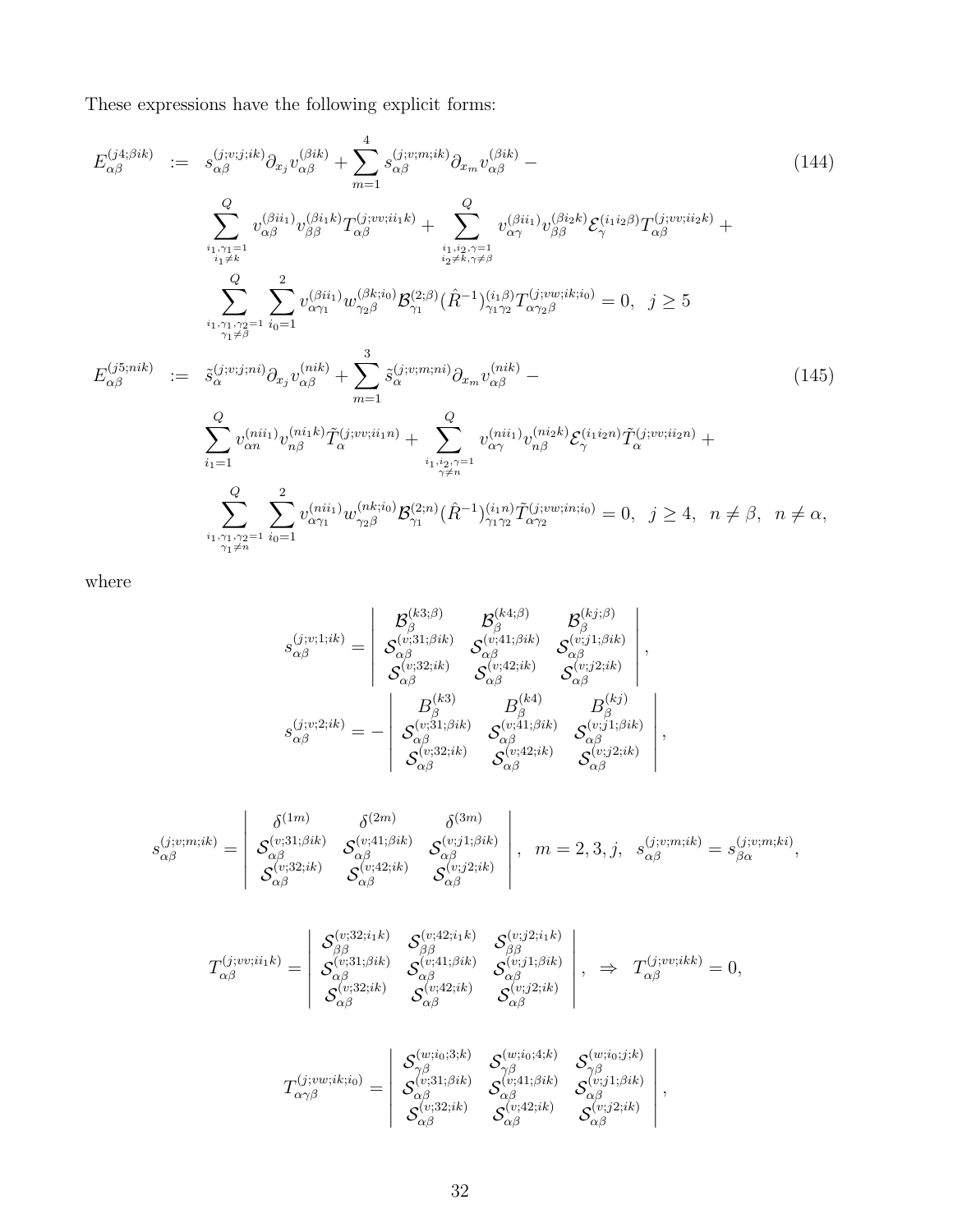$$
\tilde{s}_{\alpha}^{(j;v;1;ni)} = -\begin{vmatrix}\nA_n^{(j_1)} & A_n^{(j_2)} & A_n^{(j_3)} \\
\tilde{S}_{\alpha}^{(v;21;ni)} & \tilde{S}_{\alpha}^{(v;31;ni)} & \tilde{S}_{\alpha}^{(v;j1;ni)} \\
\tilde{S}_{\alpha}^{(v;22;i)} & \tilde{S}_{\alpha}^{(v;32;i)} & \tilde{S}_{\alpha}^{(v;j2;i)}\n\end{vmatrix},
$$
\n
$$
\tilde{s}_{\alpha}^{(j;v;m;ni)} = \begin{vmatrix}\n\delta^{(1m)} & \delta^{(2m)} & \delta^{(3m)} \\
\tilde{S}_{\alpha}^{(v;21;ni)} & \tilde{S}_{\alpha}^{(v;31;ni)} & \tilde{S}_{\alpha}^{(v;1;ni)} \\
\tilde{S}_{\alpha}^{(v;22;i)} & \tilde{S}_{\alpha}^{(v;32;i)} & \tilde{S}_{\alpha}^{(v;2;i)}\n\end{vmatrix}, m = 3, 4, j
$$
\n
$$
\tilde{T}_{\alpha}^{(j;vv;ii;n)} = \begin{vmatrix}\n\tilde{S}_{n}^{(v;22;ii)} & \tilde{S}_{n}^{(v;32;ii)} & \tilde{S}_{n}^{(v;22;i)} \\
\tilde{S}_{\alpha}^{(v;21;ni)} & \tilde{S}_{\alpha}^{(v;31;ni)} & \tilde{S}_{\alpha}^{(v;1;ni)} \\
\tilde{S}_{\alpha}^{(v;22;i)} & \tilde{S}_{\alpha}^{(v;32;i)} & \tilde{S}_{\alpha}^{(v;1;2;i)}\n\end{vmatrix},
$$
\n
$$
\tilde{T}_{\alpha\gamma}^{(j;vw;in;i_0)} = \begin{vmatrix}\n\tilde{S}_{\alpha}^{(w;i_0;2;n)} & \tilde{S}_{\alpha}^{(w;i_0;3;n)} & \tilde{S}_{\alpha}^{(v;i_0;j;n)} \\
\tilde{S}_{\alpha}^{(v;21;ni)} & \tilde{S}_{\alpha}^{(v;31;ni)} & \tilde{S}_{\alpha}^{(v;i_0;j;n)} \\
\tilde{S}_{\alpha}^{(v;22;i)} & \tilde{S}_{\alpha}^{(v;31;ni)} & \til
$$

As we shall see in the end of this section, the eqs.(144,145) do not appear in the final complete system of nonlinear PDEs. For this reason, we leave coefficients  $T, \tilde{T}, s$  and  $\tilde{s}$  in general form. 4. As for the eqs. (136) and (137), the following combinations should be considered:

$$
E_{\alpha\beta}^{(j6;\beta kp)} := \begin{vmatrix} E_{\alpha\beta}^{(3;\beta kp)} & E_{\alpha\beta}^{(4;\beta kp)} & E_{\alpha\beta}^{(j;\beta kp)} \\ S_{\alpha\beta}^{(w;1;3;k)} & S_{\alpha\beta}^{(w;1;4;k)} & S_{\alpha\beta}^{(w;1;j;k)} \\ S_{\alpha\beta}^{(w;2;3;k)} & S_{\alpha\beta}^{(w;2;4;k)} & S_{\alpha\beta}^{(w;2;4;k)} \\ S_{\alpha\beta}^{(w;2;3;k)} & S_{\alpha\beta}^{(w;2;4;k)} & S_{\alpha\beta}^{(w;2;3;k)} \\ E_{\alpha\beta}^{(2;nkp)} & \tilde{E}_{\alpha\beta}^{(3;nkp)} & \tilde{E}_{\alpha\beta}^{(j;nkp)} \\ \tilde{S}_{\alpha}^{(w;1;2;n)} & \tilde{S}_{\alpha}^{(w;1;3;n)} & \tilde{S}_{\alpha}^{(w;1;j;n)} \\ \tilde{S}_{\alpha}^{(w;2;2;n)} & \tilde{S}_{\alpha}^{(w;2;3;n)} & \tilde{S}_{\alpha}^{(w;2;j;n)} \end{vmatrix}, j \ge 4, p = 1, 2, n \neq \beta.
$$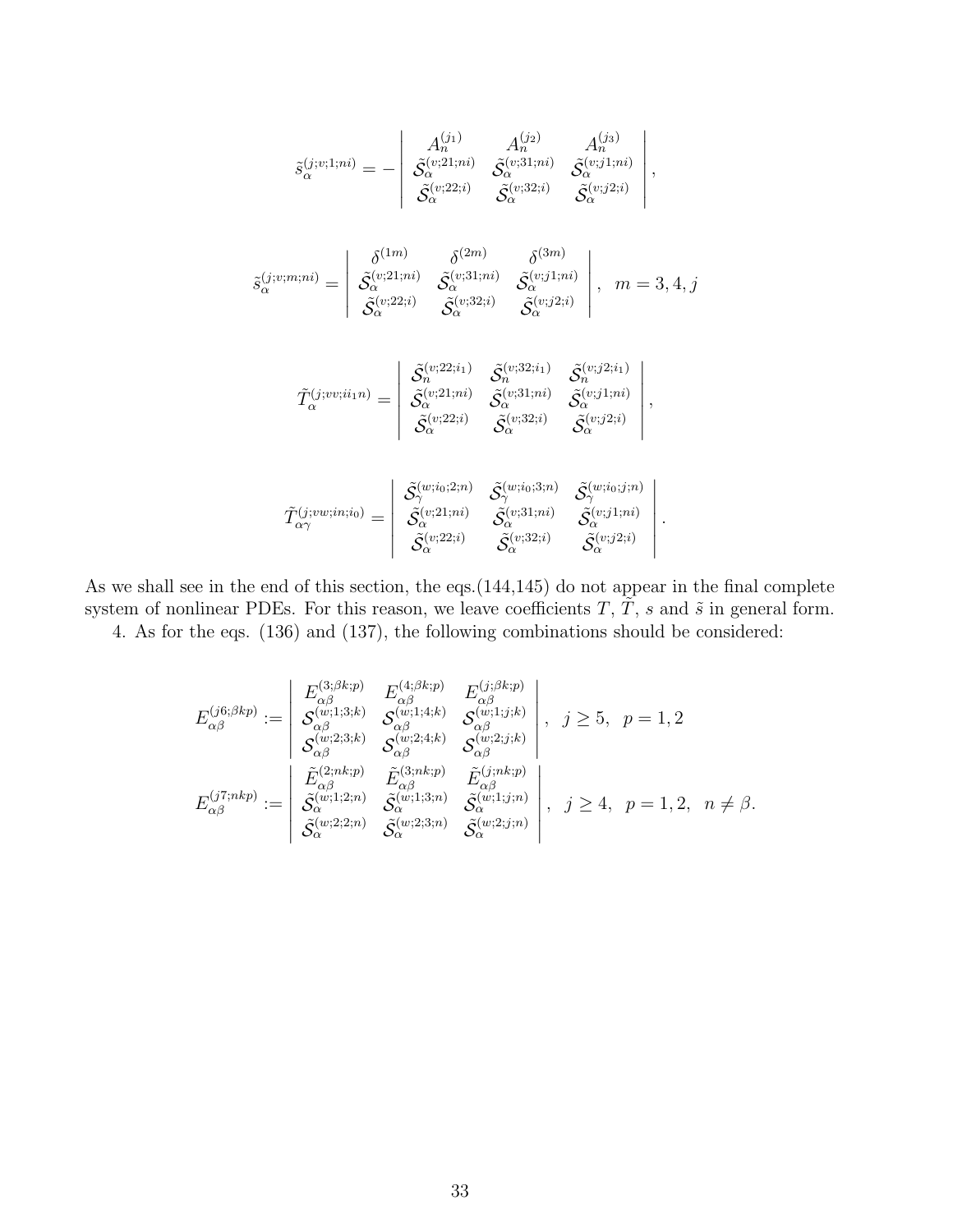These expressions have the following explicit forms:

$$
E_{\alpha\beta}^{(j6;\beta kp)} := s_{\alpha\beta}^{(j;w;1;k)} \partial_{x_j} w_{\alpha\beta}^{(\beta kp)} + \sum_{m=1}^{4} s_{\alpha\beta}^{(j;w;m,k)} \partial_{x_m} w_{\alpha\beta}^{(\beta kp)} - \sum_{\substack{i_1=1 \ i_1 \neq k}}^{Q} w_{\alpha\beta}^{(\beta_{i1};p)} v_{\beta\beta}^{(\beta_{i1};p)} T_{\alpha\beta}^{(j;w;i,k)} + \sum_{\substack{i_1 \neq k \ i_1 \neq k}}^{Q} w_{\alpha\gamma}^{(\beta i_{1};p)} v_{\beta\beta}^{(\beta i_{2};k)} \mathcal{E}_{\gamma}^{(i;u_{2};p)} T_{\alpha\beta}^{(j;w;i,k)} + \sum_{\substack{i_1 \neq j, \gamma=1 \ i_2 \neq k \gamma \neq a}}^{Q} w_{\alpha\gamma}^{(\beta i_{1};p)} w_{\beta\beta}^{(\beta k;i)} \mathcal{B}_{\gamma1}^{(2;\beta)} (\hat{R}^{-1})_{\gamma_1\gamma_2}^{(i_1;\beta)} T_{\alpha\gamma_2\beta}^{(j;ww;ki0)} = 0, \quad j \ge 5, \\
E_{\alpha\beta}^{(j;nkp)} := \tilde{s}_{\alpha}^{(j;w;j;n)} \partial_{x_j} w_{\alpha\beta}^{(nk;p)} + \sum_{m=1}^{3} \tilde{s}_{\alpha}^{(j;w;m;n)} \partial_{x_m} w_{\alpha\beta}^{(nk;p)} - \sum_{i_1=1}^{Q} w_{\alpha n}^{(ni;p)} v_{\alpha\beta}^{(ni;k)} \tilde{T}_{\alpha}^{(j;ww;i,n)} + \sum_{\substack{i_1 \neq j, \gamma=1 \ i_1 \neq k}}^{Q} w_{\alpha\gamma}^{(ni;p)} v_{\alpha\beta}^{(ni;k)} \mathcal{E}_{\gamma}^{(i;uv;i,n)} + \sum_{\substack{i_1 \neq j, \gamma=1 \ i_1 \neq k}}^{Q} w_{\alpha\gamma}^{(ni;p)} v_{\alpha\beta}^{(ni;k)} \mathcal{E}_{\gamma}^{(i;uv;i,n)} + \sum_{\substack{i_1 \neq j, \gamma=1 \ i_1 \neq k}}^{Q} w_{\alpha\gamma}^{(ni;p)} v_{\alpha\beta}^{(n;k)} \mathcal{E}_{\gamma}^{(
$$

where

$$
s_{\alpha\beta}^{(j;w;1;k)} = -\begin{vmatrix} \mathcal{B}_{\beta}^{(k3;\beta)} & \mathcal{B}_{\beta}^{(k4;\beta)} & \mathcal{B}_{\beta}^{(kj;\beta)} \\ \mathcal{B}_{\beta}^{(k3;\beta)} + \mathcal{P}_{\alpha}^{(31)} & \mathcal{B}_{\beta}^{(k4;\beta)} + \mathcal{P}_{\alpha}^{(41)} & \mathcal{B}_{\beta}^{(kj;\beta)} + \mathcal{P}_{\alpha}^{(1)} \\ \mathcal{B}_{\beta}^{(k3)} - \mathcal{P}_{\alpha}^{(32)} & \mathcal{B}_{\beta}^{(k4)} - \mathcal{P}_{\alpha}^{(42)} & \mathcal{B}_{\beta}^{(kj)} - \mathcal{P}_{\alpha}^{(j2)} \end{vmatrix},
$$
(148)  

$$
s_{\alpha\beta}^{(j;w;2;k)} = \begin{vmatrix} B_{\beta}^{(k3)} & B_{\beta}^{(k4)} & B_{\beta}^{(k4)} & B_{\beta}^{(kj)} \\ \mathcal{B}_{\beta}^{(k3;\beta)} + \mathcal{P}_{\alpha}^{(31)} & \mathcal{B}_{\beta}^{(k4;\beta)} + \mathcal{P}_{\alpha}^{(41)} & \mathcal{B}_{\beta}^{(kj;\beta)} + \mathcal{P}_{\alpha}^{(j1)} \\ \mathcal{B}_{\beta}^{(k3)} - \mathcal{P}_{\alpha}^{(32)} & \mathcal{B}_{\beta}^{(k4)} - \mathcal{P}_{\alpha}^{(42)} & \mathcal{B}_{\beta}^{(kj)} - \mathcal{P}_{\alpha}^{(j2)} \end{vmatrix},
$$

$$
s_{\alpha\beta}^{(j;w;m;k)} = -\left|\begin{array}{cc} \delta^{(m3)} & \delta^{(m4)} & \delta^{(mj)} \\ \mathcal{B}_{\beta}^{(k3;\beta)} + \mathcal{P}_{\alpha}^{(31)} & \mathcal{B}_{\beta}^{(k4;\beta)} + \mathcal{P}_{\alpha}^{(41)} & \mathcal{B}_{\beta}^{(kj;\beta)} + \mathcal{P}_{\alpha}^{(j1)} \\ \mathcal{B}_{\beta}^{(k3)} - \mathcal{P}_{\alpha}^{(32)} & \mathcal{B}_{\beta}^{(k4)} - \mathcal{P}_{\alpha}^{(42)} & \mathcal{B}_{\beta}^{(kj)} - \mathcal{P}_{\alpha}^{(j2)} \end{array}\right|, m=3,4,j,
$$

$$
T_{\alpha\beta}^{(j;wv;i_1k)} = -\begin{vmatrix} B_{\beta}^{(k3)} - B_{\beta}^{(i_13)} & B_{\beta}^{(k4)} - B_{\beta}^{(i_14)} & B_{\beta}^{(k j)} - B_{\beta}^{(i_1 j)} \\ \mathcal{B}_{\beta}^{(k3;\beta)} + \mathcal{P}_{\alpha}^{(31)} & \mathcal{B}_{\beta}^{(k4;\beta)} + \mathcal{P}_{\alpha}^{(41)} & \mathcal{B}_{\beta}^{(k j;\beta)} + \mathcal{P}_{\alpha}^{(j1)} \\ B_{\beta}^{(k3)} - \mathcal{P}_{\alpha}^{(32)} & B_{\beta}^{(k4)} - \mathcal{P}_{\alpha}^{(42)} & B_{\beta}^{(k j)} - \mathcal{P}_{\alpha}^{(j2)} \end{vmatrix}, \Rightarrow T_{\alpha\beta}^{(j;wv;kk)} = 0,
$$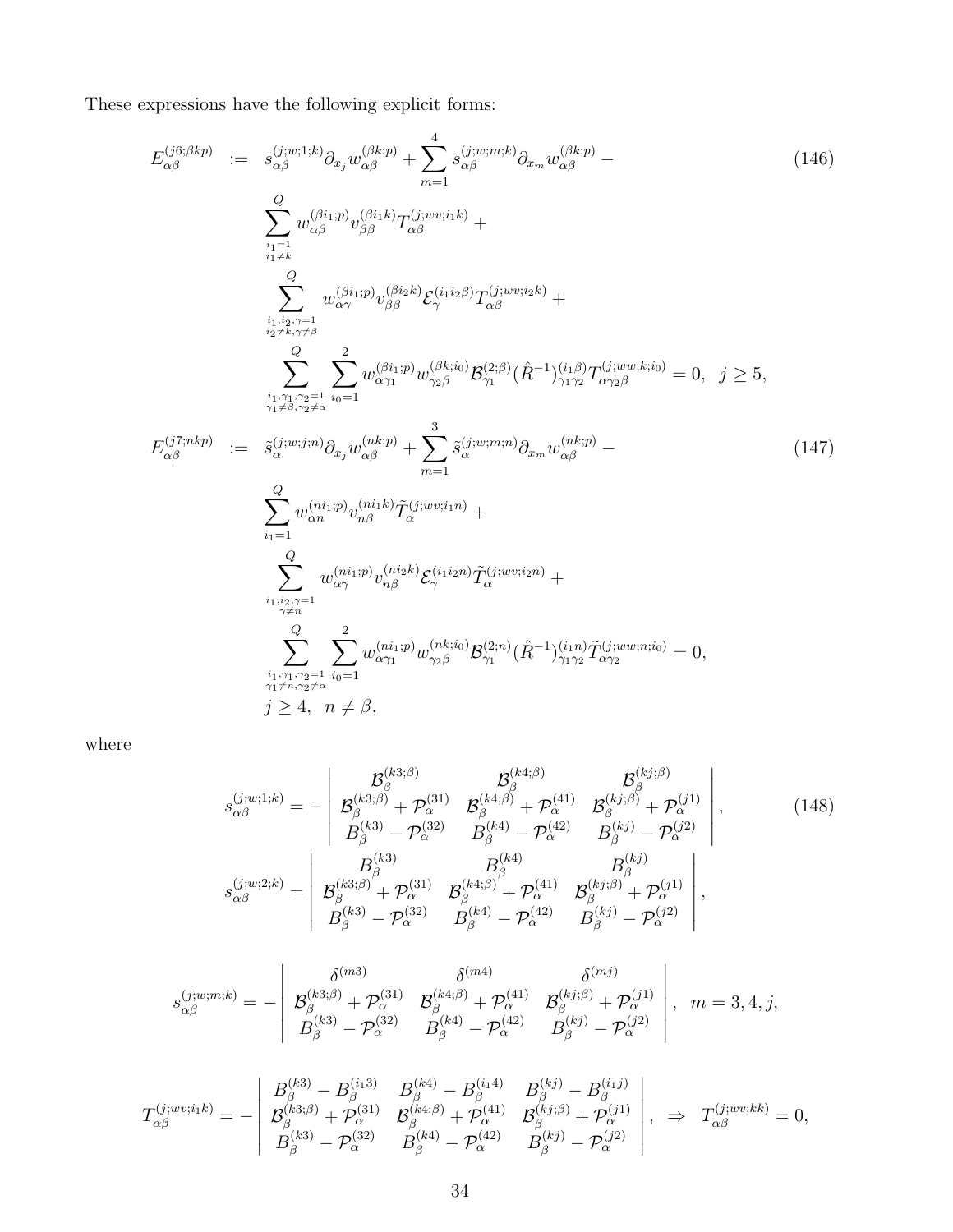$$
T_{\alpha\gamma\beta}^{(j;ww;k;1)} = \begin{vmatrix} \mathcal{B}_{\beta}^{(k3;\beta)} + \mathcal{P}_{\gamma}^{(31)} & \mathcal{B}_{\beta}^{(k4;\beta)} + \mathcal{P}_{\gamma}^{(41)} & \mathcal{B}_{\beta}^{(kj;\beta)} + \mathcal{P}_{\gamma}^{(j1)} \\ \mathcal{B}_{\beta}^{(k3;\beta)} + \mathcal{P}_{\alpha}^{(31)} & \mathcal{B}_{\beta}^{(k4;\beta)} + \mathcal{P}_{\alpha}^{(41)} & \mathcal{B}_{\beta}^{(kj;\beta)} + \mathcal{P}_{\alpha}^{(j1)} \\ \mathcal{B}_{\beta}^{(k3)} - \mathcal{P}_{\alpha}^{(32)} & \mathcal{B}_{\beta}^{(k4)} - \mathcal{P}_{\alpha}^{(42)} & \mathcal{B}_{\beta}^{(kj)} - \mathcal{P}_{\gamma}^{(j2)} \\ \mathcal{B}_{\alpha\gamma\beta}^{(j;ww;k;2)} = - \begin{vmatrix} \mathcal{B}_{\beta}^{(k3;\beta)} + \mathcal{P}_{\alpha}^{(31)} & \mathcal{B}_{\beta}^{(k4;\beta)} + \mathcal{P}_{\alpha}^{(41)} & \mathcal{B}_{\beta}^{(kj)} - \mathcal{P}_{\gamma}^{(j2)} \\ \mathcal{B}_{\beta}^{(k3;\beta)} + \mathcal{P}_{\alpha}^{(31)} & \mathcal{B}_{\beta}^{(k4;\beta)} + \mathcal{P}_{\alpha}^{(41)} & \mathcal{B}_{\beta}^{(kj;\beta)} + \mathcal{P}_{\alpha}^{(j1)} \\ \mathcal{B}_{\beta}^{(k3)} - \mathcal{P}_{\alpha}^{(32)} & \mathcal{B}_{\beta}^{(k4)} - \mathcal{P}_{\alpha}^{(42)} & \mathcal{B}_{\beta}^{(kj)} - \mathcal{P}_{\alpha}^{(j2)} \\ \mathcal{B}_{\alpha}^{(21)} & \mathcal{A}_{\alpha}^{(3)} & \mathcal{A}_{\alpha}^{(j)} \\ 1 & \mathcal{P}_{\alpha}^{(32)} & \mathcal{P}_{\alpha}^{(j2)} \\ 1 & \mathcal{P}_{\alpha}^{(32)} & \mathcal{P}_{\alpha}^{(j2)} \\ \mathcal{S}_{\alpha}^{(j;w;1;n)} = - \begin{vmatrix} \delta^{(m2)}
$$

$$
\tilde{T}_{\alpha\gamma}^{(j;ww;n;1)} = -\begin{vmatrix}\nA_n^{(2)} & A_n^{(3)} - \mathcal{P}_{\gamma}^{(31)} & A_n^{(j)} - \mathcal{P}_{\gamma}^{(j1)} \\
A_n^{(2)} & A_n^{(3)} - \mathcal{P}_{\alpha}^{(31)} & A_n^{(j)} - \mathcal{P}_{\alpha}^{(j1)} \\
1 & \mathcal{P}_{\alpha}^{(32)} & \mathcal{P}_{\alpha}^{(j2)}\n\end{vmatrix}, \Rightarrow \tilde{T}_{\alpha\alpha}^{(j;ww;n;1)} = 0,
$$
\n
$$
\tilde{T}_{\alpha\gamma}^{(j;ww;n;2)} = \begin{vmatrix}\n1 & \mathcal{P}_{\gamma}^{(32)} & \mathcal{P}_{\gamma}^{(j2)} \\
A_n^{(2)} & A_n^{(3)} - \mathcal{P}_{\alpha}^{(31)} & A_n^{(j)} - \mathcal{P}_{\alpha}^{(j1)} \\
1 & \mathcal{P}_{\alpha}^{(32)} & \mathcal{P}_{\alpha}^{(j2)}\n\end{vmatrix}, \Rightarrow \tilde{T}_{\alpha\alpha}^{(j;ww;n;2)} = 0
$$

It is remarkable that the system of nonlinear PDEs (138,140,141,144, 145,146,147) has the complete subsystem of nonlinear PDEs. Let us show this. First of all, we remark, that the fields  $v_{\alpha\alpha}^{(\alpha k k)}$  appear only in the eq.(138). Moreover, the fields  $v_{\alpha\beta}^{(nik)}$ ,  $n \neq \alpha$  do not appear in the eqs.(140, 141, 146, 147). Thus namely these equations compose the complete system of nonlinear PDEs for the fields  $v_{\alpha\beta}^{(\alpha i k)}$  and  $w_{\alpha\beta}^{(nk)}$ . This system is compatible with the system of algebraic relations (120,121). Eqs.(144, 145) must be considered as linear PDEs for the functions  $v_{\alpha\beta}^{(nik)}$ ,  $n \neq \alpha$ , with coefficients depending on the fields  $v_{\alpha\beta}^{(aik)}$  and  $w_{\alpha\beta}^{(nk)}$ . In addition, the fields  $v_{\alpha\beta}^{(\alpha ik)}$  and  $w_{\alpha\beta}^{(nk;p)}$  with different values of the first superscript appear in the decoupled subsystems. For this reason, we fix the value of the first superscript in the fields to be 1. For this choice, the fields  $v_{11}^{(1ik)}$ ,  $v_{1Q}^{(1ik)}$ ,  $w_{\alpha 1}^{(1k;p)}$  $\alpha_1^{(1k;p)}$  and  $w_{\alpha Q}^{(1k;p)}$  may be taken as independent fields, while the other fields  $v_{1\beta}^{(1ik)}$  $u_{1\beta}^{(1ik)}$  and  $w_{\alpha\beta}^{(1k;p)}$ ,  $\beta \neq 1, Q$ , are expressed through  $v_{1Q}^{(1ik)}$  and  $w_{\alpha Q}^{(1k;p)}$  owing to the eqs. (120,121). However we will use the dependent variables  $u_{\alpha\beta}$  and  $q_{\alpha\beta}^{(p)}$  defined by the eqs.(44) instead of  $v_{1Q}^{(1ik)}$  and  $w_{\alpha Q}^{(1k;p)}$  respectively in order to simplify the final nonlinear PDEs. This choice allows us to remove algebraic relations (120,121) from the final complete system of nonlinear PDEs. Finally, we observe that, for our choice of the first superscript in the fields, parameters  $A_1^{(j)}$  $1_1^{(j)}$ ,  $j > 2$ , appear in the combinations  $A_1^{(j)} - \mathcal{P}_{\alpha}^{(j)}$ . For this reason we may put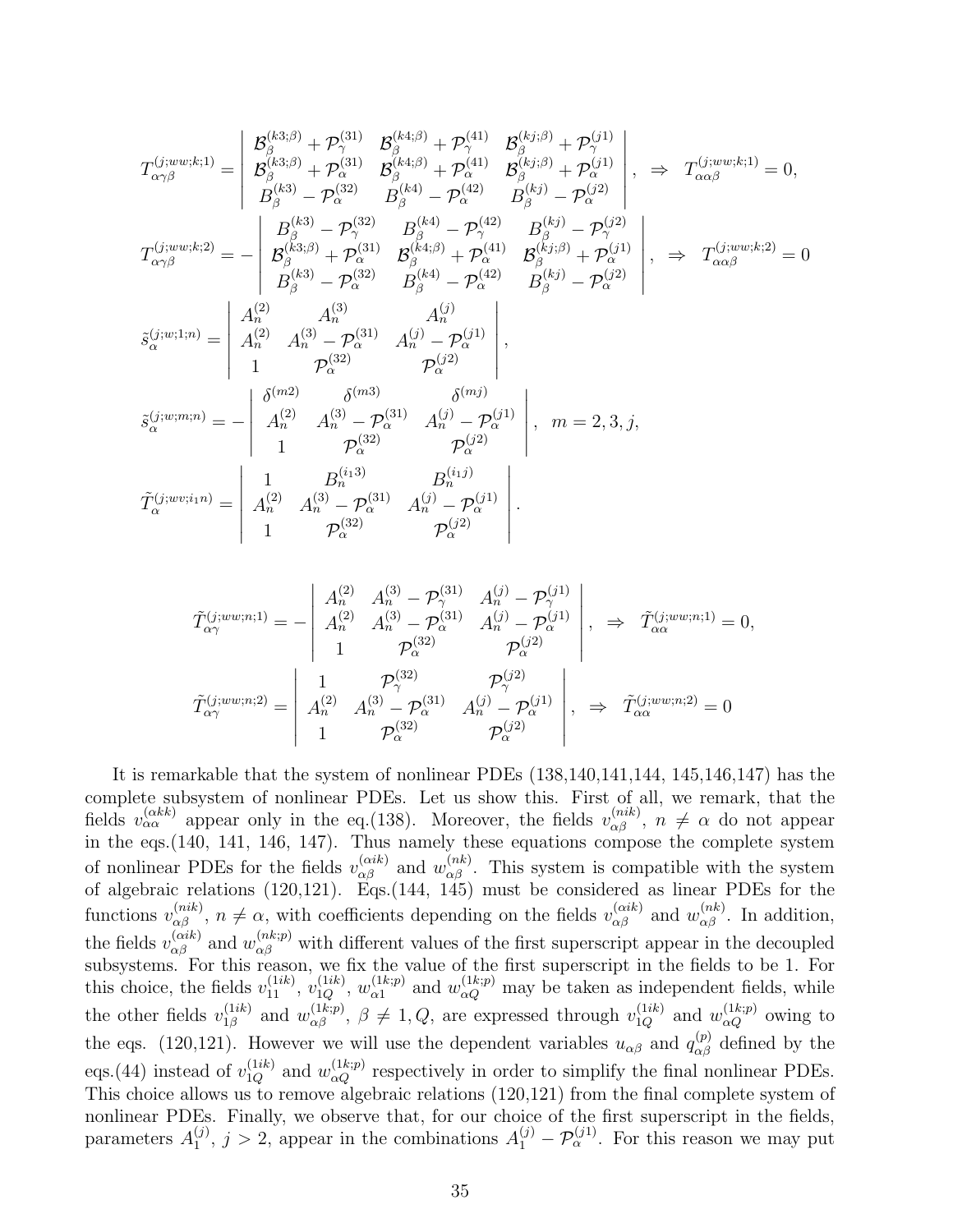$A_{1}^{(j)}=0, j>2$  without loss of generality. To simplify formulae, we assume that the matrix  $A^{(2)}$  satisfies the following two requirements:

1. 
$$
A_1^{(2)} = -1
$$
,  
\n2.  $A_i^{(2)} \neq A_j^{(2)}$ ,  $i \neq j$ ,  $i, j = 1, ..., Q$ . (149)

All in all, applying  $\sum$ Q  $_{\beta,k=1}$  $\cdot {\cal B}^{(2;1)}_{\beta}(\hat R^{-1})^{(k1)}_{\beta\tilde\beta}$  $\frac{(\kappa_1)}{\beta \tilde{\beta}}$  to the eq.(141) with  $\alpha = 1$  and to the eq.(147) with

 $n = 1$ , putting  $\alpha = 1$  into the eq. (140) and  $\beta = 1$  into the eq. (146) we end up with the system of nonlinear PDEs (45-51) for the fields (44) (we write the symbolic set of equations in the same order as they are written in the system  $(45-51)$ :

$$
E_{\alpha 1}^{(56;1\beta p)}, \quad \tilde{E}_{\alpha}^{(57;1\beta p)} \equiv \sum_{\gamma,k=1}^{Q} E_{\alpha \gamma}^{(57;1kp)} \mathcal{B}_{\gamma}^{(2;1)} (\hat{R}^{-1})_{\gamma \beta}^{(k1)},
$$
\n
$$
E_{11}^{(52;1i\beta)}, \quad \tilde{E}_{\alpha}^{(53;1i\beta)} \equiv \sum_{\gamma,k=1}^{Q} E_{\alpha \gamma}^{(j3;1ik)} \mathcal{B}_{\gamma}^{(2;1)} (\hat{R}^{-1})_{\gamma \beta}^{(k1)},
$$
\n
$$
\tilde{E}_{\alpha}^{(47;1\beta p)} \equiv \sum_{\gamma,k=1}^{Q} E_{\alpha \gamma}^{(47;1kp)} \mathcal{B}_{\gamma}^{(2;1)} (\hat{R}^{-1})_{\gamma \beta}^{(k1)},
$$
\n
$$
E_{11}^{(42;1\alpha\beta)}, \quad \tilde{E}_{\alpha}^{(j3;1\alpha\beta)} \equiv \sum_{\beta,k=1}^{Q} E_{\alpha \gamma}^{(j3;1ik)} \mathcal{B}_{\gamma}^{(2;1)} (\hat{R}^{-1})_{\gamma \beta}^{(k1)}, \quad j = 3, 4,
$$
\n(150)

where we have redefined constant coefficients in order to improve the structure of PDEs:

$$
s_{\alpha\beta}^{(j-1;w;m-1)} = s_{\alpha 1}^{(j;w;m;\beta)}, \quad m = 2, 3, 4, j, \quad T_{\alpha\gamma\beta}^{(j-1;wwv)} = T_{\alpha 1}^{(j;wv;\gamma\beta)},
$$
  
\n
$$
T_{\alpha\gamma\beta}^{(j-1;wqv;\mathbf{i})} = T_{\alpha\gamma 1}^{(j;ww;\beta;\mathbf{i}_0)}, \quad j \ge 5
$$
  
\n
$$
s_{\alpha}^{(j-1;q;m-1)} = \tilde{s}_{\alpha}^{(j;w;m;1)}, \quad m = 2, 3, j, \quad T_{\alpha\gamma}^{(j-1;qwv)} = \tilde{T}_{\alpha}^{(j;wv;\gamma1)},
$$
  
\n
$$
T_{\alpha\gamma}^{(j-1;qqq;\mathbf{i}_0)} = \tilde{T}_{\alpha\gamma}^{(j;ww;\mathbf{i}_0)} , \quad j \ge 4,
$$
  
\n
$$
s_{\alpha\beta}^{(j-1;v;m-1)} = s_1^{(j;v;m;\alpha\beta)}, \quad m = 2, 3, j, \quad T_{\alpha\gamma\beta}^{(j-1;wwv)} = T_1^{(j;vv;\alpha\gamma\beta)},
$$
  
\n
$$
T_{\alpha\gamma\beta}^{(j-1;vuw;\mathbf{i}_0)} = T_{1\gamma}^{(j;vw;\alpha\beta;\mathbf{i}_0)}, j \ge 4,
$$
  
\n
$$
s_{\alpha}^{(j-1;u;m-1)} = \tilde{s}_{1}^{(j;v;m;\alpha)}, \quad m = 2, j, \quad T_{\alpha\gamma}^{(j-1;uvu)} = \tilde{T}_{1}^{(j;vv;\alpha\gamma)},
$$
  
\n
$$
T_{\alpha\gamma}^{(j-1;uuq;\mathbf{i}_0)} = \tilde{T}_{1\gamma}^{(j;vw;\alpha;\mathbf{i}_0)}, \quad j \ge 3.
$$
  
\n(151)

This ends the proof of the item (c) of Proposition. The eq. (53) of the item (d.5) follows from the eq. (46) if one puts  $v_{nk} = u_{nk} = 0$ . Existence of the infinitely many commuting flows, as indicated in the item  $(d.1)$  of Proposition, is assotiated with the arbitrary parameter j in the system (140, 141, 146, 147). This remark ends the proof of Proposition.

#### 5.1 Remark on the eq.(99)

We will show, that the linear equation (99) is automatically satisfied due to the eq.(119). In fact, applying  $\sum_{\alpha=1}^{Q} G_{\alpha\alpha}$ \* to the eq.(99) and replacing  $\tilde{\alpha}$  by  $\alpha$  in the result, one gets the next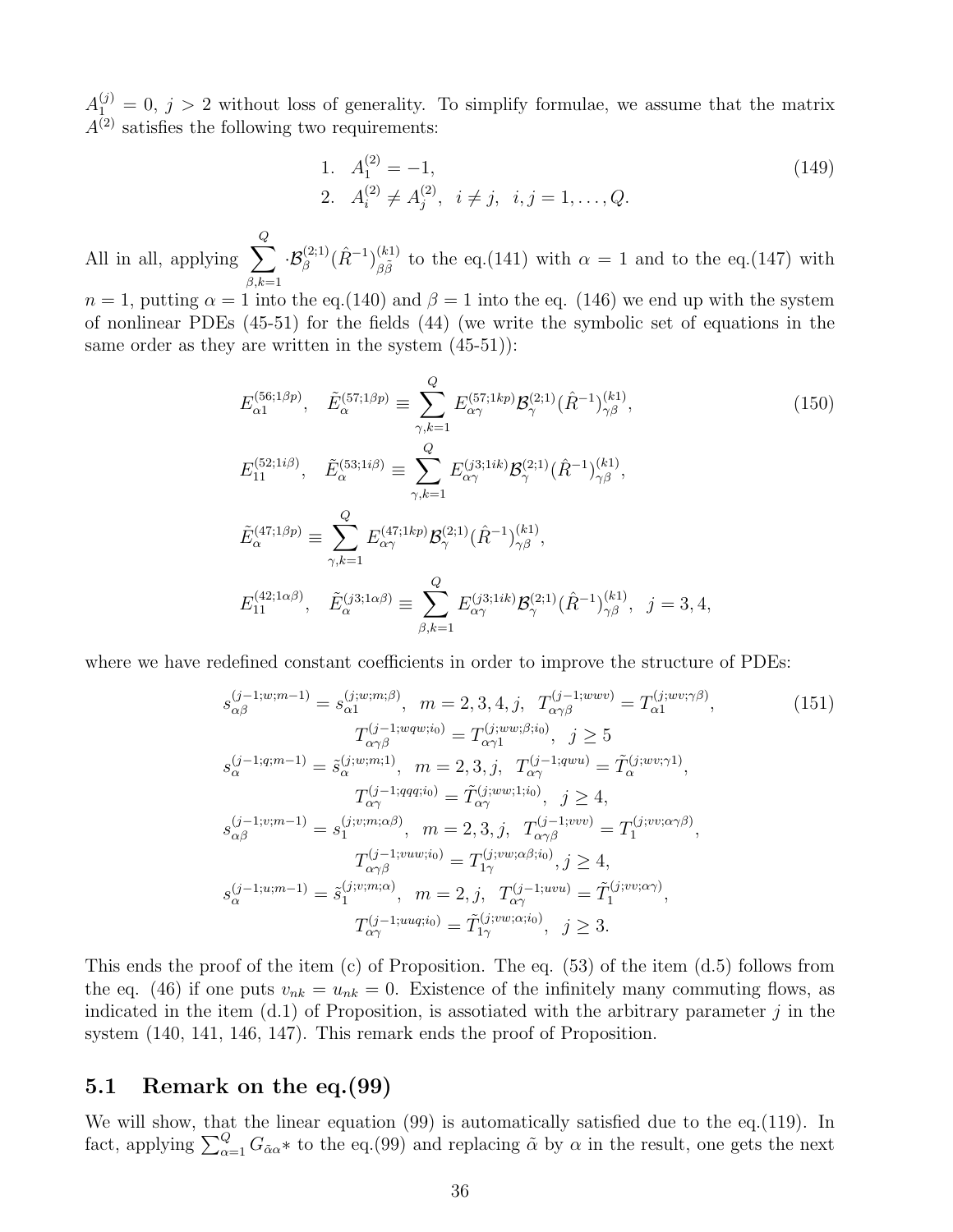expression for  $\hat{F}$ :

$$
\hat{F}_{\gamma\beta}^{(j;i_1k)} = \sum_{n=1}^{Q} \sum_{\alpha=1}^{Q} (\hat{R}^{-1})_{\gamma\alpha}^{(i_1n)} R_{\alpha\beta}^{(nk)} B_{\beta}^{(j;n)}.
$$
\n(152)

The eq.(99) gets the next form:

$$
U_{\alpha\beta}^{(nk)} = \sum_{i,\gamma,\gamma_1=1}^{Q} U_{\alpha\gamma}^{(ni)} \mathcal{B}_{\gamma}^{(2;n)}(\hat{R}^{-1})_{\gamma\gamma_1}^{(in)} R_{\gamma_1\beta}^{(nk)}, \ \ n \neq \beta
$$
 (153)

in view of the eq.(119), where we have canceled  $\mathcal{B}_{\beta}^{(j;n)}$  $\beta_{\beta}^{(j;n)}$  assuming that  $n \neq \beta$ . Eq. (153) is the identity. To show this, we apply  $\sum$ Q  $_{\beta,k=1}$  $\cdot \mathcal{B}_{\beta}^{(2;n)}(\hat{R}^{-1})_{\beta\delta}^{(kl)}$  to the eq. (153), use the eq. (116) to simplify the RHS and use the eq.(119) to simplify the LHS of the resulting equation.

### References

- [1] C.S.Gardner, J.M.Green, M.D.Kruskal, R.M.Miura, Phys.Rev.Lett, 19, 1095 (1967)
- [2] V.E.Zakharov and A.B.Shabat, Funct.Anal.Appl., 8, 43 (1974)
- [3] V.E.Zakharov and A.B.Shabat, Funct.Anal.Appl., 13, 13 (1979)
- [4] V.E.Zakharov and S.V.Manakov, Funct.Anal.Appl., 19, 11 (1985)
- [5] L.V.Bogdanov and S.V.Manakov, J.Phys.A:Math.Gen., 21, L537 (1988)
- [6] M.J.Ablowitz and H.Segur, Solitons and Inverse Scattering Transform, (SIAM, Philadelphia, 1981)
- [7] V.E.Zakharov, S.V.Manakov, S.P.Novikov and L.P.Pitaevsky, Theory of Solitons. The Inverse Problem Method, Plenum Press (1984)
- [8] B.Konopelchenko, Solitons in Multidimensions, World Scientific, Singapore (1993)
- [9] F.Calogero in What is integrability by V.E.Zakharov, Springer, 1 (1990)
- [10] F.Calogero and Ji.Xiaoda, J.Math.Phys, 32, 875 (1991)
- [11] F.Calogero and Ji.Xiaoda, J.Math.Phys, 32, 2703 (1991)
- [12] F.Calogero, J.Math.Phys, 33, 1257 (1992)
- [13] F.Calogero, J.Math.Phys, 34, 3197 (1993)
- [14] F.Calogero and Ji.Xiaoda, J.Math.Phys, 34, 5810 (1993)
- [15] V. E. Zakharov, On the dressing method, in Inverse Methods in Action, edited by P. C. Sabatier, Springer-Verlag, Berlin, 602 (1990).